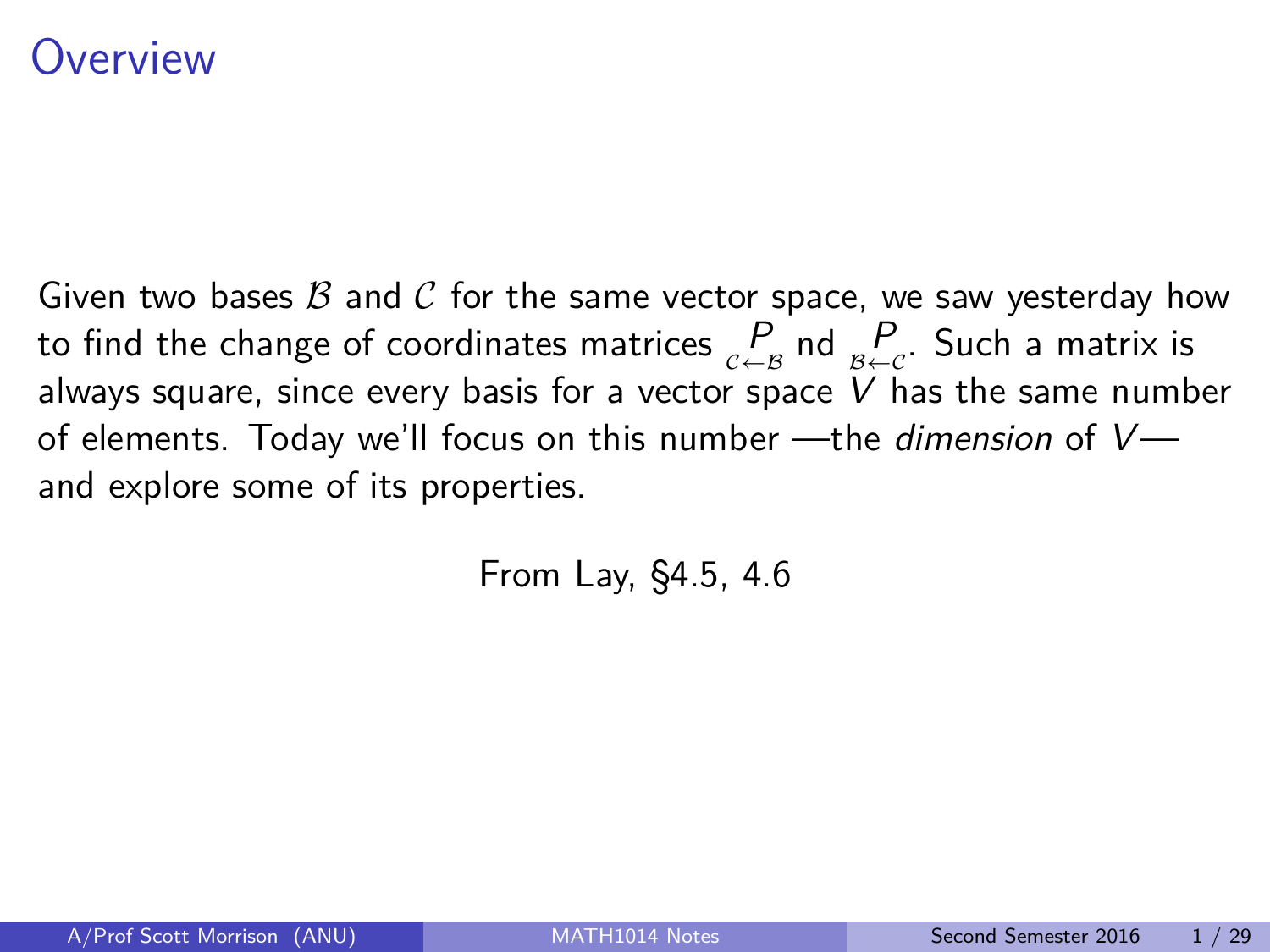### Dimension

#### Definition

If a vector space V is spanned by a finite set, then V is said to be **finite dimensional**.

The **dimension** of V, (written dim V), is the number of vectors in a basis for V.

The dimension of the zero vector space {**0**} is defined to be zero.

If V is not spanned by a finite set, then V is said to be **infinite dimensional**.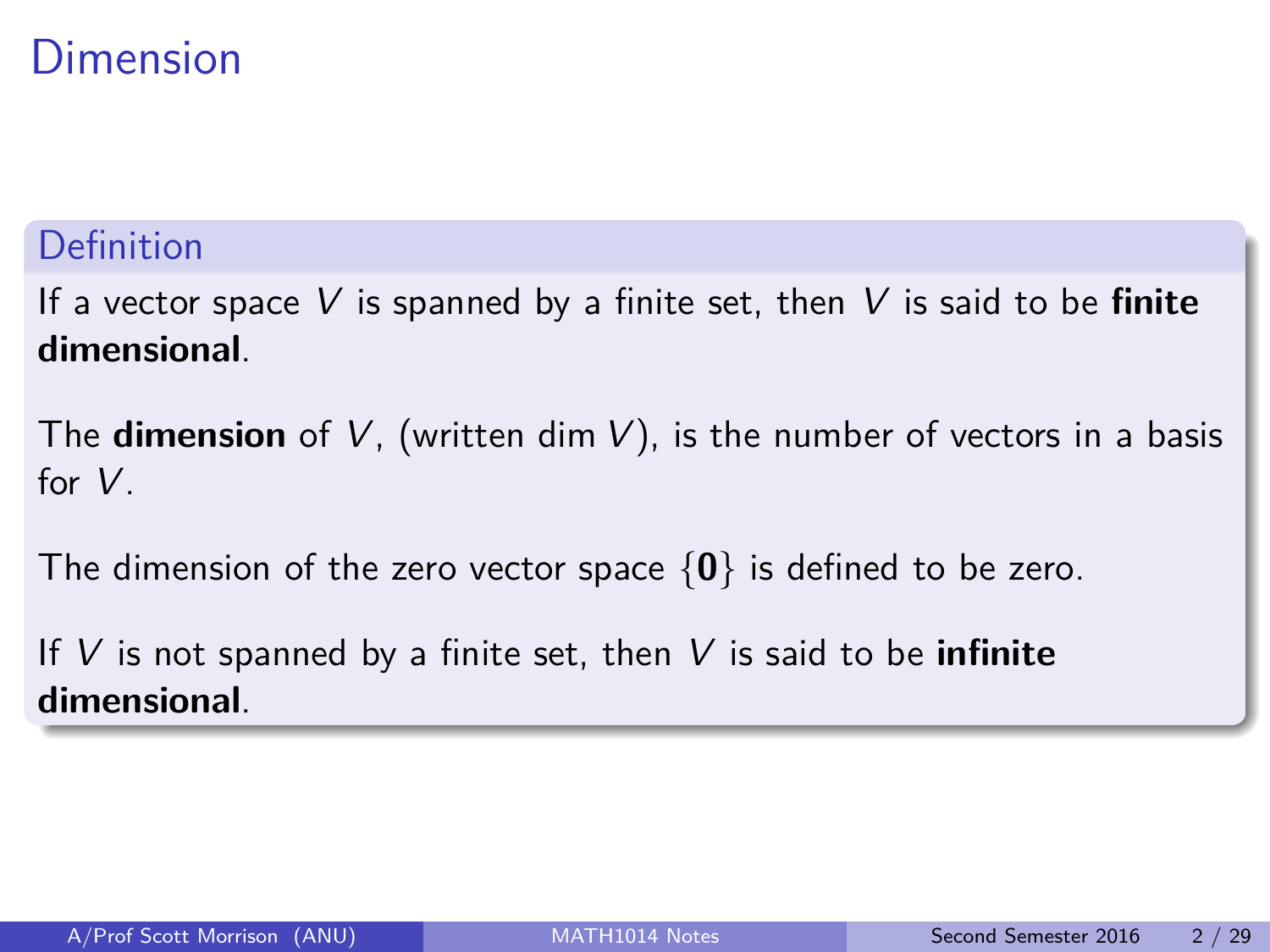- **The standard basis for**  $\mathbb{R}^n$  **contains n vectors, so dim**  $\mathbb{R}^n = n$ **.**
- $\bullet$  The standard basis for  $\mathbb{P}_3$ , which is  $\{1,t,t^2,t^3\}$ , shows that dim  $\mathbb{P}_3 = 4$ .
- **3** The vector space of continuous functions on the real line is infinite dimensional.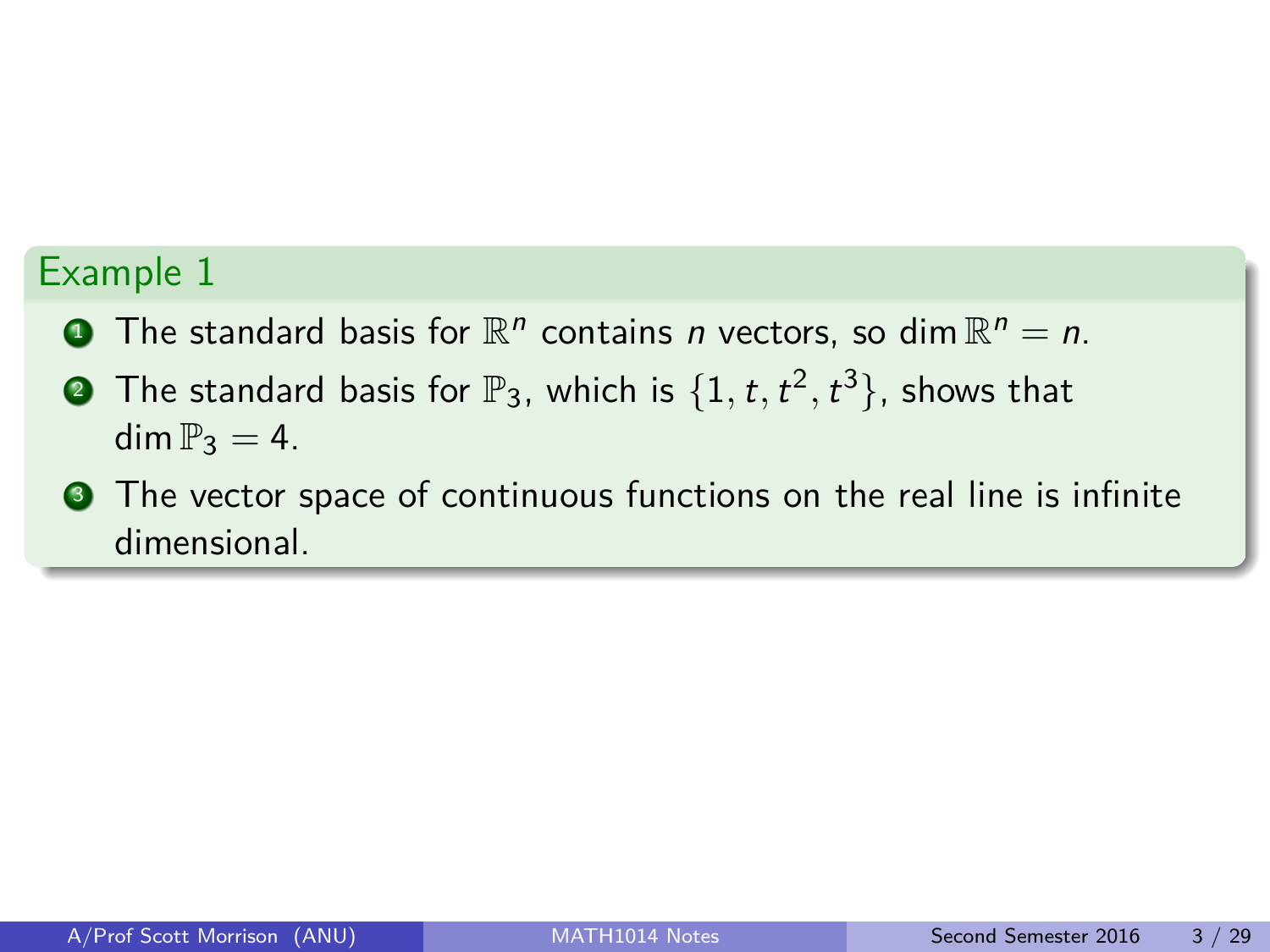### Dimension and the coordinate mapping

Recall the theorem we saw yesterday:

#### Theorem

Let  $B = {\bf{b}_1, b_2, \ldots, b_n}$  be a basis for a vector space V. Then the coordinate mapping  $P: V \to \mathbb{R}^n$  defined by  $P(\mathbf{x}) = [\mathbf{x}]_B$  is an isomorphism.

(Recall that an isomorphism is a linear transformation that's both one-to-one and onto.)

This means that every vector space with an  $n$ -element basis is isomorphic to  $\mathbb{R}^n$ .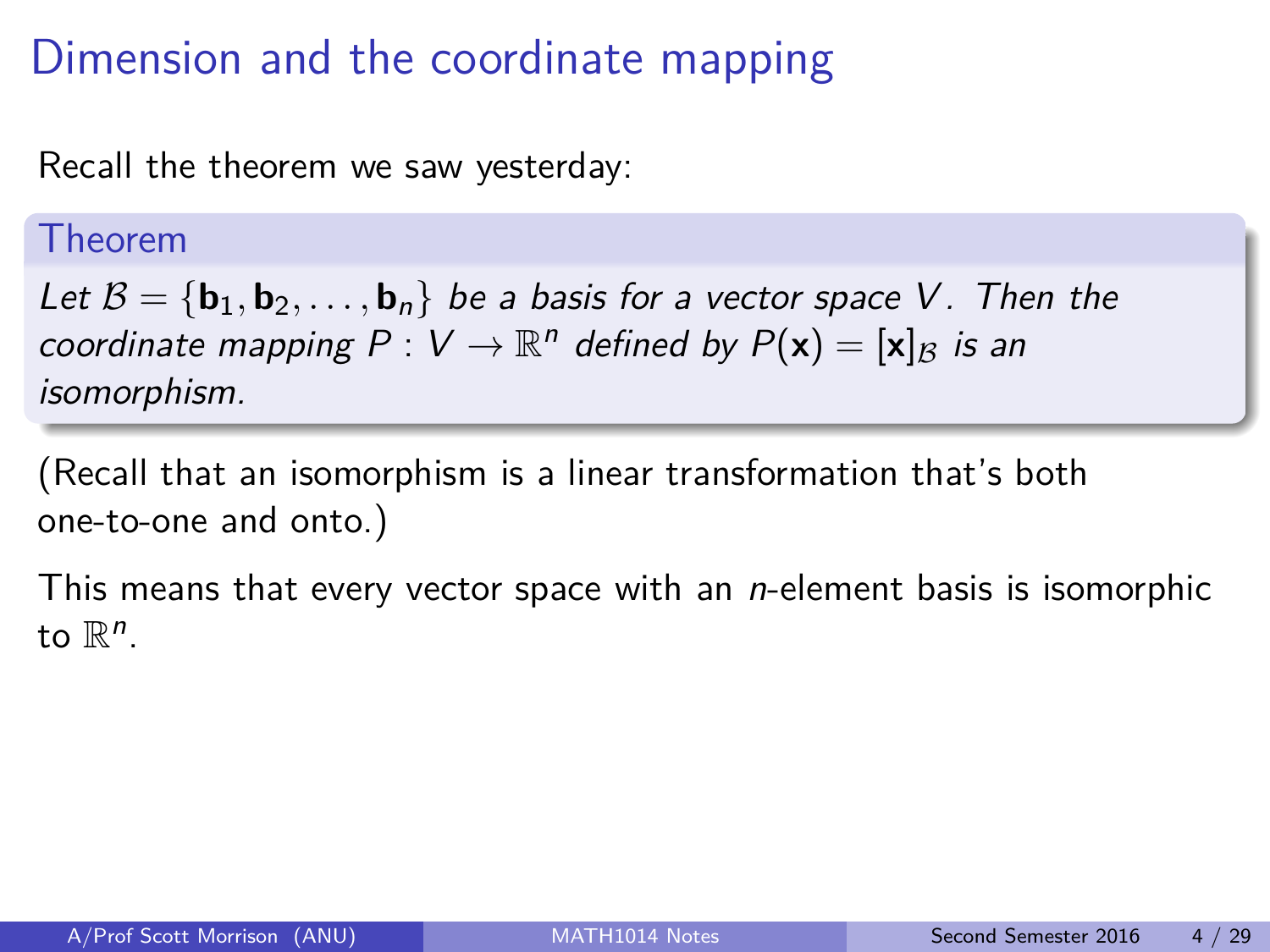### Dimension and the coordinate mapping

Recall the theorem we saw yesterday:

#### Theorem

Let  $B = {\bf{b}_1, b_2, \ldots, b_n}$  be a basis for a vector space V. Then the coordinate mapping  $P: V \to \mathbb{R}^n$  defined by  $P(\mathbf{x}) = [\mathbf{x}]_B$  is an isomorphism.

(Recall that an isomorphism is a linear transformation that's both one-to-one and onto.)

This means that every vector space with an  $n$ -element basis is isomorphic to  $\mathbb{R}^n$ . We can now rephrase this theorem in new language:

#### Theorem

Any n-dimensional vector space is isomorphic to  $\mathbb{R}^n$ .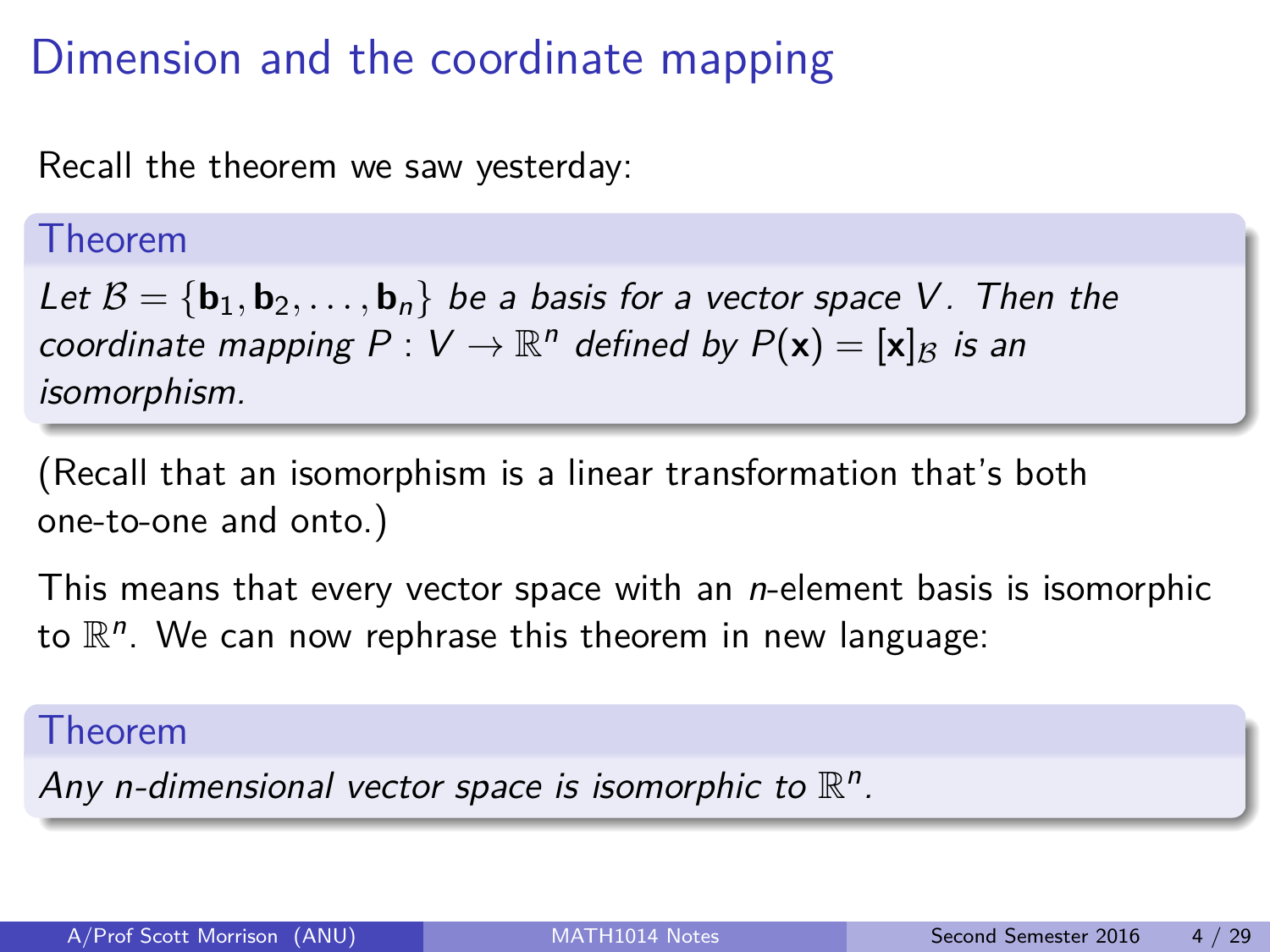#### Example 2

#### $\sqrt{ }$ The **0 - dimensional subspace** contains only the zero vector  $\int$  $\overline{\mathcal{L}}$  $\sqrt{ }$  $\overline{1}$  $\overline{1}$ 0 0 0 1  $\perp$  $\mathbf{I}$  $\mathcal{L}$  $\overline{\mathcal{L}}$  $\int$ .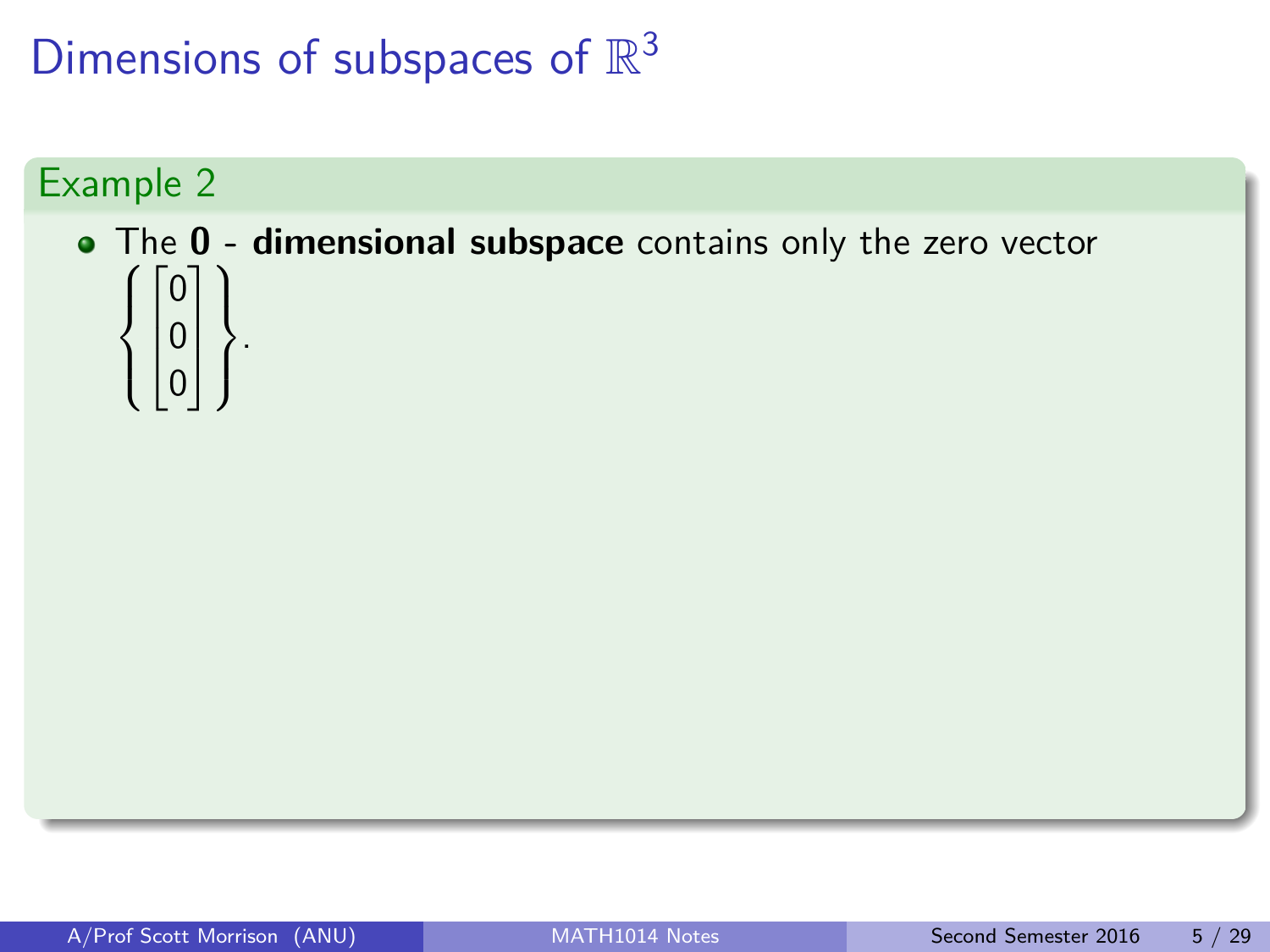- $\sqrt{ }$ The **0 - dimensional subspace** contains only the zero vector  $\int$  $\overline{\mathcal{L}}$  $\sqrt{ }$  $\overline{1}$  $\overline{1}$ 0 0 0 1  $\perp$  $\mathbf{I}$  $\mathcal{L}$  $\overline{\mathcal{L}}$  $\int$ .
- If  $u \neq 0$ , then Span  $\{u\}$  is a 1 dimensional subspace. These subspaces are **lines** through the origin.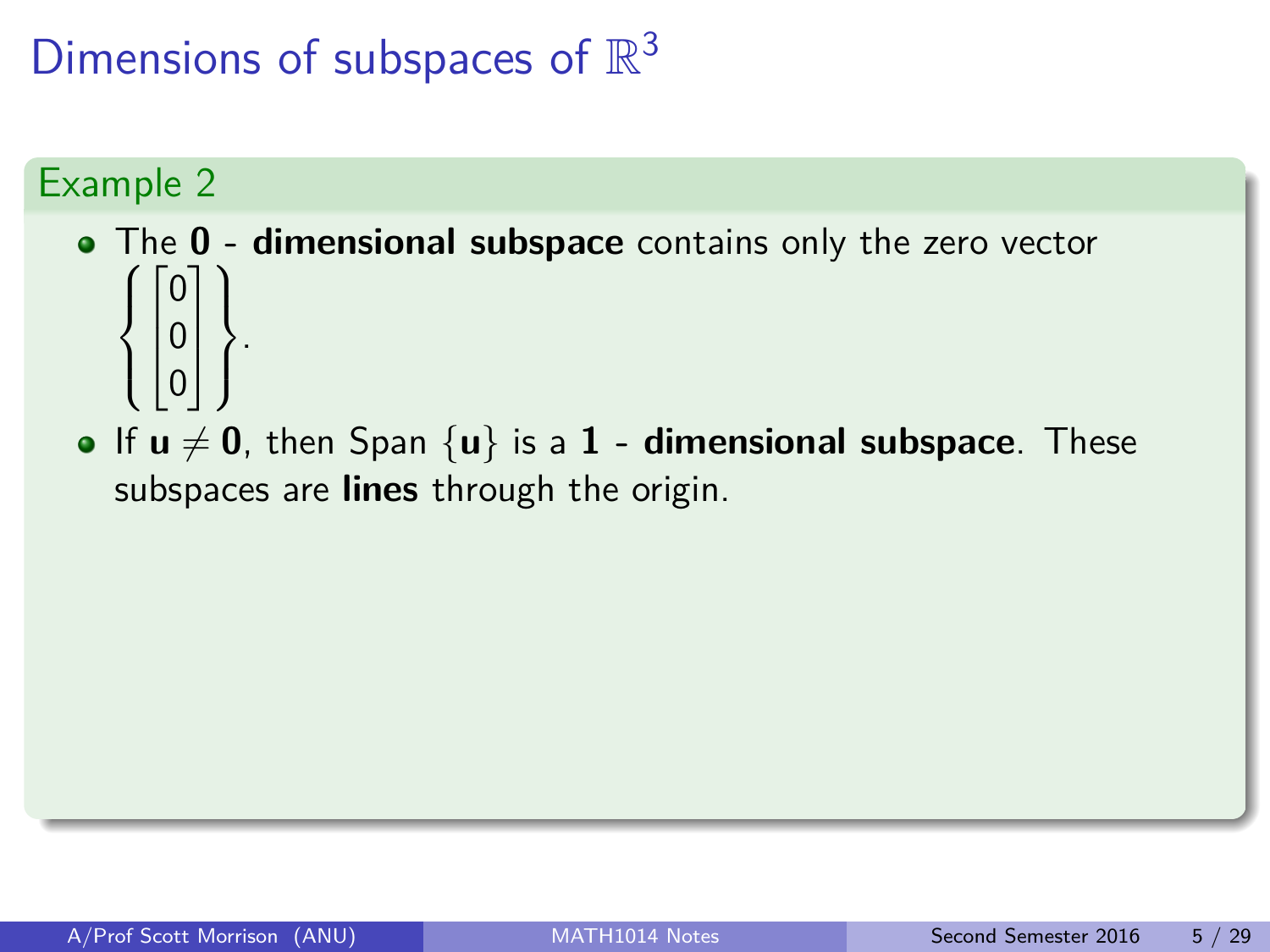- $\sqrt{ }$ The **0 - dimensional subspace** contains only the zero vector  $\int$  $\overline{\mathcal{L}}$  $\sqrt{ }$  $\overline{1}$  $\overline{1}$ 0 0 0 1  $\perp$  $\mathbf{I}$  $\mathcal{L}$  $\overline{\mathcal{L}}$  $\int$ .
- If  $u \neq 0$ , then Span  $\{u\}$  is a 1 **dimensional subspace**. These subspaces are **lines** through the origin.
- If  $\bf{u}$  and  $\bf{v}$  are linearly independent vectors in  $\mathbb{R}^3$ , then Span  $\{ \bf{u}, \bf{v} \}$  is a **2 - dimensional subspace**. These subspaces are **planes** through the origin.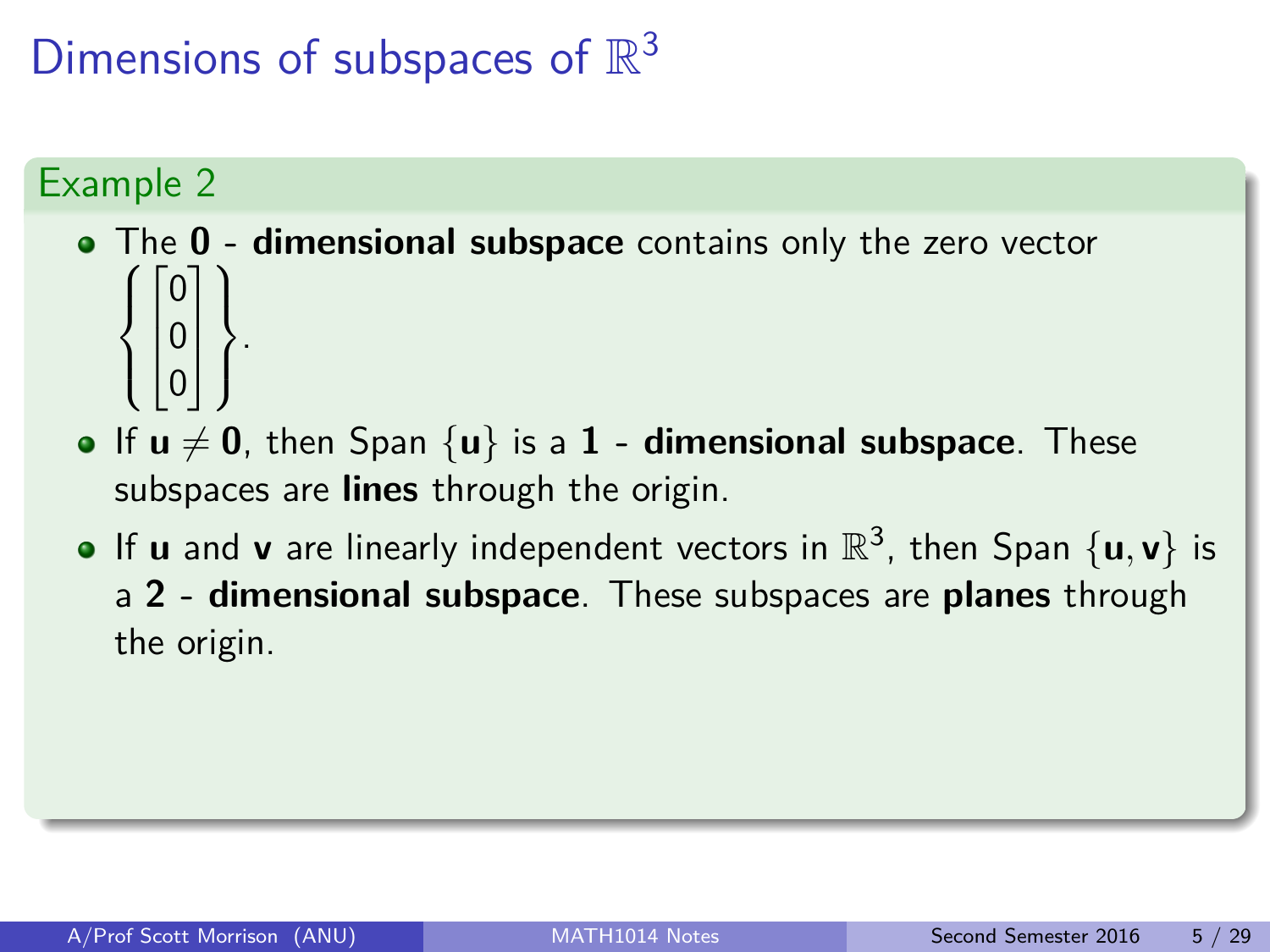- $\sqrt{ }$ The **0 - dimensional subspace** contains only the zero vector  $\int$  $\overline{\mathcal{L}}$  $\sqrt{ }$  $\overline{1}$  $\overline{1}$ 0 0 0 1  $\perp$  $\mathbf{I}$  $\mathcal{L}$  $\overline{\mathcal{L}}$  $\int$ .
- If  $u \neq 0$ , then Span  $\{u\}$  is a 1 **dimensional subspace**. These subspaces are **lines** through the origin.
- If  $\bf{u}$  and  $\bf{v}$  are linearly independent vectors in  $\mathbb{R}^3$ , then Span  $\{ \bf{u}, \bf{v} \}$  is a **2 - dimensional subspace**. These subspaces are **planes** through the origin.
- If  $\mathbf{u}$ ,  $\mathbf{v}$  and  $\mathbf{w}$  are linearly independent vectors in  $\mathbb{R}^3$ , then Span  $\{u, v, w\}$  is a  $3$  - dimensional subspace. This subspace is  $\mathbb{R}^3$ itself.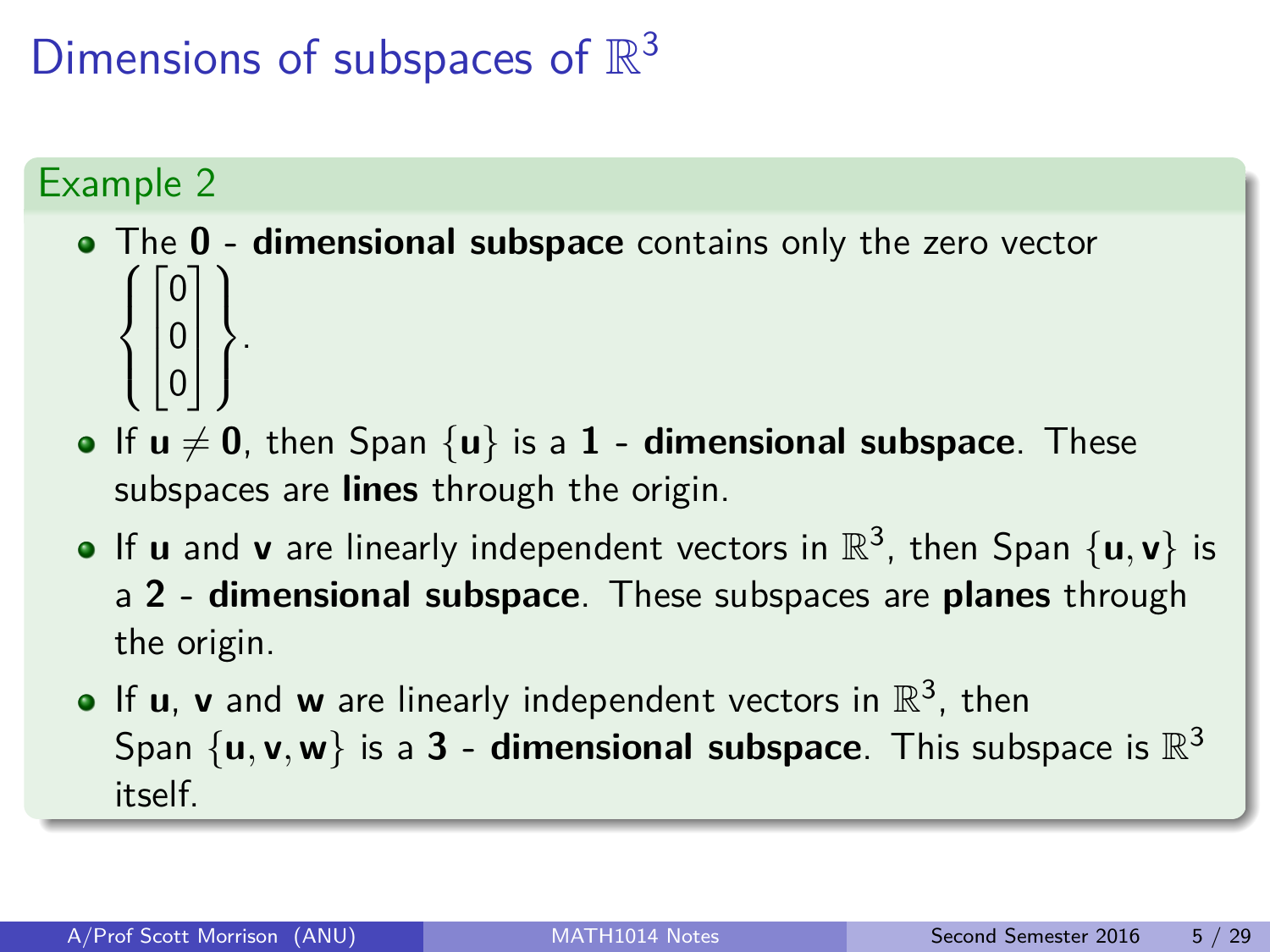#### Theorem

Let  $H$  be a subspace of a finite dimensional vector space  $V$ . Then any linearly independent set in H can be expanded (if necessary) to form a basis for H.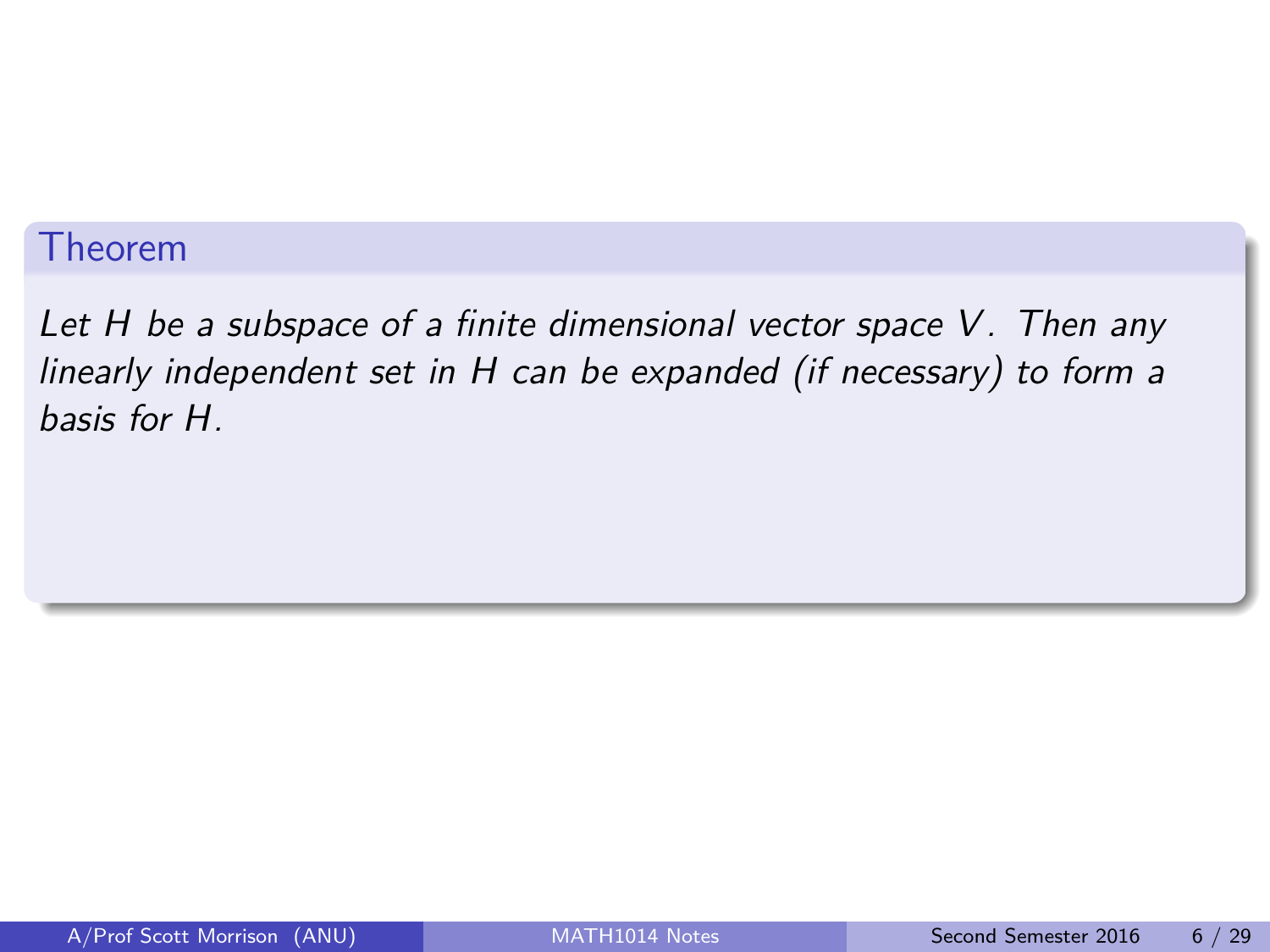#### Theorem

Let  $H$  be a subspace of a finite dimensional vector space  $V$ . Then any linearly independent set in H can be expanded (if necessary) to form a basis for H.

Also, H is finite dimensional and

 $dim H < dim V$ .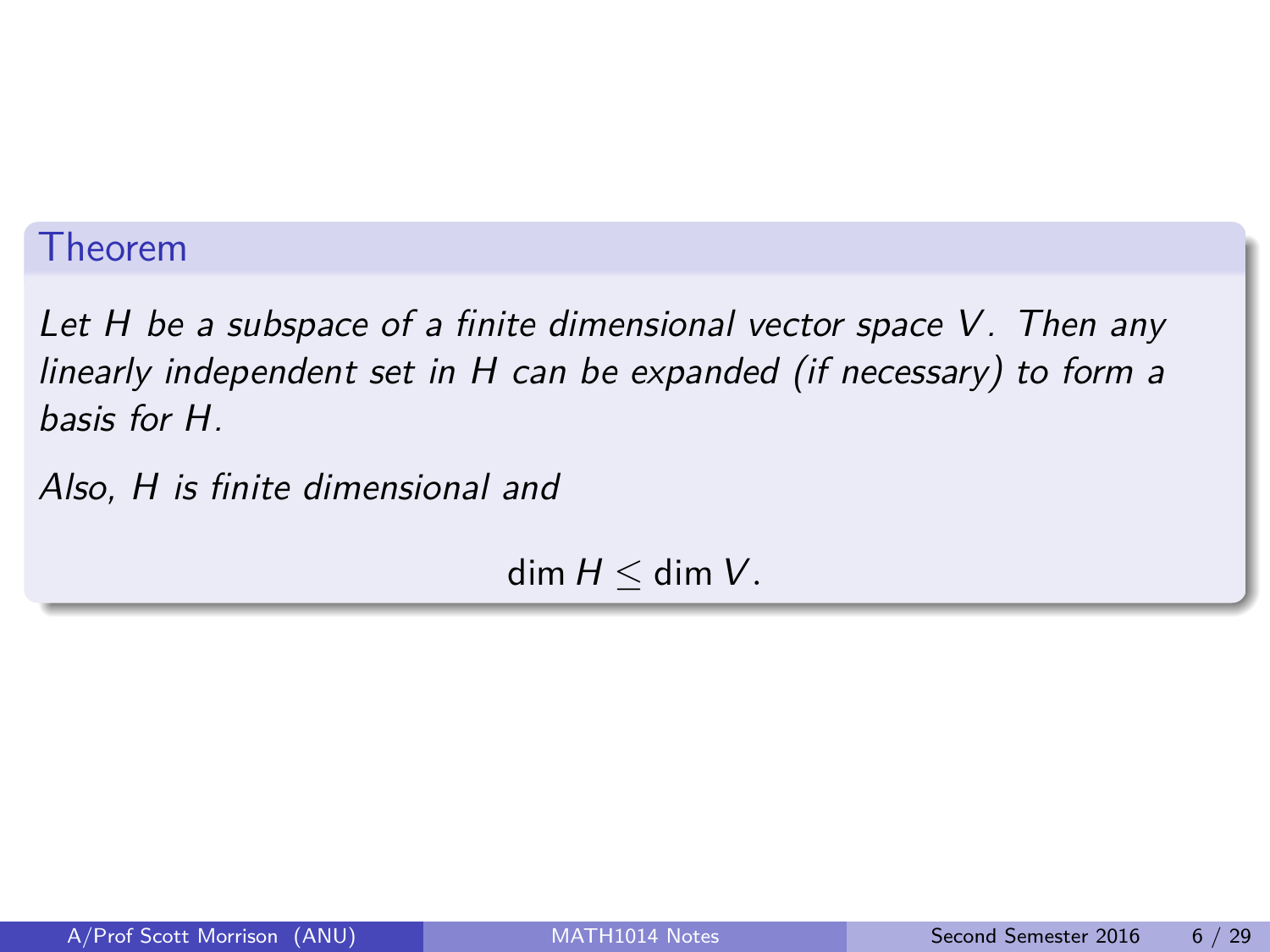Let 
$$
H = \text{Span } \left\{ \begin{bmatrix} 1 \\ 0 \\ 1 \end{bmatrix}, \begin{bmatrix} 1 \\ 1 \\ 0 \end{bmatrix} \right\}.
$$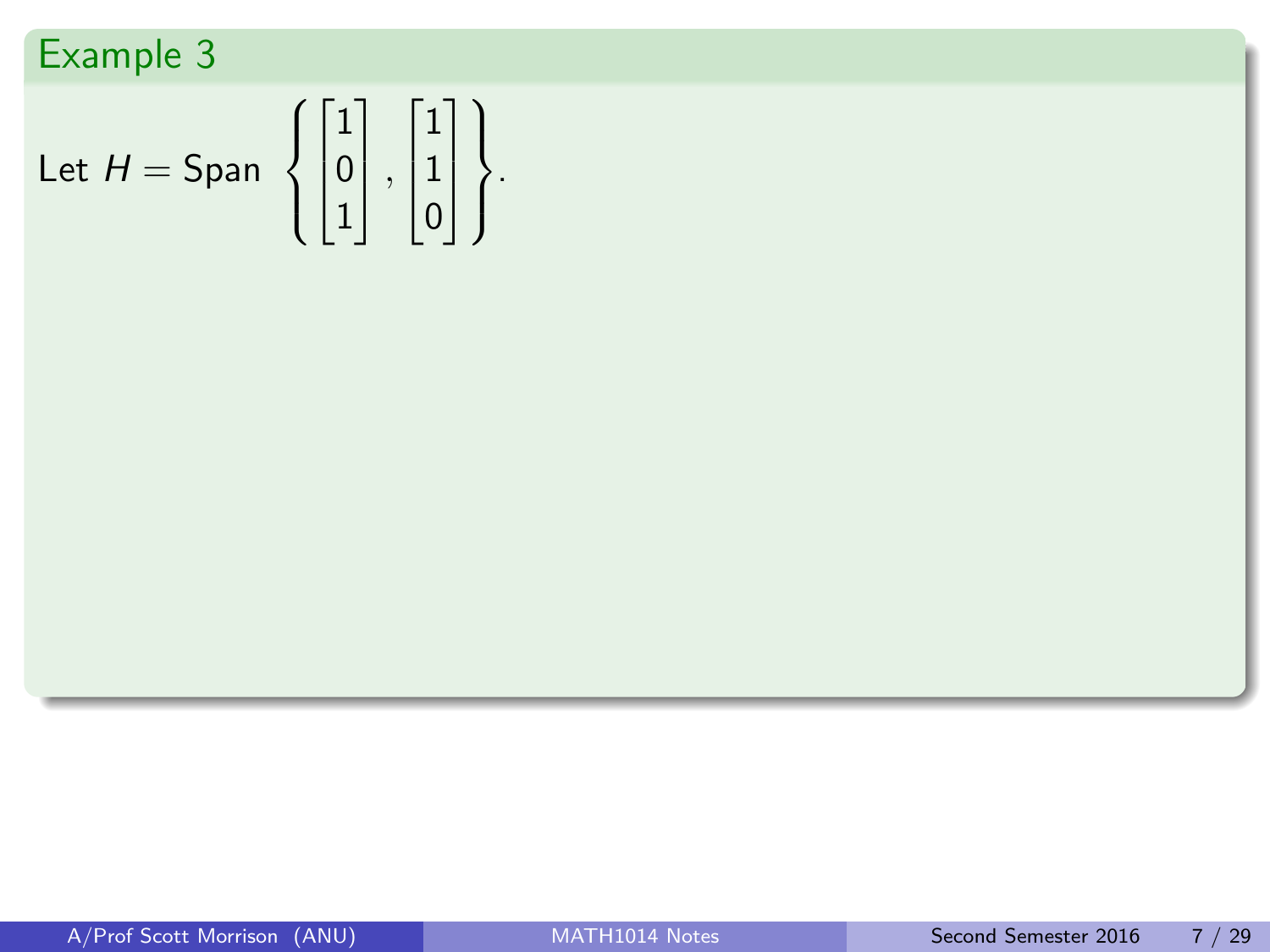Let 
$$
H = \text{Span} \left\{ \begin{bmatrix} 1 \\ 0 \\ 1 \end{bmatrix}, \begin{bmatrix} 1 \\ 1 \\ 0 \end{bmatrix} \right\}
$$
. Then *H* is a subspace of  $\mathbb{R}^3$  and  
dim  $H < \dim \mathbb{R}^3$ .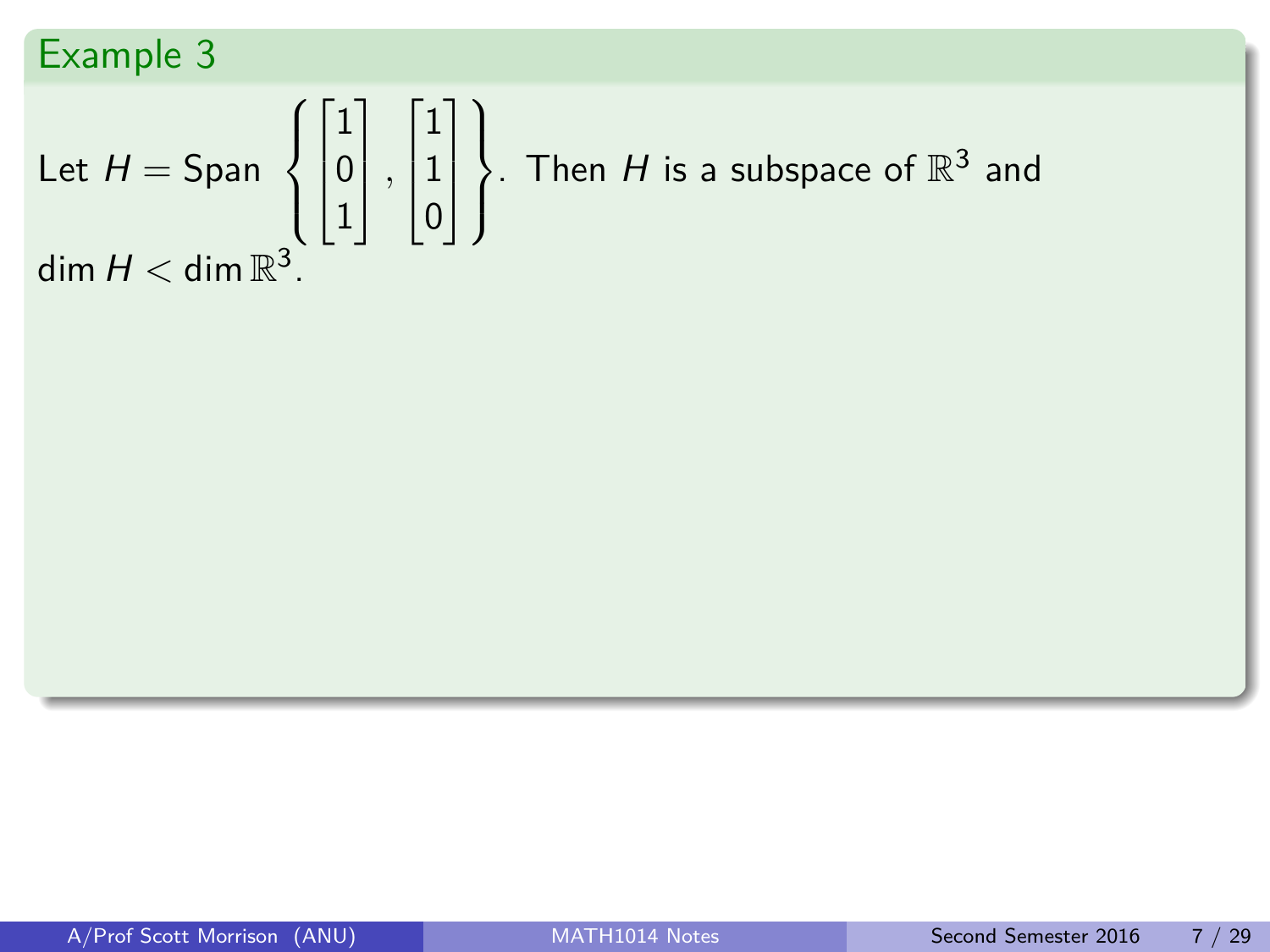Let 
$$
H = \text{Span} \left\{ \begin{bmatrix} 1 \\ 0 \\ 1 \end{bmatrix}, \begin{bmatrix} 1 \\ 1 \\ 0 \end{bmatrix} \right\}
$$
. Then *H* is a subspace of  $\mathbb{R}^3$  and  
dim  $H \leq \dim \mathbb{B}^3$ . Furthermore, we can expand the given spanning so

 $\dim H < \dim \mathbb{R}^3$ . Furthermore, we can expand the given spanning set for

$$
H\left\{ \begin{bmatrix} 1 \\ 0 \\ 1 \end{bmatrix}, \begin{bmatrix} 1 \\ 1 \\ 0 \end{bmatrix} \right\} \text{ to } \left\{ \begin{bmatrix} 1 \\ 0 \\ 1 \end{bmatrix}, \begin{bmatrix} 1 \\ 1 \\ 0 \end{bmatrix}, \begin{bmatrix} 0 \\ 0 \\ 1 \end{bmatrix} \right\}
$$

to form a basis for  $\mathbb{R}^3$ .

**Question** 

Can you find another vector that you could have added to the spanning set for H to form a basis for  $\mathbb{R}^3$ ?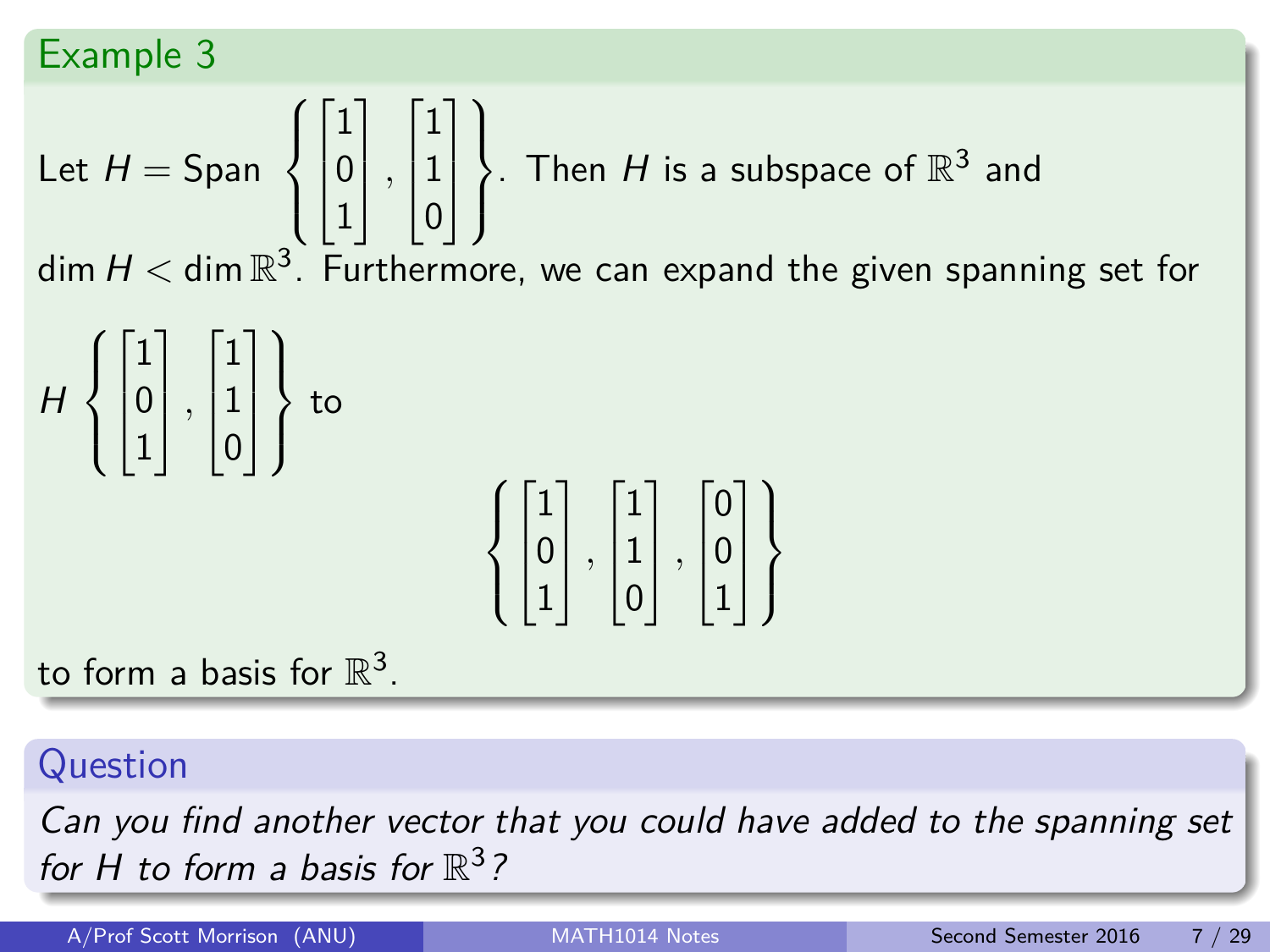When the dimension of a vector space or subspace is known, the search for a basis is simplified.

Theorem (The Basis Theorem)

Let V be a p-dimensional space,  $p > 1$ .

- $\bullet$  Any linearly independent set of exactly p elements in V is a basis for V .
- 2 Any set of exactly p elements that spans V is a basis for V.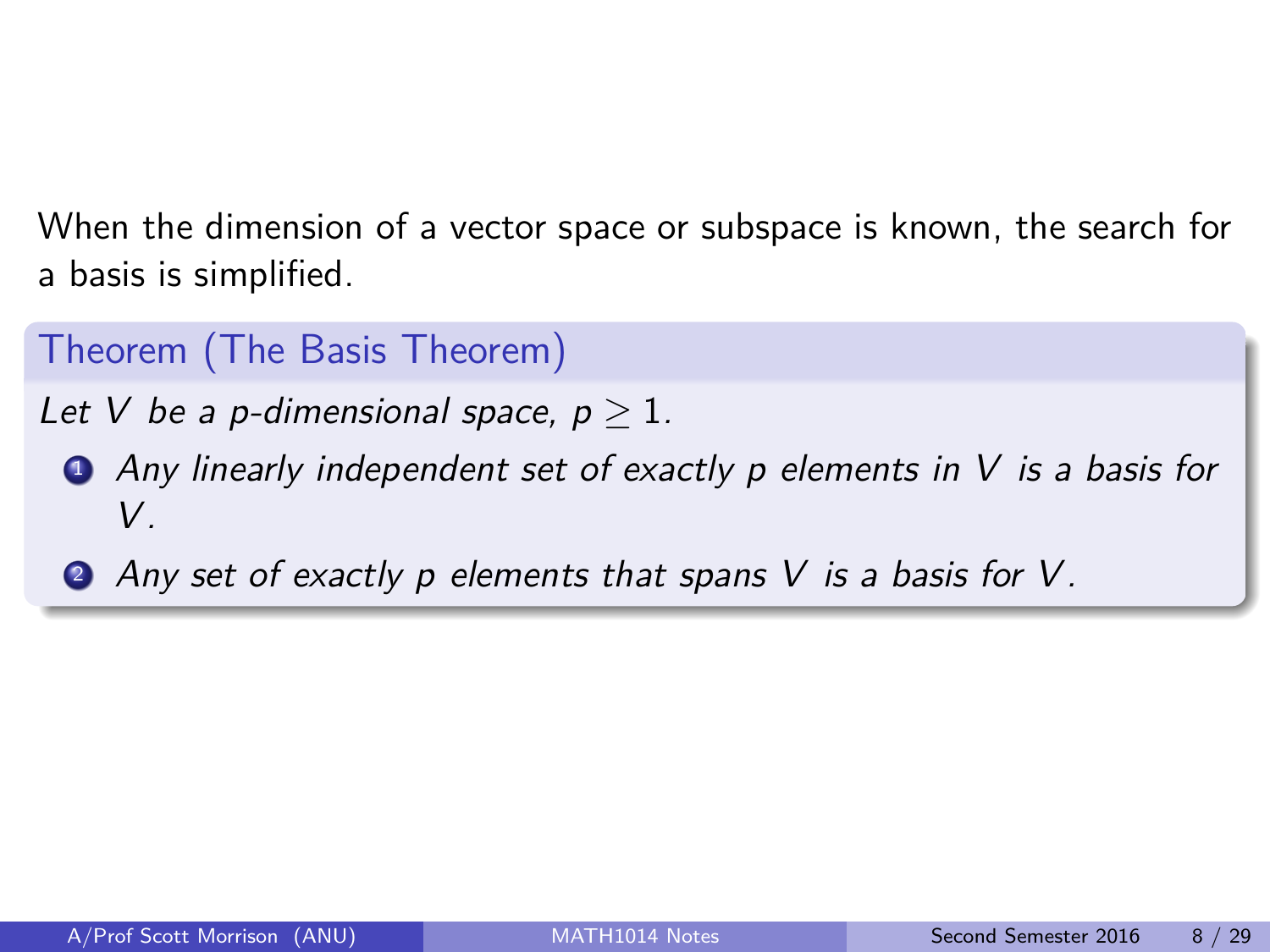Schrödinger's equation is of fundamental importance in quantum mechanics. One of the first problems to solve is the one-dimensional equation for a simple quadratic potential, the so-called linear harmonic oscillator.

Analysing this leads to the equation

$$
\frac{d^2y}{dx^2} - 2x\frac{dy}{dx} + 2ny = 0
$$

where  $n = 0, 1, 2, ...$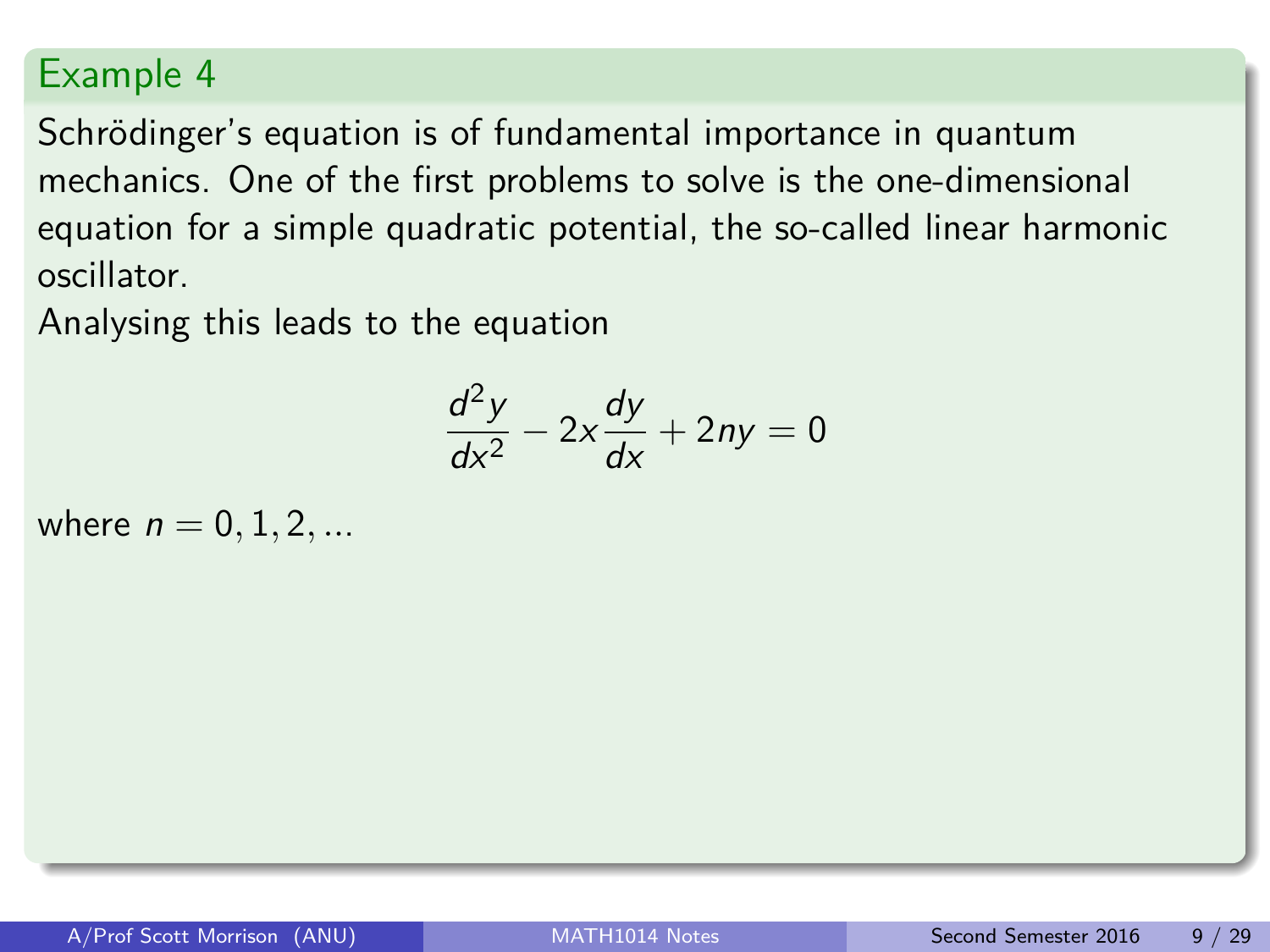Schrödinger's equation is of fundamental importance in quantum mechanics. One of the first problems to solve is the one-dimensional equation for a simple quadratic potential, the so-called linear harmonic oscillator.

Analysing this leads to the equation

$$
\frac{d^2y}{dx^2} - 2x\frac{dy}{dx} + 2ny = 0
$$

where  $n = 0, 1, 2, ...$ 

There are polynomial solutions, the *Hermite polynomials*. The first few are

$$
H_0(x) = 1
$$
  
\n
$$
H_1(x) = 2x
$$
  
\n
$$
H_2(x) = -2 + 4x^2
$$
  
\n
$$
H_3(x) = -12x + 8x^3
$$
  
\n
$$
H_4(x) = 12 - 48x^3 + 16x^4
$$
  
\n
$$
H_2(x) = -2 + 4x^2
$$
  
\n
$$
H_5(x) = 120x - 160x^3 + 32x^5
$$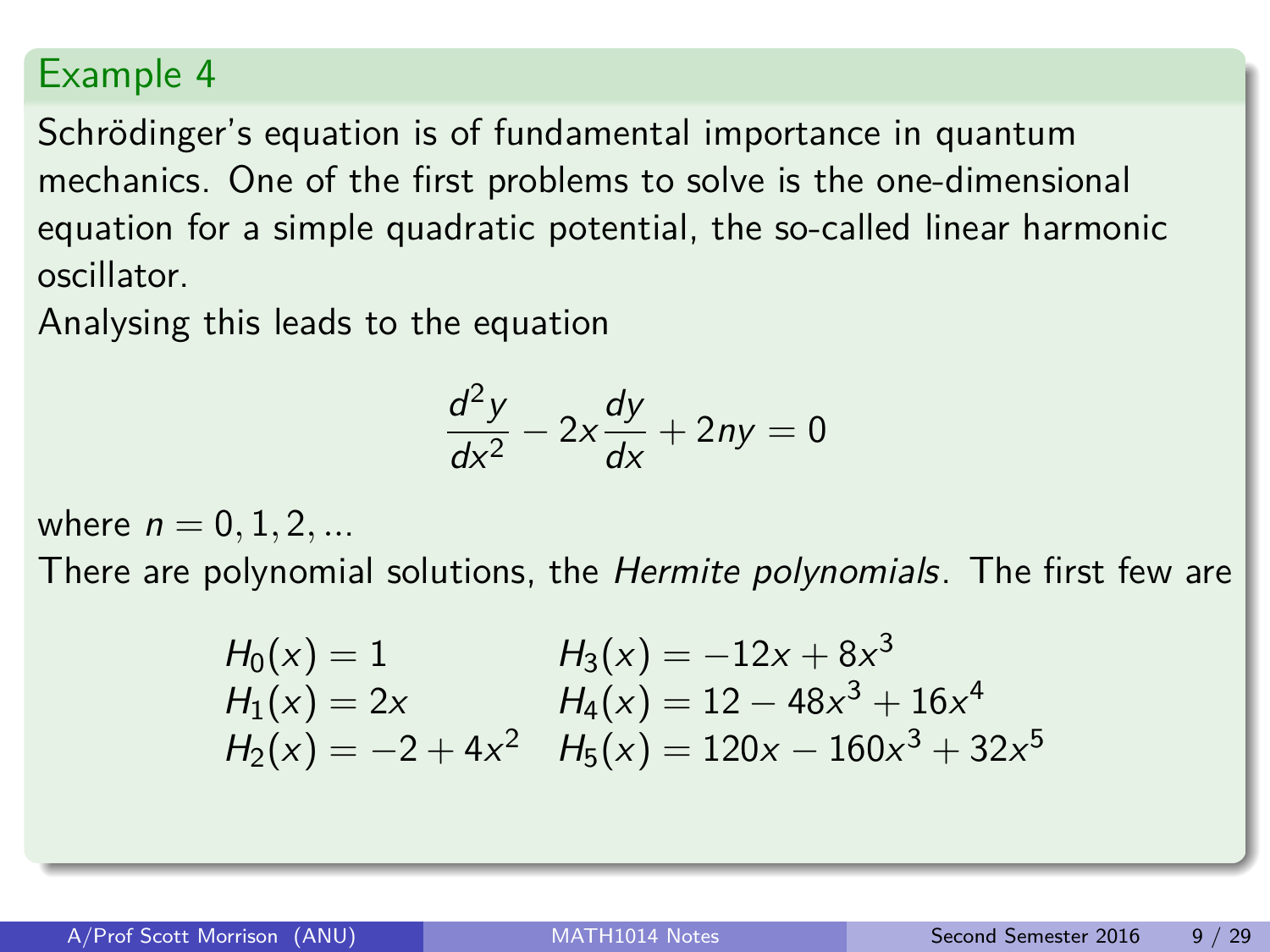Schrödinger's equation is of fundamental importance in quantum mechanics. One of the first problems to solve is the one-dimensional equation for a simple quadratic potential, the so-called linear harmonic oscillator.

Analysing this leads to the equation

$$
\frac{d^2y}{dx^2} - 2x\frac{dy}{dx} + 2ny = 0
$$

where  $n = 0, 1, 2, ...$ 

There are polynomial solutions, the *Hermite polynomials*. The first few are

$$
H_0(x) = 1
$$
  
\n
$$
H_1(x) = 2x
$$
  
\n
$$
H_2(x) = -2 + 4x^2
$$
  
\n
$$
H_3(x) = -12x + 8x^3
$$
  
\n
$$
H_4(x) = 12 - 48x^3 + 16x^4
$$
  
\n
$$
H_2(x) = -2 + 4x^2
$$
  
\n
$$
H_5(x) = 120x - 160x^3 + 32x^5
$$

We want to show that these polynomials form a basis for  $\mathbb{P}_5$ .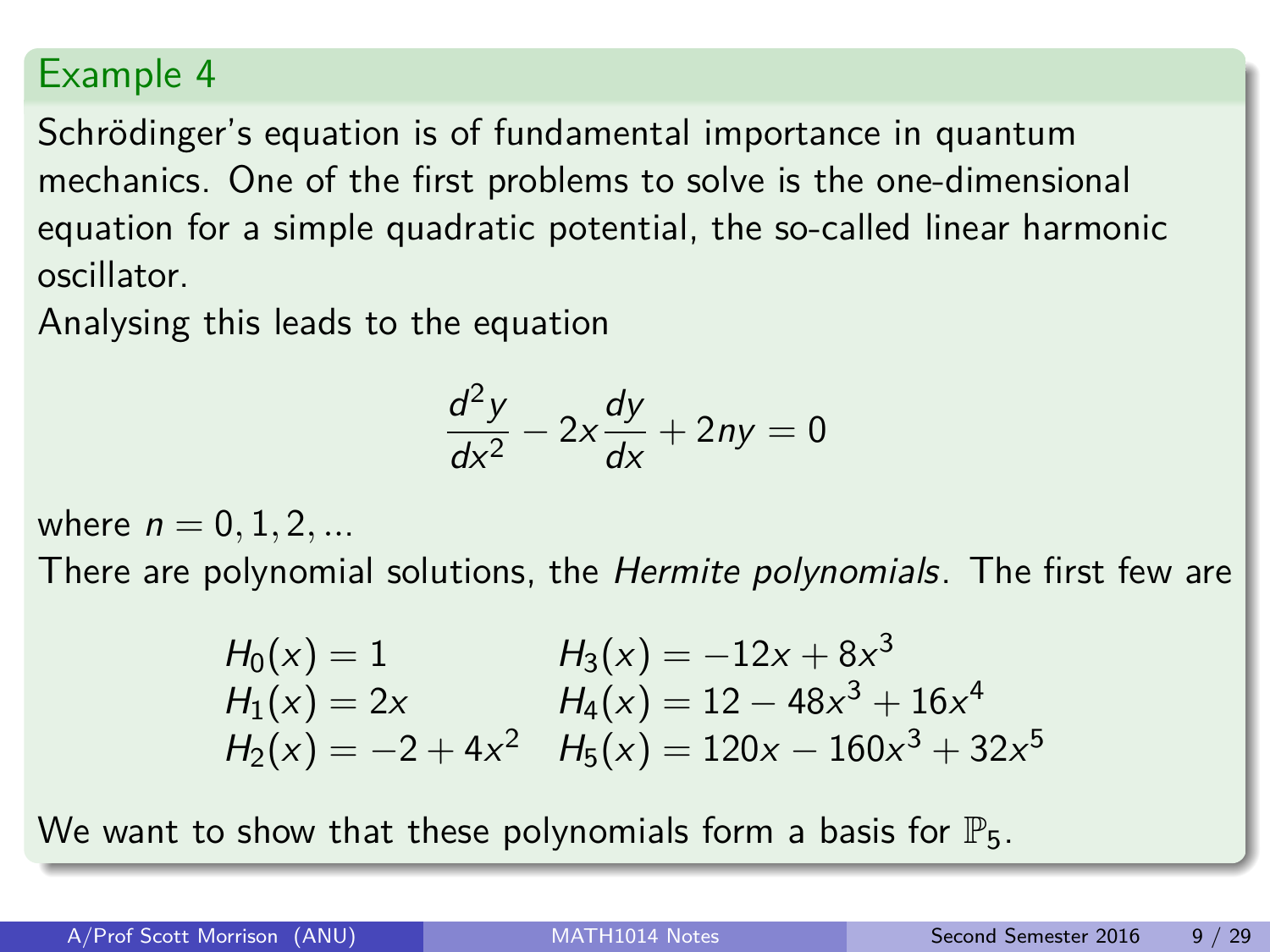Writing the coordinate vectors relative to the standard basis for  $\mathbb{P}_5$  we get

 1 0 0 0 0 0 *,* 0 2 0 0 0 0 *,* −2 0 4 0 0 0 *,* 0 −12 0 8 0 0 *,* 12 0 0 −48 16 0 *,* 0 120 0 −160 0 32 

*.*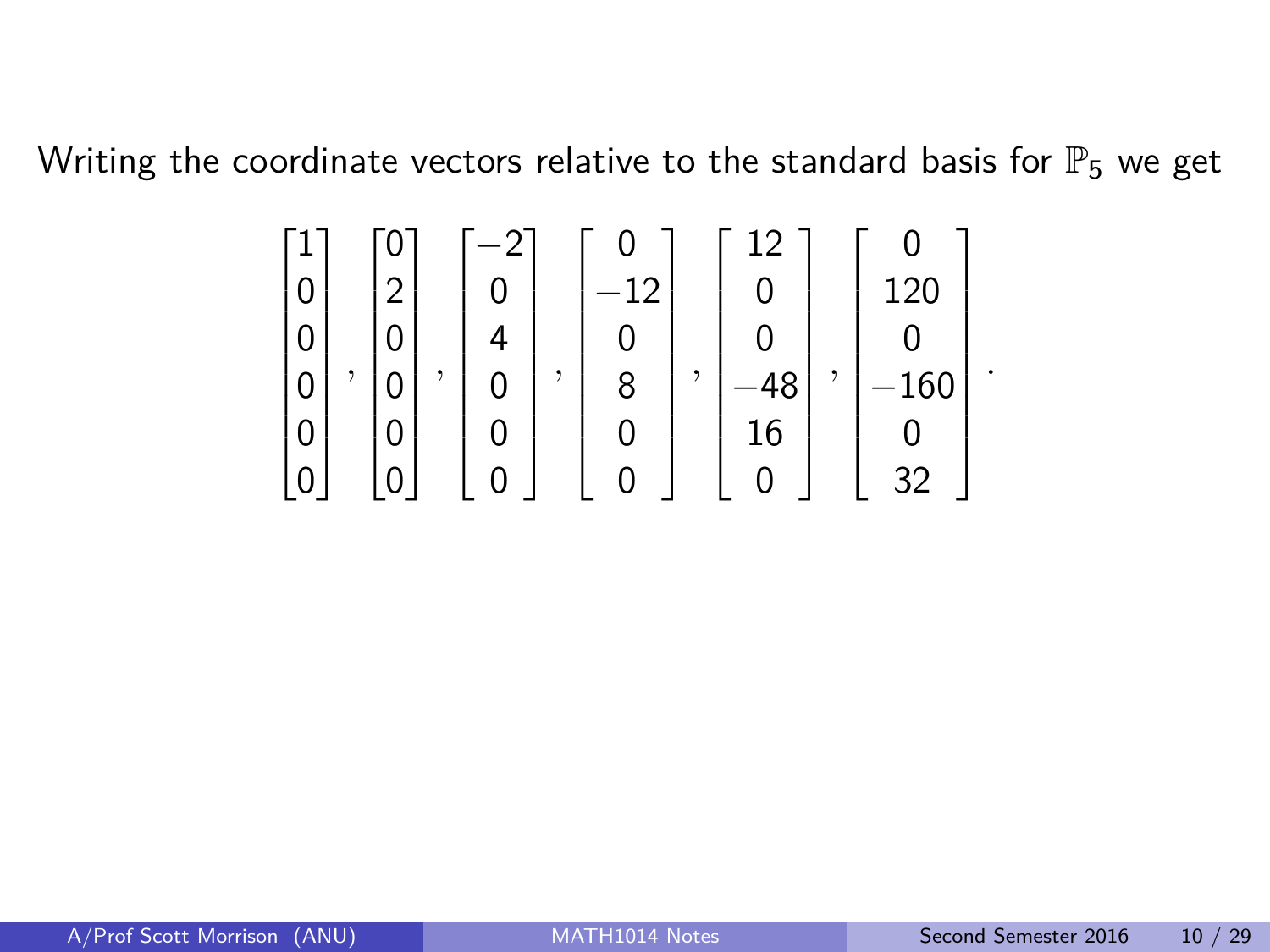Writing the coordinate vectors relative to the standard basis for  $\mathbb{P}_5$  we get

$$
\begin{bmatrix} 1 \\ 0 \\ 0 \\ 0 \\ 0 \\ 0 \\ 0 \\ 0 \\ 0 \\ 0 \\ \end{bmatrix}, \begin{bmatrix} 0 \\ 2 \\ 0 \\ 0 \\ 0 \\ 0 \\ 0 \\ 0 \\ 0 \\ 0 \\ 0 \\ \end{bmatrix}, \begin{bmatrix} 0 \\ -12 \\ 0 \\ 0 \\ 8 \\ 0 \\ 0 \\ 0 \\ 0 \\ 0 \\ 0 \\ \end{bmatrix}, \begin{bmatrix} 12 \\ 0 \\ 0 \\ -48 \\ 16 \\ 0 \\ 0 \\ 0 \\ 32 \\ \end{bmatrix}, \begin{bmatrix} 0 \\ 120 \\ 120 \\ 0 \\ -160 \\ 0 \\ 32 \\ \end{bmatrix}
$$

This makes it clear that the vectors are linearly independent. Why?

*.*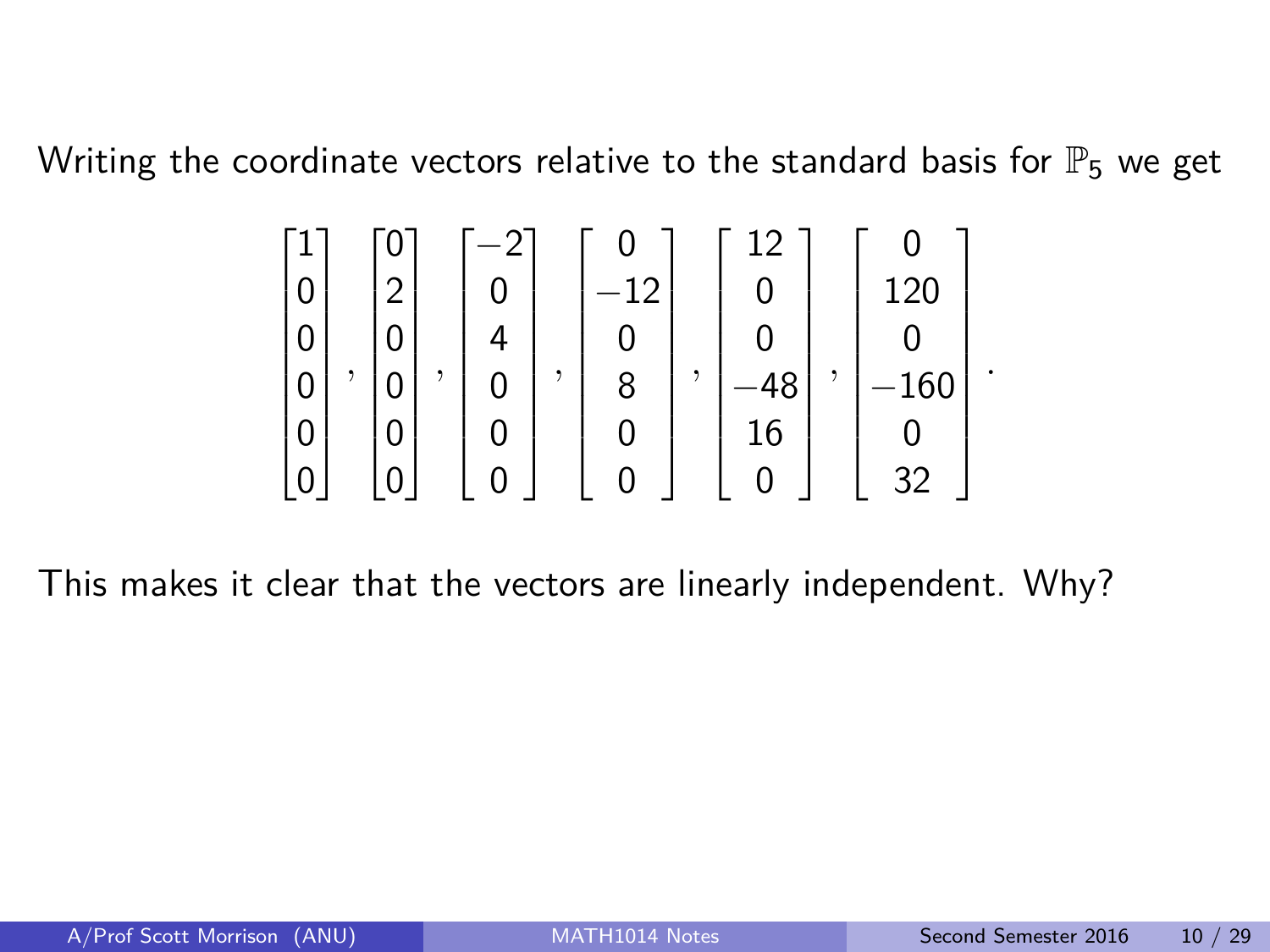Writing the coordinate vectors relative to the standard basis for  $\mathbb{P}_5$  we get

$$
\begin{bmatrix} 1 \\ 0 \\ 0 \\ 0 \\ 0 \\ 0 \\ 0 \\ 0 \\ 0 \\ 0 \\ \end{bmatrix}, \begin{bmatrix} 0 \\ 2 \\ 0 \\ 0 \\ 0 \\ 0 \\ 0 \\ 0 \\ 0 \\ 0 \\ 0 \\ \end{bmatrix}, \begin{bmatrix} 0 \\ -12 \\ 0 \\ 0 \\ 8 \\ 0 \\ 0 \\ 0 \\ 0 \\ 0 \\ 0 \\ \end{bmatrix}, \begin{bmatrix} 12 \\ 0 \\ 0 \\ -48 \\ 16 \\ 0 \\ 0 \\ 0 \\ 32 \\ \end{bmatrix}, \begin{bmatrix} 0 \\ 120 \\ 120 \\ 0 \\ -160 \\ 0 \\ 32 \\ \end{bmatrix}
$$

This makes it clear that the vectors are linearly independent. Why? Since dim  $\mathbb{P}_5 = 6$  and there are 6 polynomials that are linearly

independent, the Basis Theorem shows that they form a basis for  $\mathbb{P}_5$ .

*.*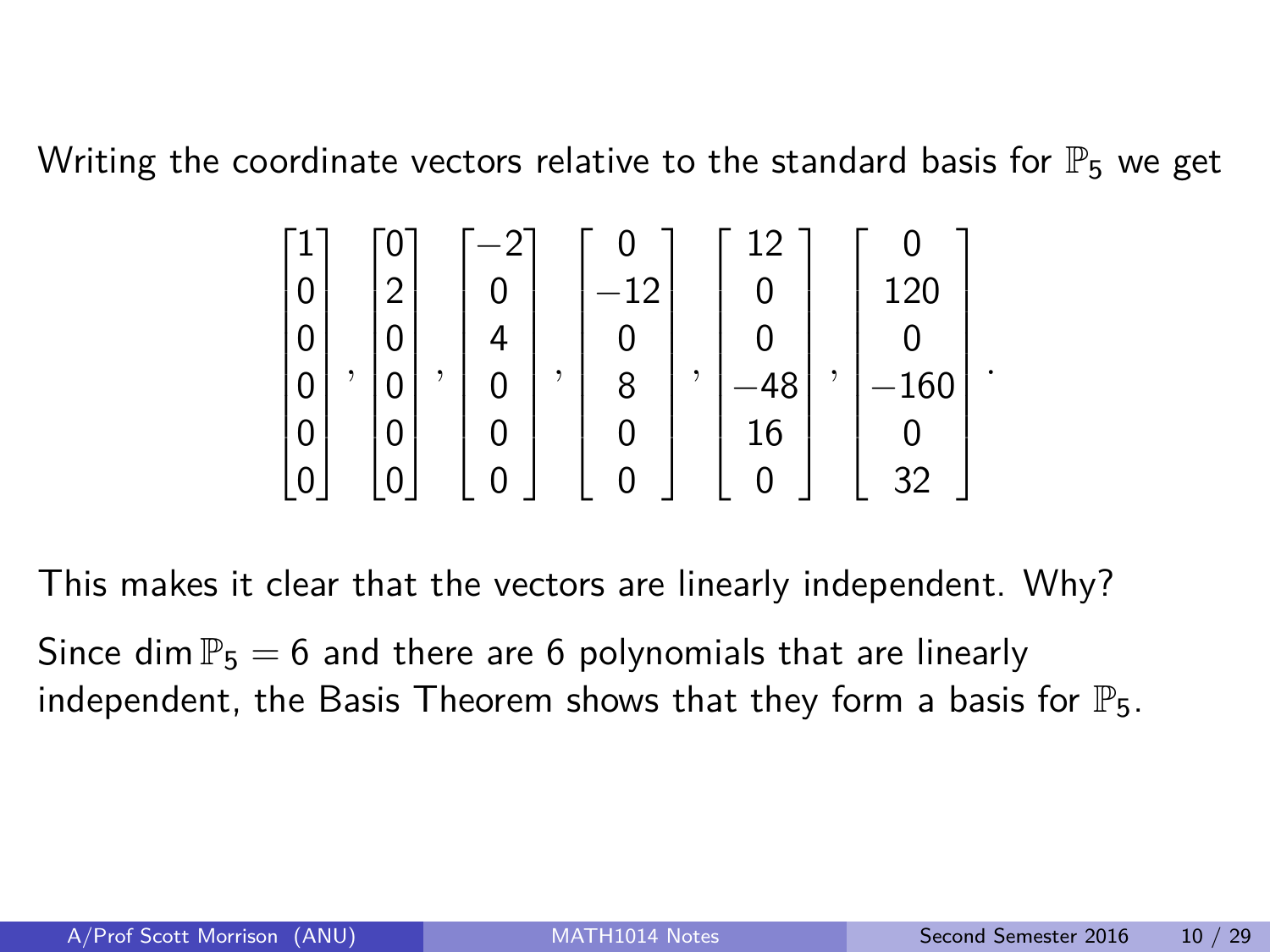Recall that last week we saw explicit algorithms for finding bases for the null space and the column space of a matrix A.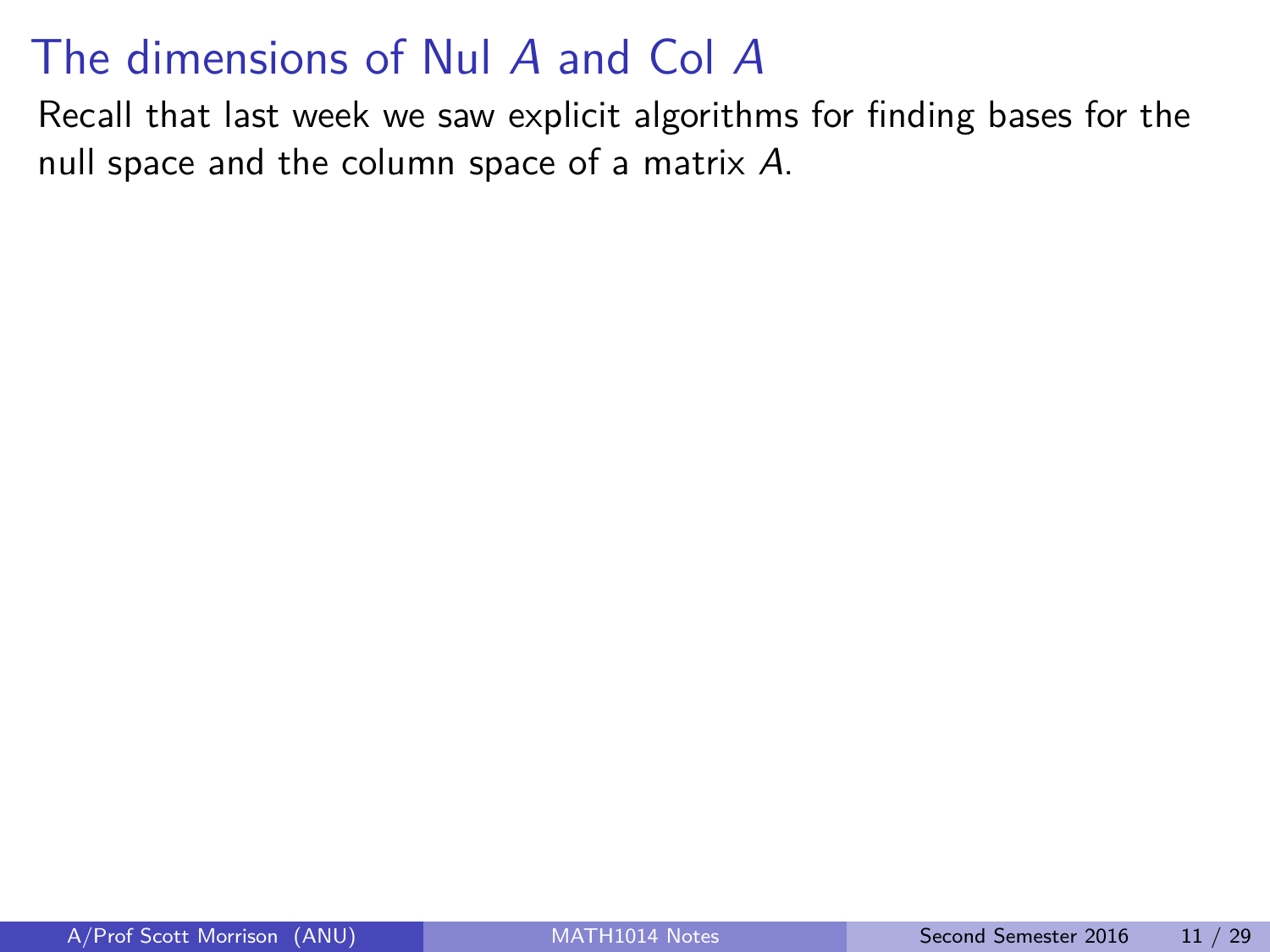Recall that last week we saw explicit algorithms for finding bases for the null space and the column space of a matrix A.

 $\bullet$  To find a basis for Nul A, use elementary row operations to transform [A **0**] to an equivalent reduced row echelon form [B **0**]. Use the row reduced echelon form to find a parametric form of the general solution to  $Ax = 0$ . If Nul  $A \neq \{0\}$ , the vectors found in this parametric form of the general solution are automatically linearly independent and form a basis for Nul A.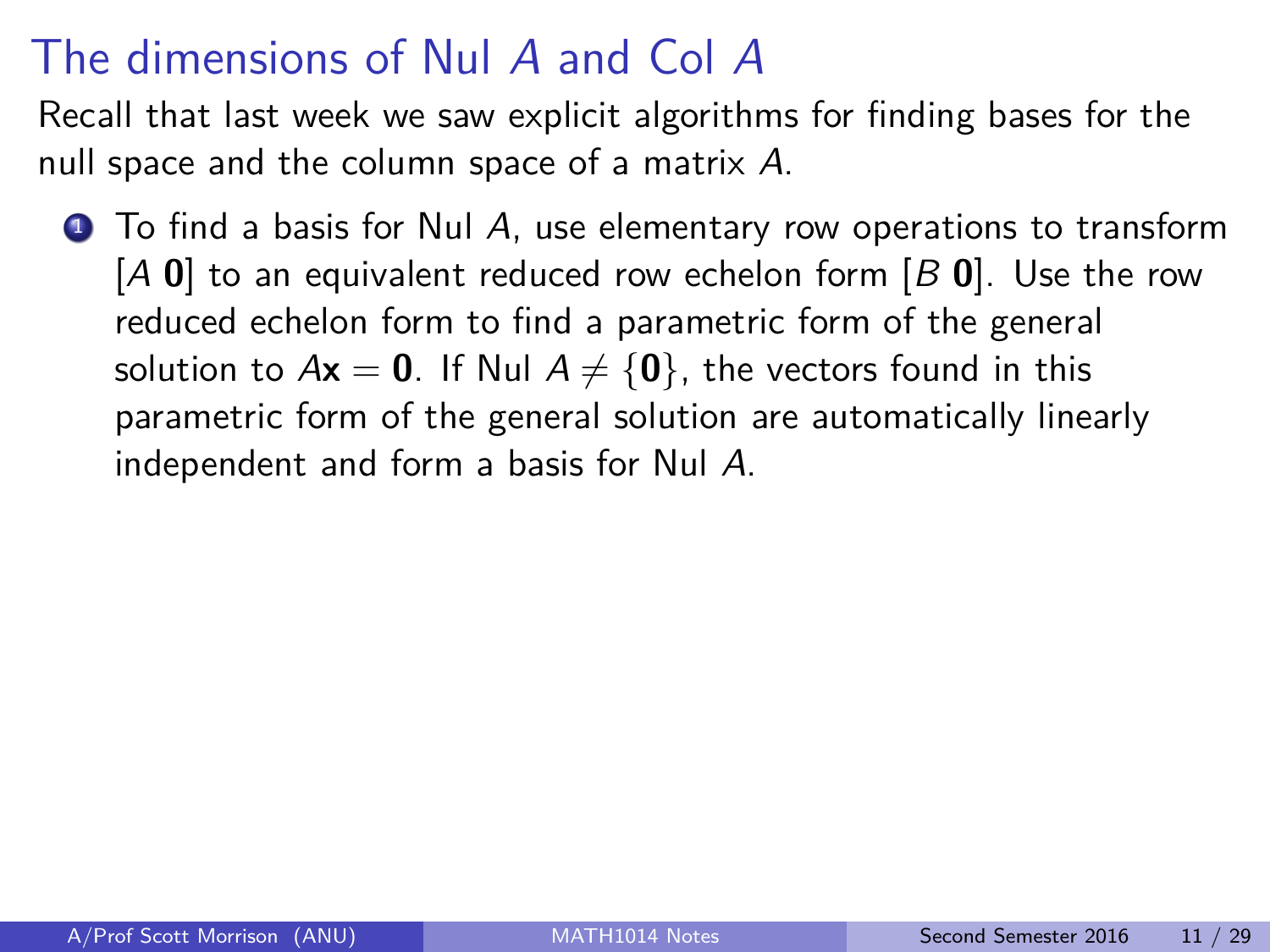Recall that last week we saw explicit algorithms for finding bases for the null space and the column space of a matrix A.

- $\bullet$  To find a basis for Nul A, use elementary row operations to transform [A **0**] to an equivalent reduced row echelon form [B **0**]. Use the row reduced echelon form to find a parametric form of the general solution to  $Ax = 0$ . If Nul  $A \neq \{0\}$ , the vectors found in this parametric form of the general solution are automatically linearly independent and form a basis for Nul A.
- **2** A basis for Col A is is formed from the pivot columns of A. The matrix B determines the pivot columns, but it is important to return to the matrix A.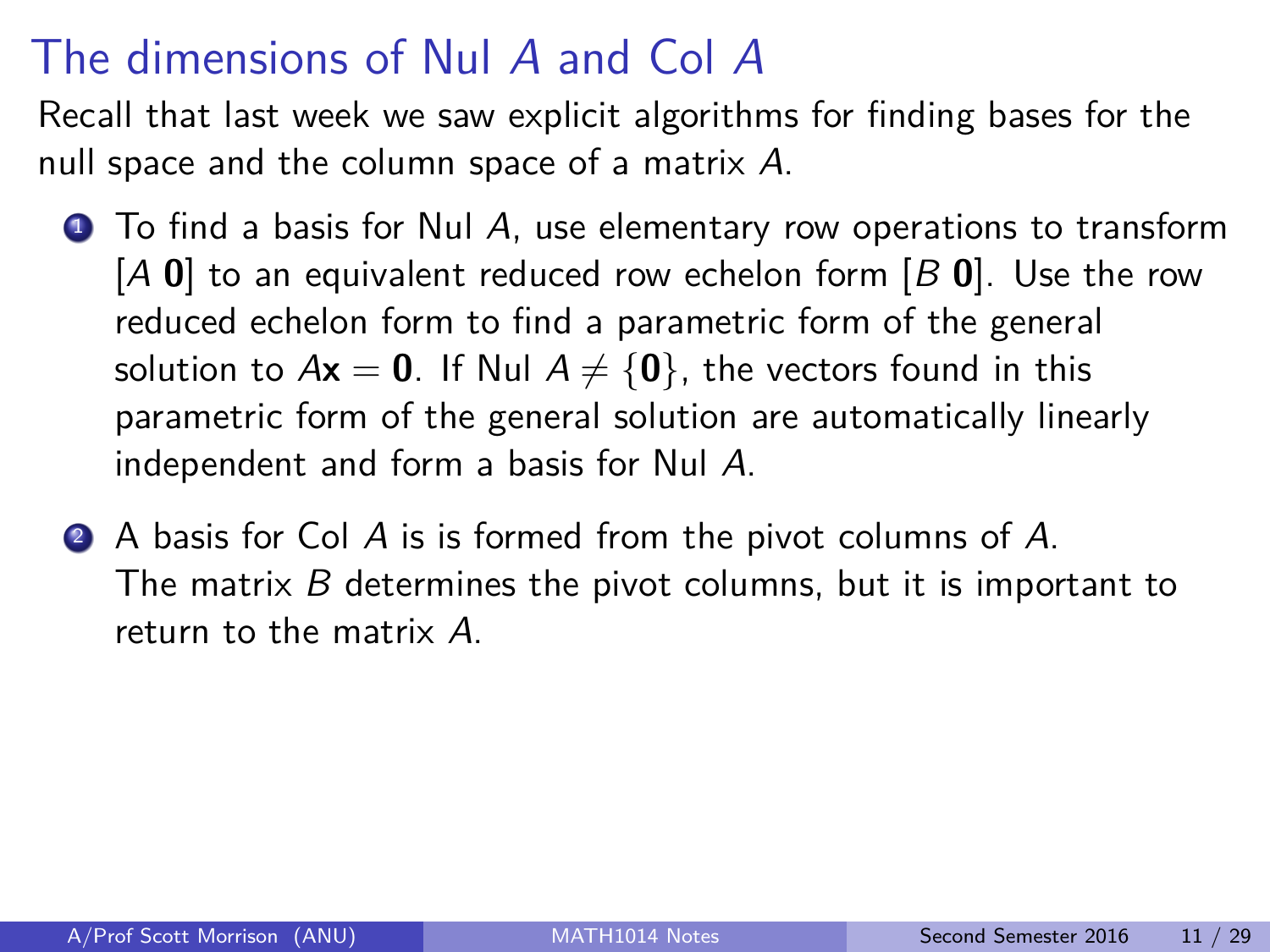Recall that last week we saw explicit algorithms for finding bases for the null space and the column space of a matrix A.

- $\bullet$  To find a basis for Nul A, use elementary row operations to transform [A **0**] to an equivalent reduced row echelon form [B **0**]. Use the row reduced echelon form to find a parametric form of the general solution to  $Ax = 0$ . If Nul  $A \neq \{0\}$ , the vectors found in this parametric form of the general solution are automatically linearly independent and form a basis for Nul A.
- A basis for Col A is is formed from the pivot columns of A. The matrix B determines the pivot columns, but it is important to return to the matrix A.

### Dimension of Nul A and Col A

The dimension of Nul A is the number of free variables in the equation  $A\mathbf{x} = \mathbf{0}$ 

The dimension of Col A is the number of pivot columns in A.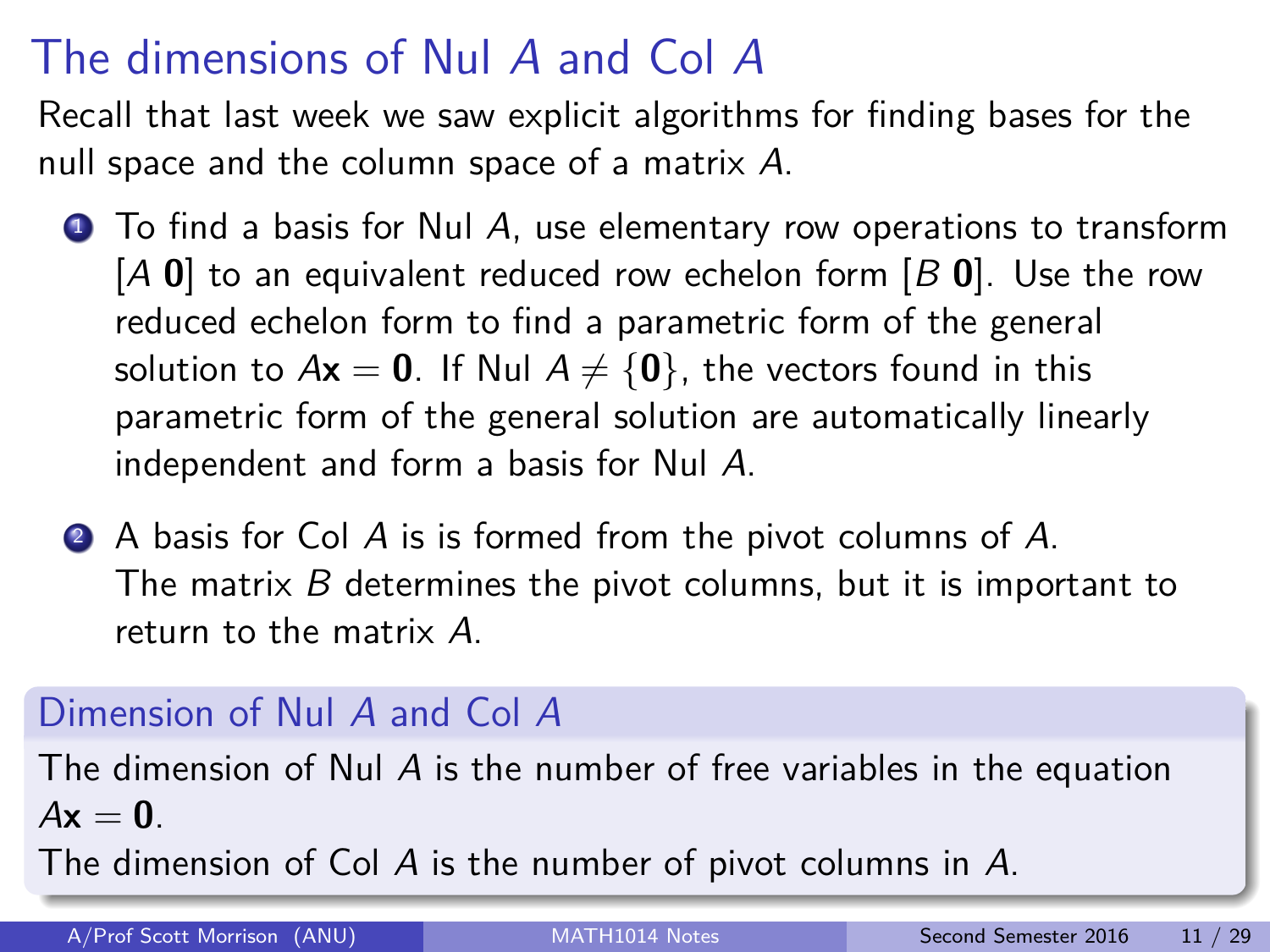Given the matrix

$$
A = \begin{bmatrix} 1 & -6 & 9 & 10 & -2 \\ 0 & 1 & 2 & -4 & 5 \\ 0 & 0 & 0 & 5 & 1 \\ 0 & 0 & 0 & 0 & 0 \end{bmatrix},
$$

what are the dimensions of the null space and column space?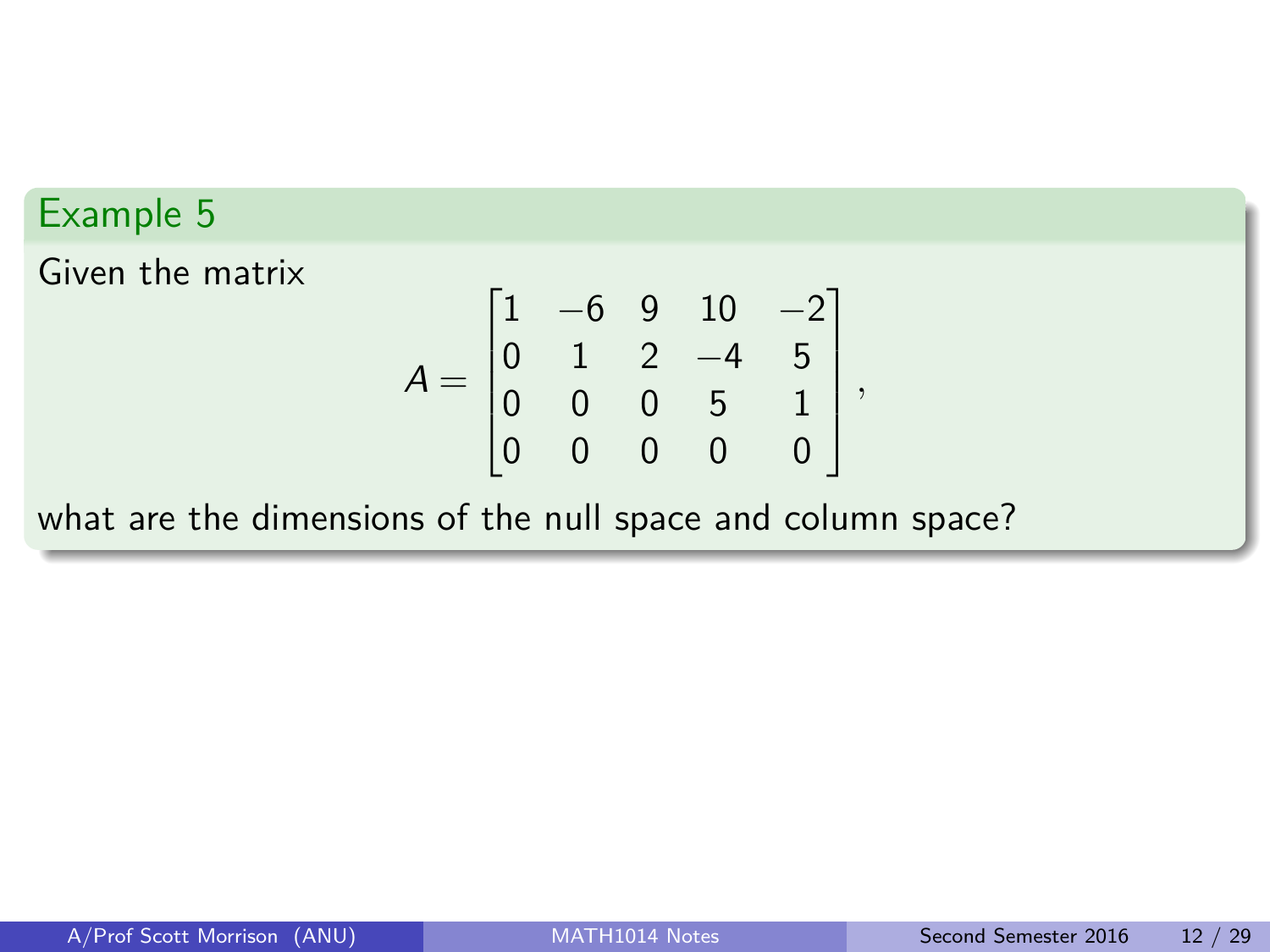Given the matrix

$$
A = \begin{bmatrix} 1 & -6 & 9 & 10 & -2 \\ 0 & 1 & 2 & -4 & 5 \\ 0 & 0 & 0 & 5 & 1 \\ 0 & 0 & 0 & 0 & 0 \end{bmatrix},
$$

what are the dimensions of the null space and column space?

There are three pivots and two free variables, so dim(Nul  $A$ ) = 2 and  $dim(Col A) = 3.$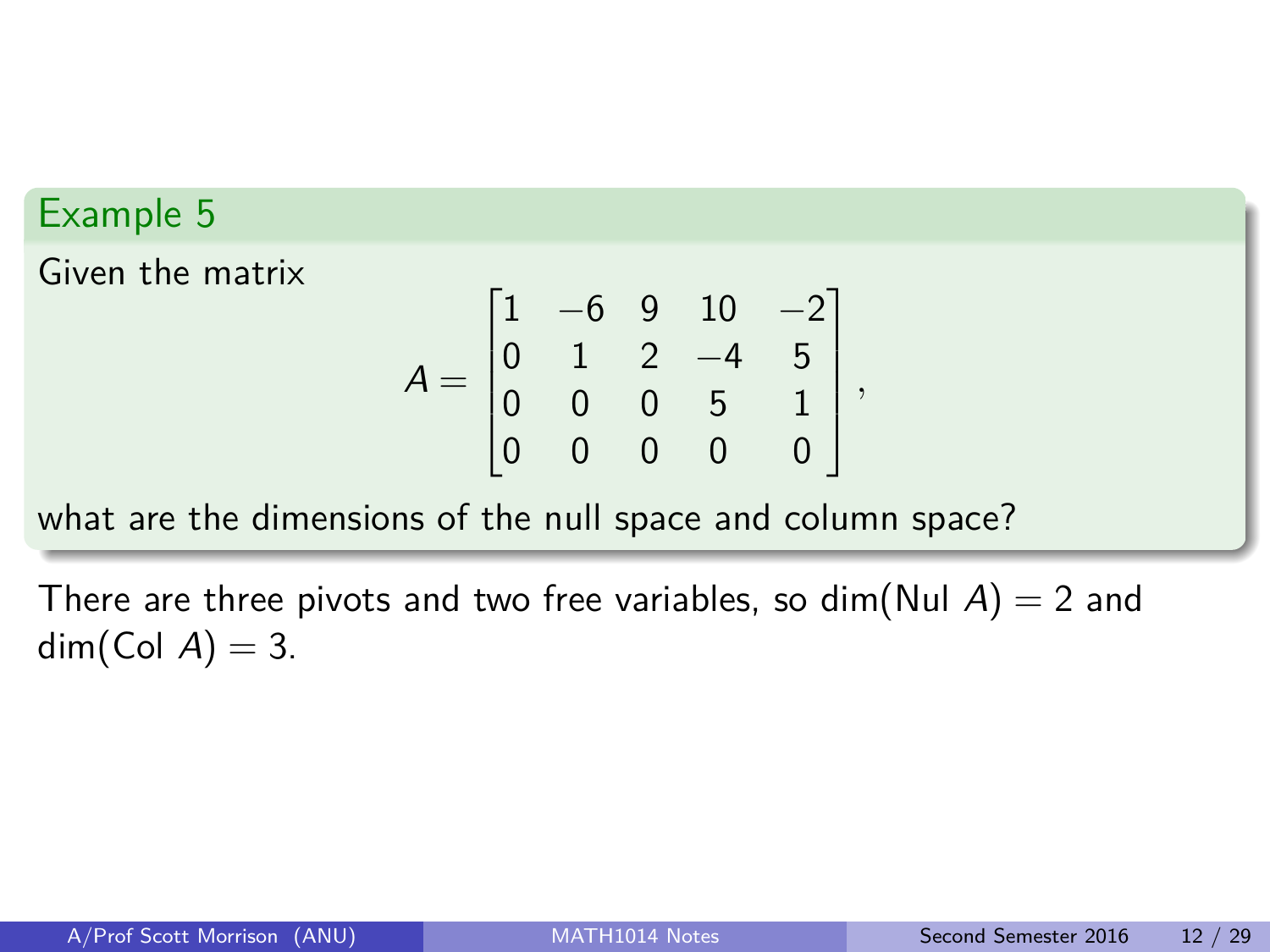Given the matrix

$$
A = \begin{bmatrix} 1 & -1 & 0 \\ 0 & 4 & 7 \\ 0 & 0 & 5 \end{bmatrix},
$$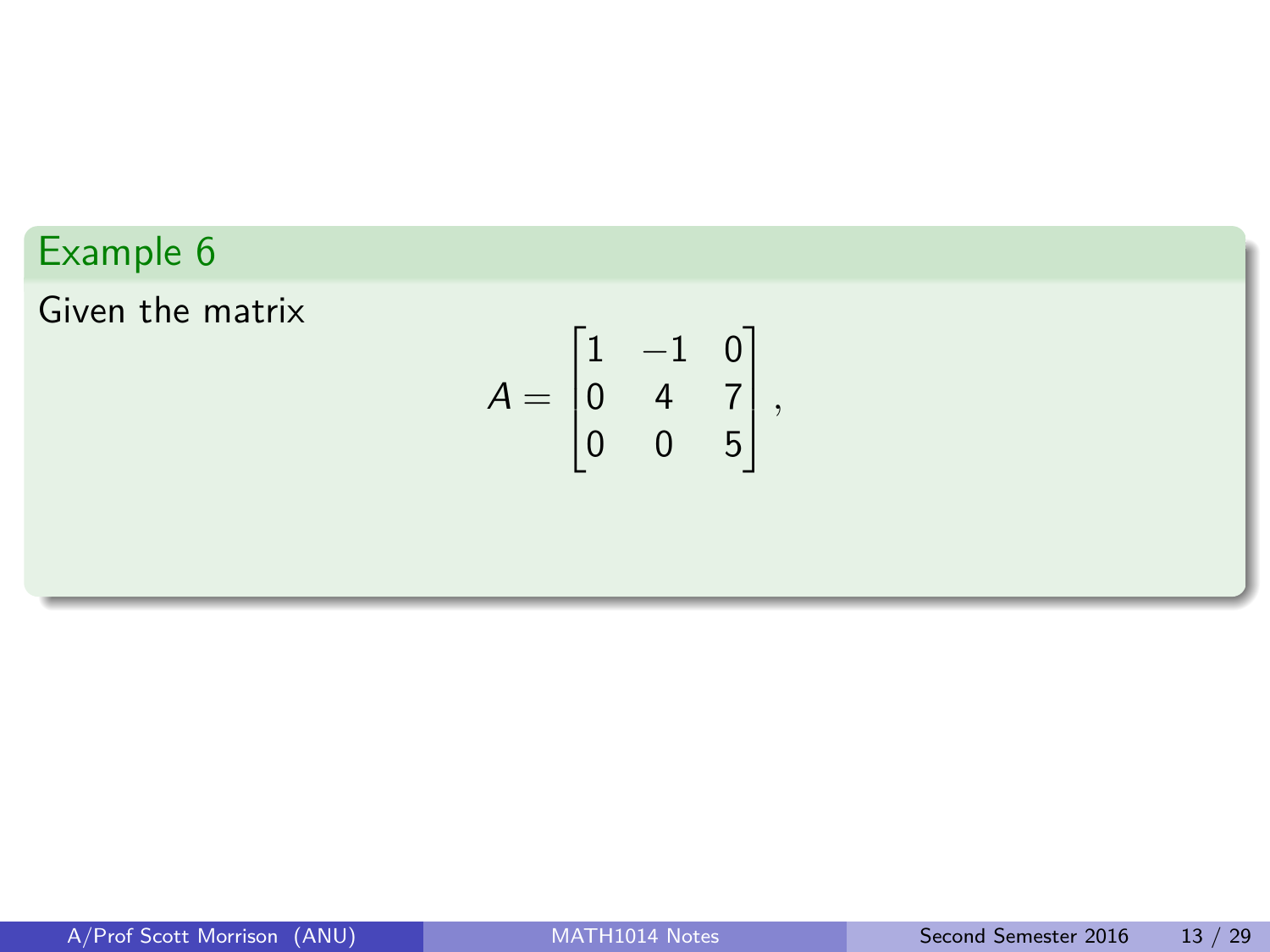Given the matrix

$$
A = \begin{bmatrix} 1 & -1 & 0 \\ 0 & 4 & 7 \\ 0 & 0 & 5 \end{bmatrix},
$$

there are three pivots and no free variables, dim(Nul  $A$ ) = 0 and  $dim(Col A) = 3.$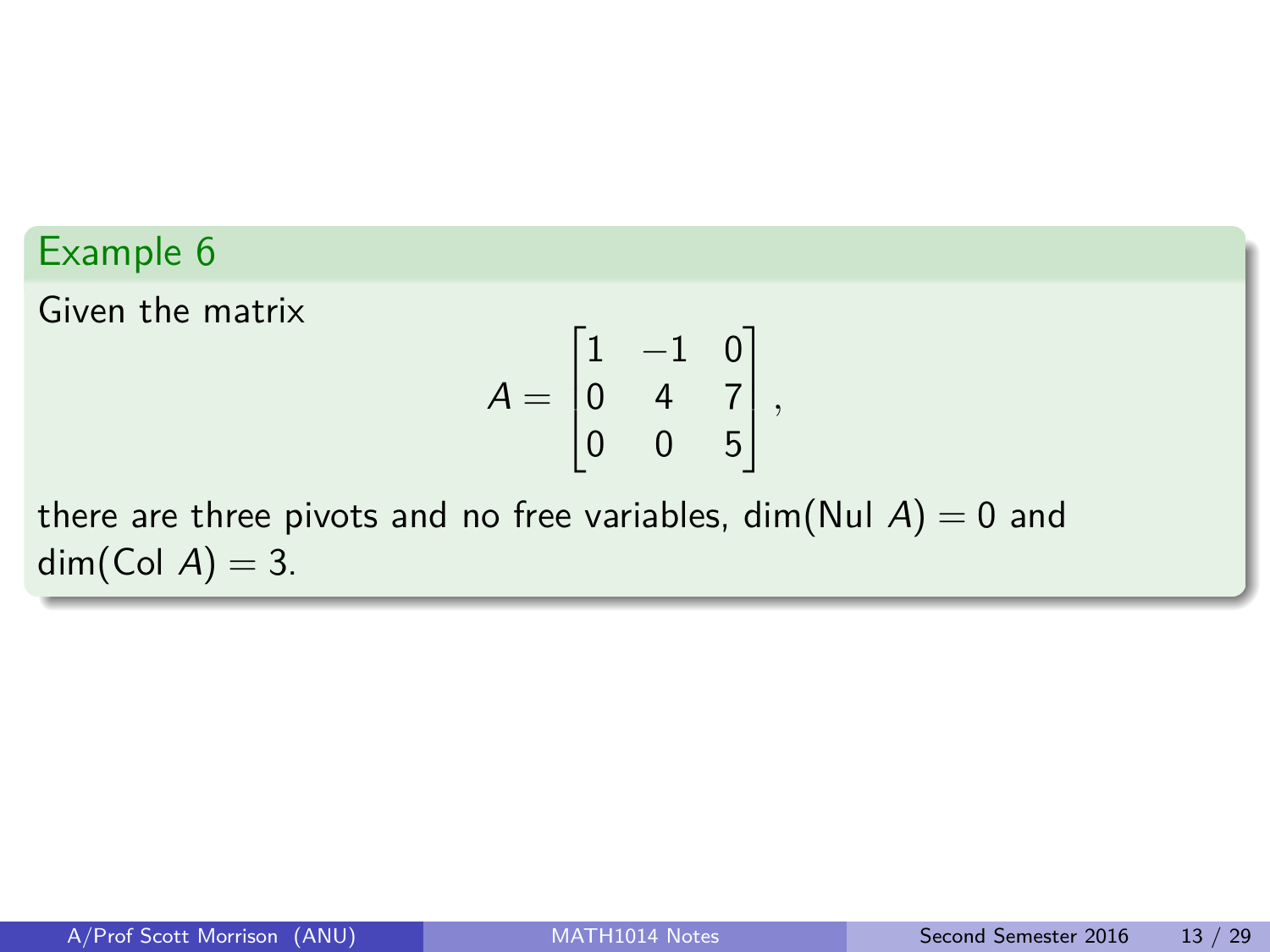### The rank theorem

As before, let A be a matrix and let B be its reduced row echelon form

dim Col  $A = #$  of pivots of  $A = #$  of pivot columns of B

#### Definition

The **rank** of a matrix A is the dimension of the column space of A.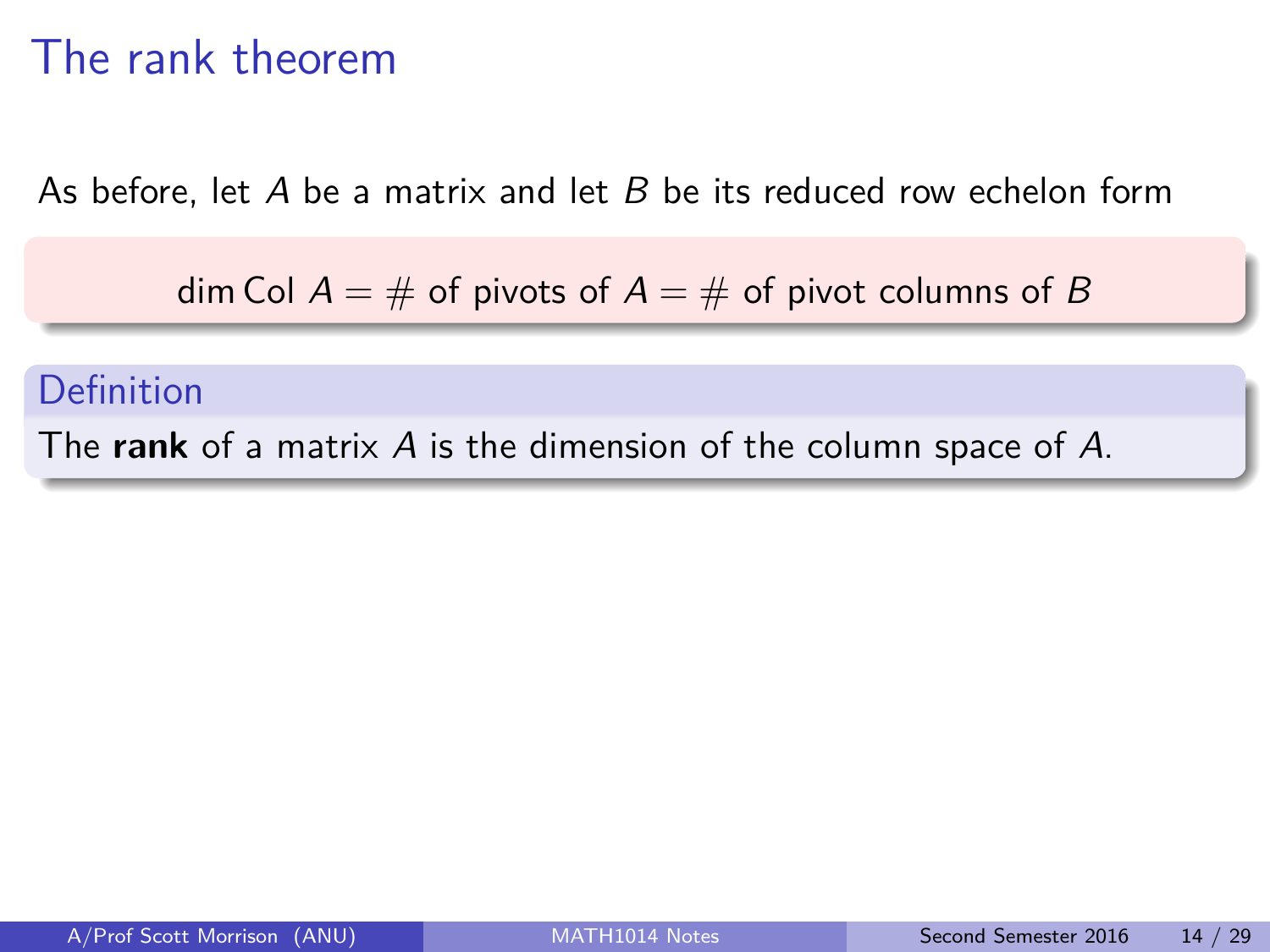### The rank theorem

As before, let A be a matrix and let B be its reduced row echelon form

dim Col  $A = \#$  of pivots of  $A = \#$  of pivot columns of B

#### Definition

The **rank** of a matrix A is the dimension of the column space of A.

dim Nul  $A = \#$  of free variables of B

 $=$  # of non-pivot columns of B.

Compare the two red boxes. What does this tell about the relationship between the dimensions of the null space and column space of matrix?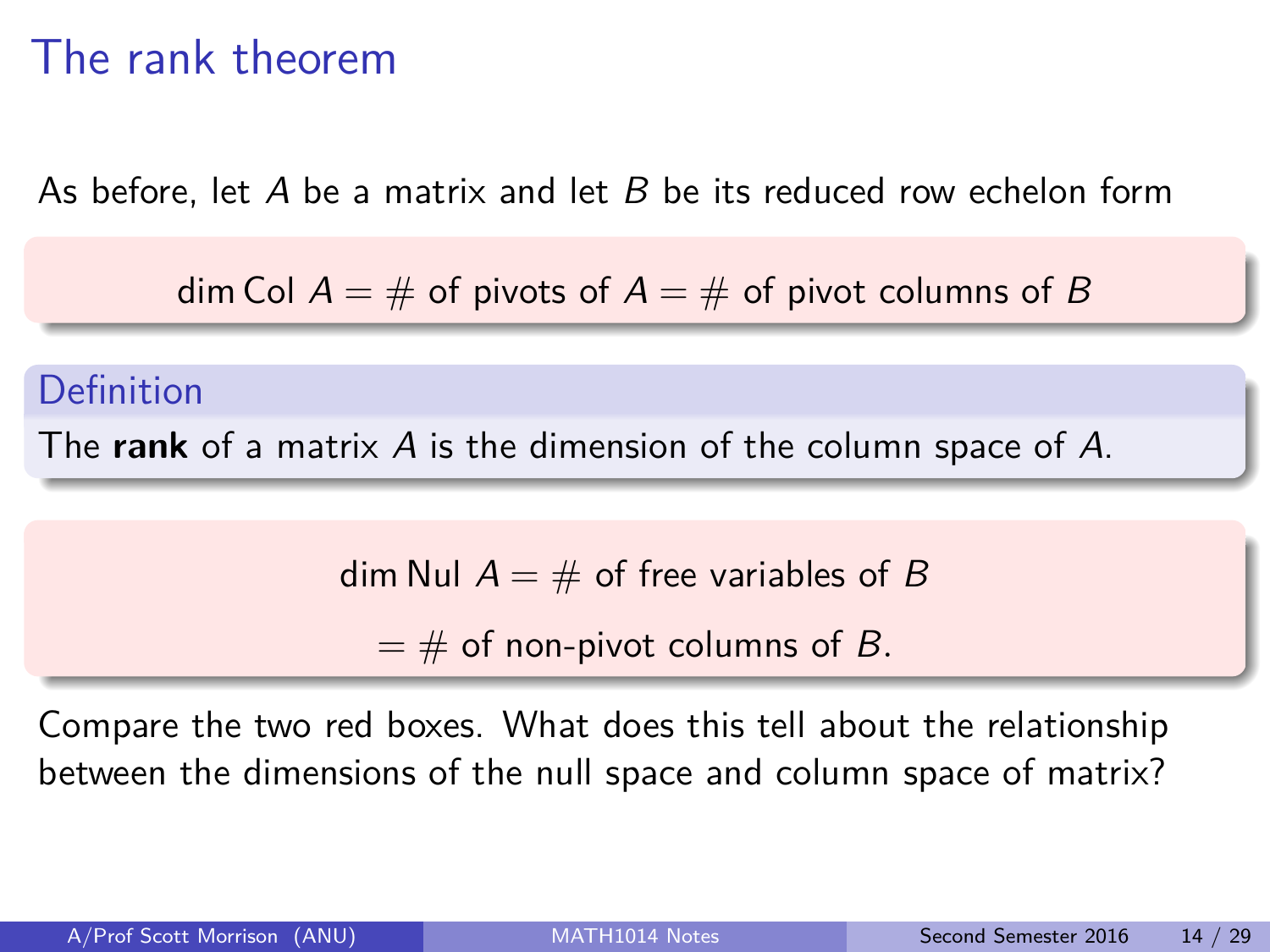#### Theorem

If A is an  $m \times n$  matrix, then

Rank  $A$  + dim Nul  $A = n$ .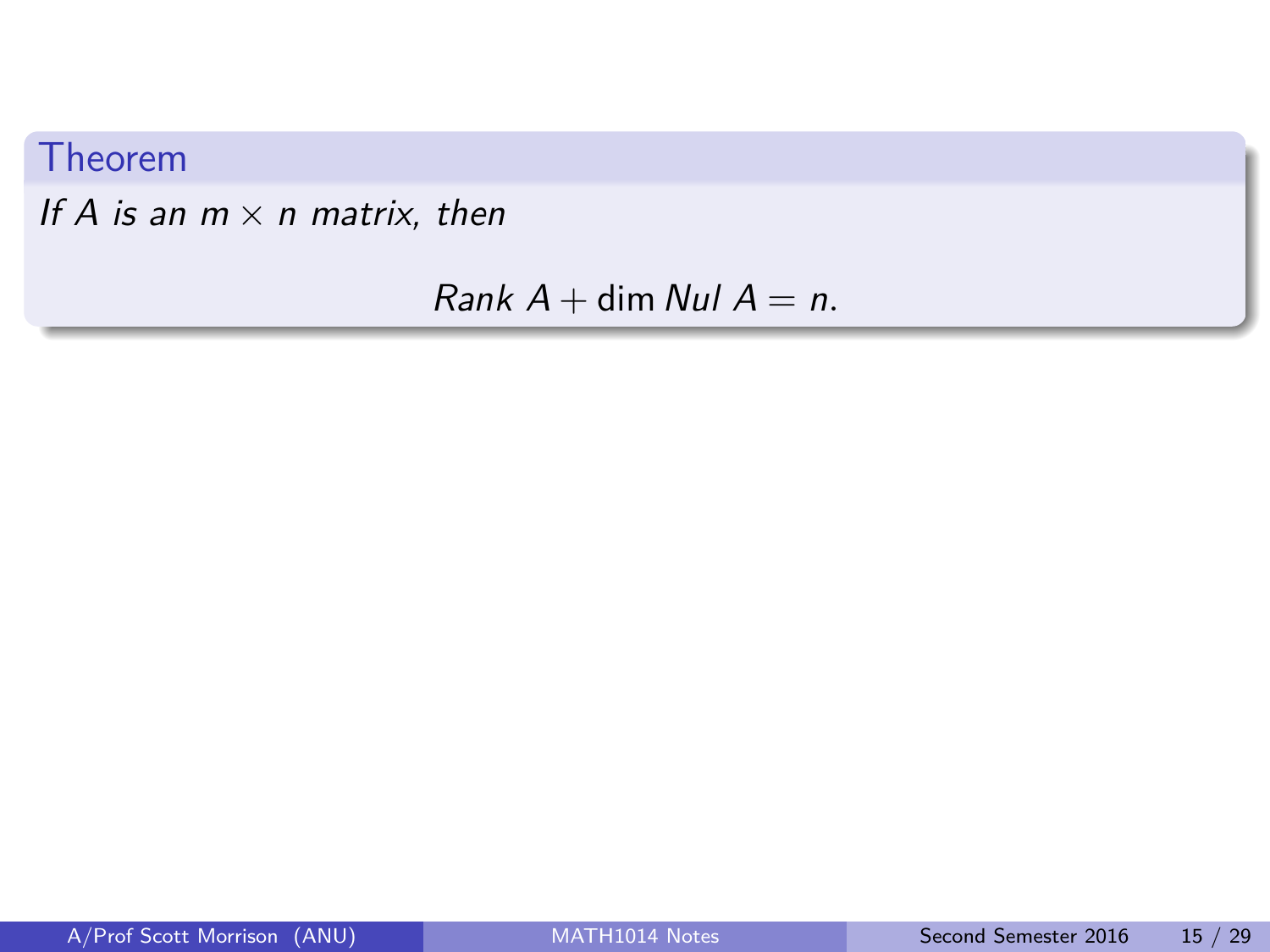#### Theorem

#### If A is an  $m \times n$  matrix, then

```
Rank A + \dim Nul A = n.
```
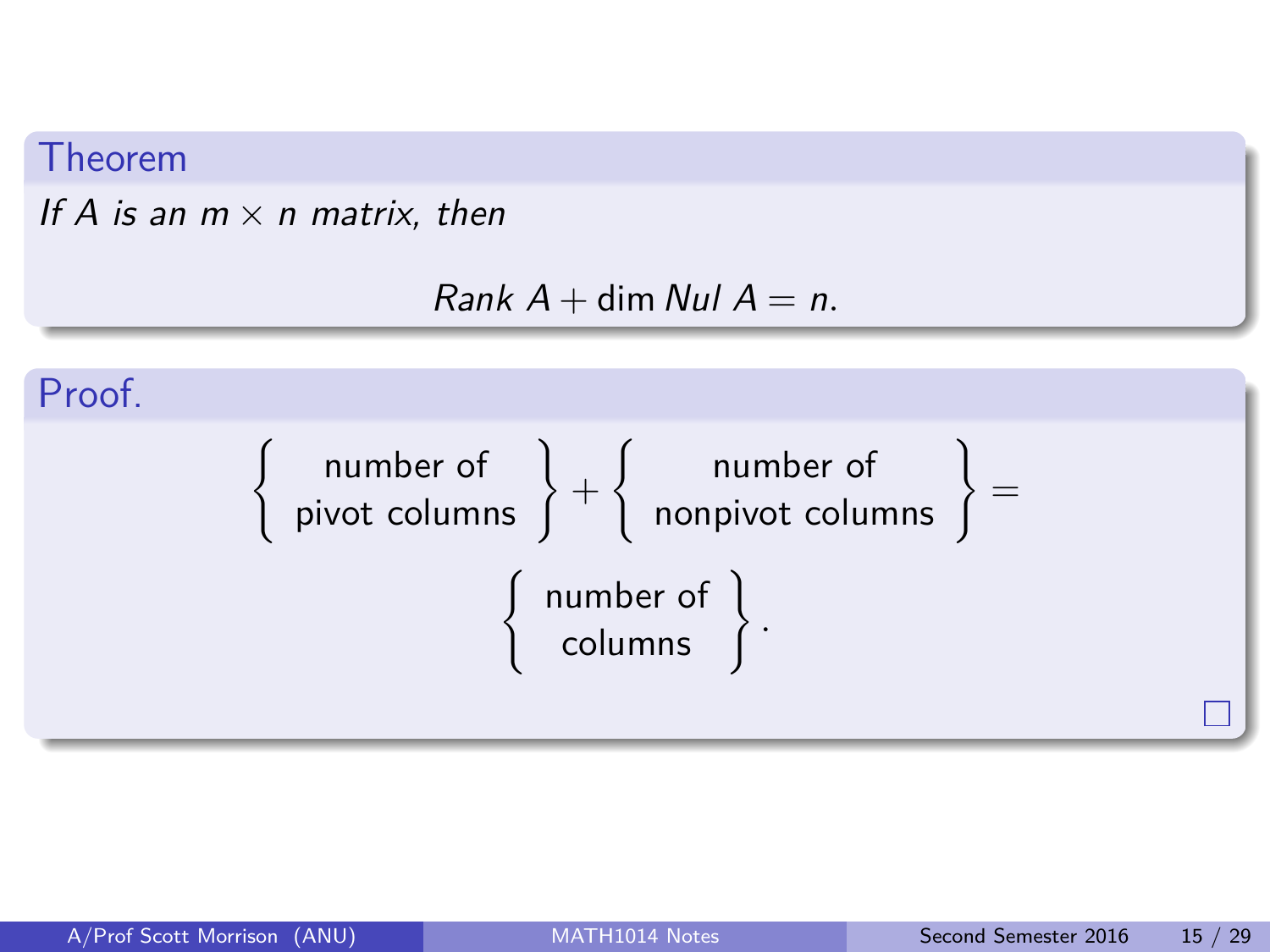#### Example 7

If a  $6 \times 3$  matrix A has rank 3, what can we say about dim Nul A, dim Col A and Rank A?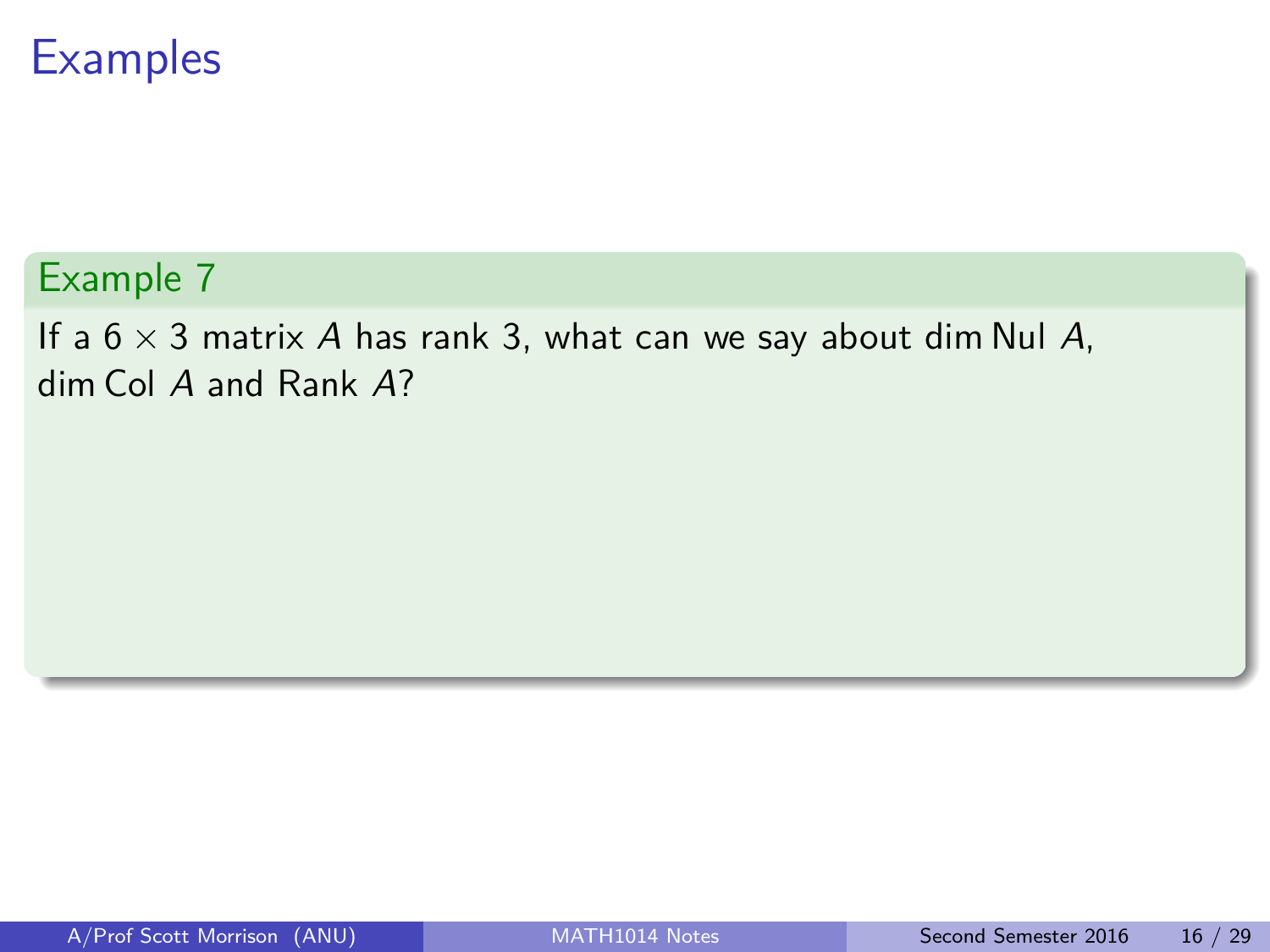#### Example 7

If a  $6 \times 3$  matrix A has rank 3, what can we say about dim Nul A, dim Col A and Rank A?

- Rank  $A + \dim \text{Nul } A = 3$ .
- Since A only has three columns, and and all three are pivot columns, there are no free variables in the equation  $Ax = 0$ . Hence dim Nul  $A = 0$ .
- $\bullet$  dim Col  $A =$  Rank  $A = 3$ .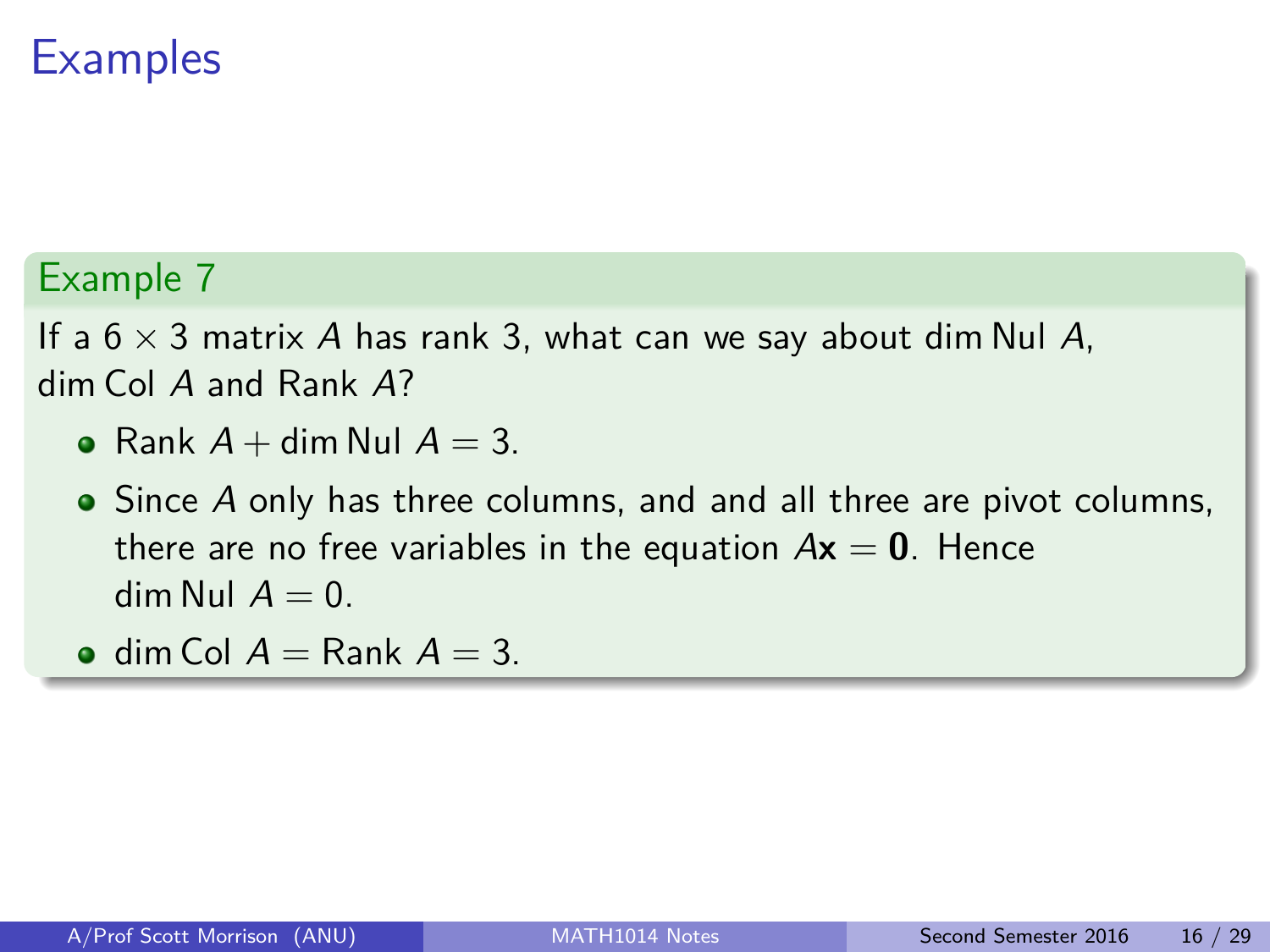The null space and the column space are the fundamental subspaces associated to a matrix, but there's one other natural subspace to consider:

#### Definition

The row space Row A of an  $m \times n$  matrix A is the subspace of  $\mathbb{R}^n$ spanned by the rows of A.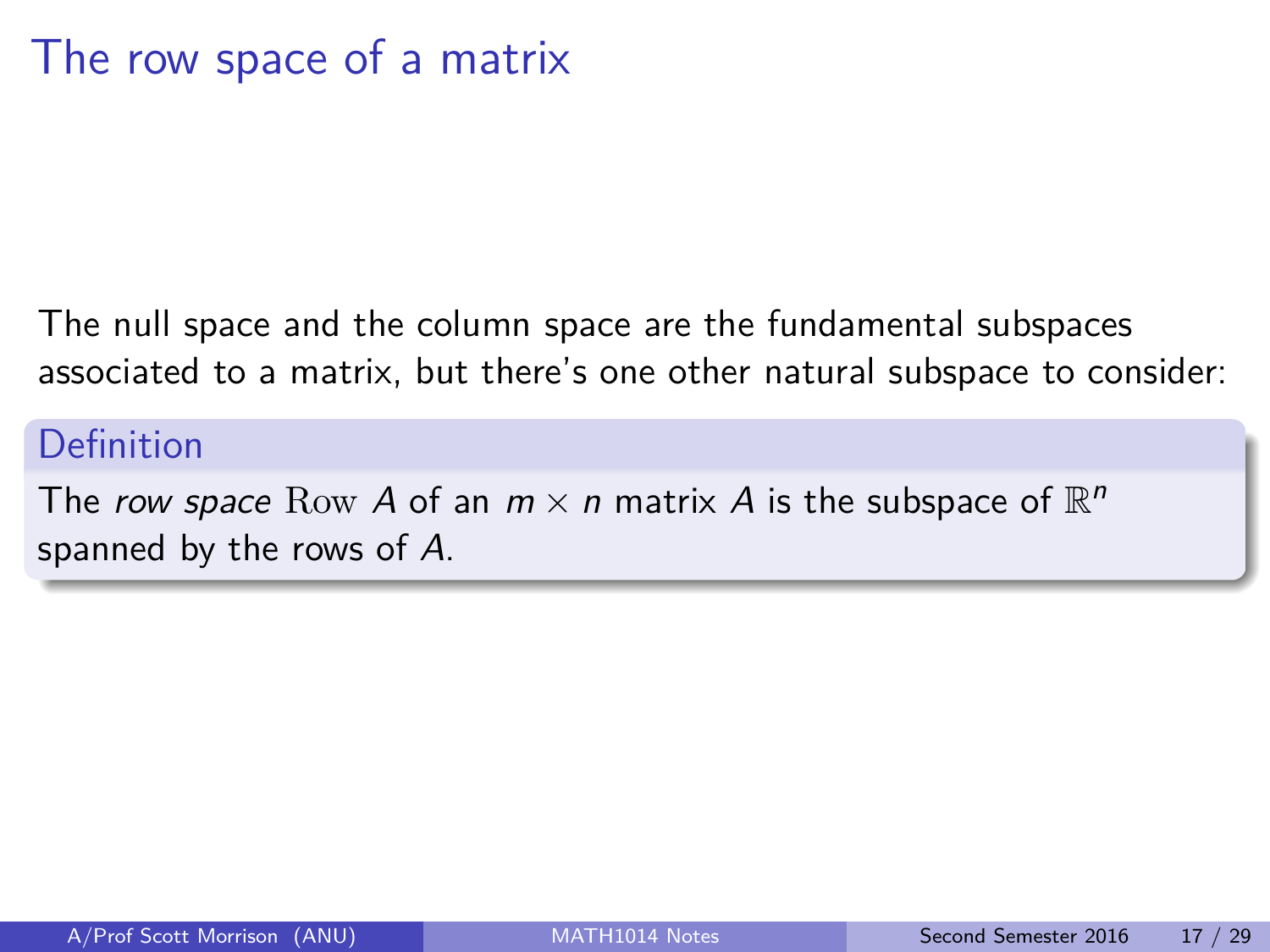#### For the matrix A given by

$$
A = \begin{bmatrix} 1 & -6 & 9 & 10 & -2 \\ 3 & 1 & 2 & -4 & 5 \\ -2 & 0 & -1 & 5 & 1 \\ 4 & -3 & 1 & 0 & 6 \end{bmatrix},
$$

we can write

$$
\begin{array}{rcl}\nr_1 & = & [1, -6, 9, 10, -2] \\
r_2 & = & [3, 1, 2, -4, 5] \\
r_3 & = & [-2, 0, -1, 5, 1] \\
r_4 & = & [4, -3, 1, 0, 6]\n\end{array}
$$

The row space of A is the subspace of  $\mathbb{R}^5$  spanned by  $\{r_1, r_2, r_3, r_4\}$ .

(Note that we're writing the vectors **r**<sup>i</sup> as rows, rather than columns, for convenience.)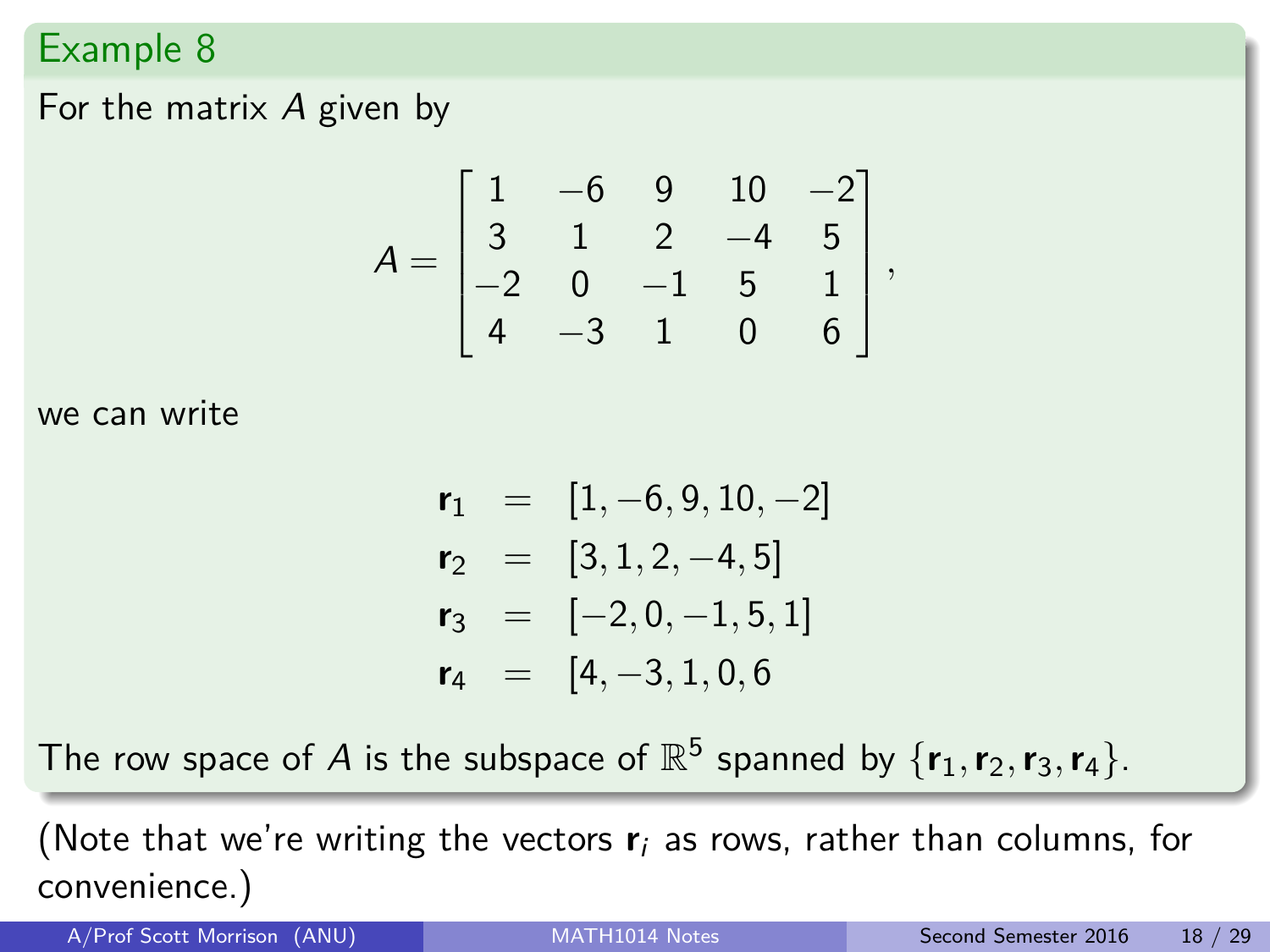# A basis for Row B

#### Theorem

Suppose a matrix B is obtained from a matrix A by row operations. Then Row  $A =$ Row B. If B is an echelon form of A, then the non-zero rows of B form a basis for Row B.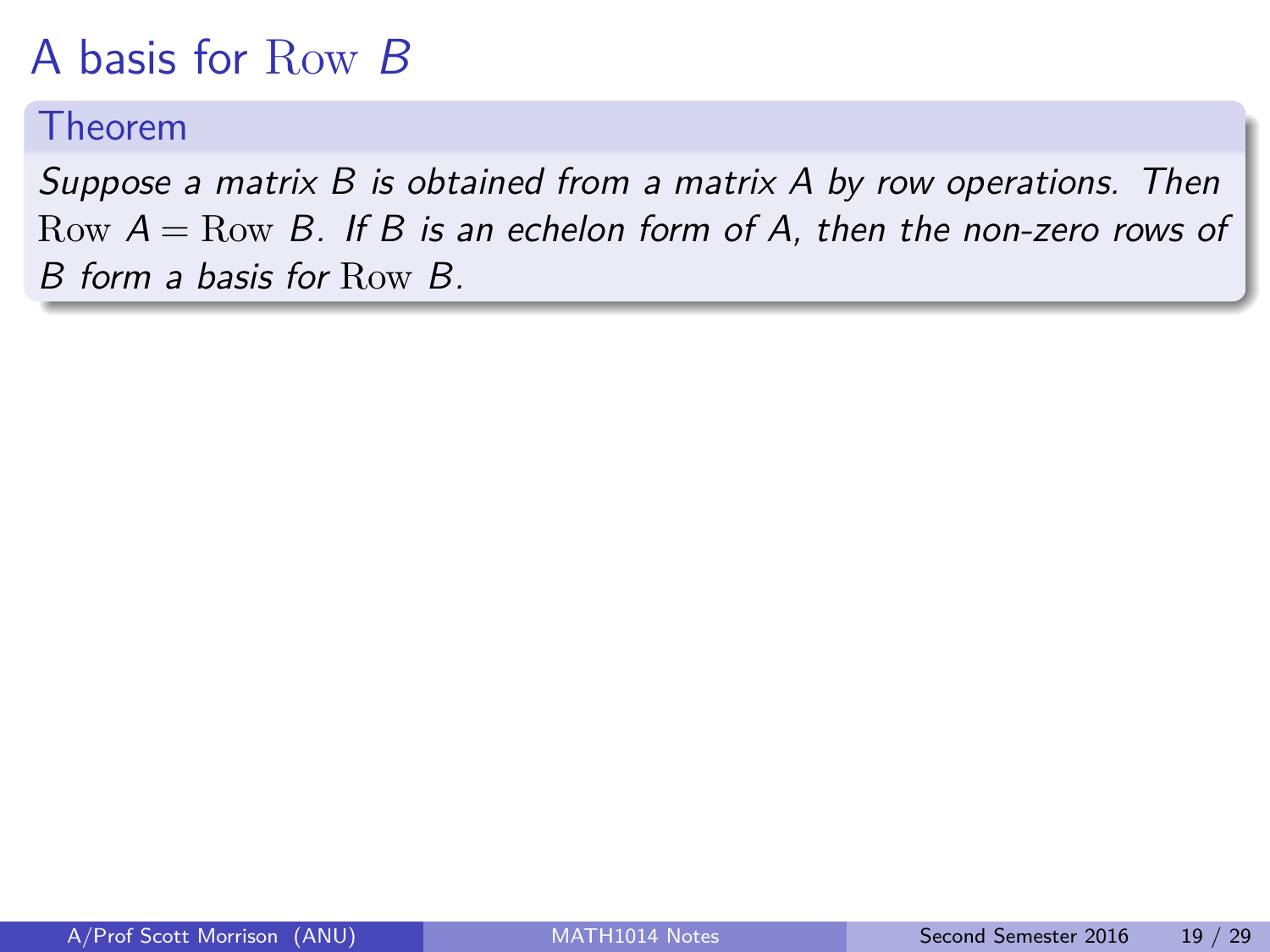# A basis for Row B

#### Theorem

Suppose a matrix B is obtained from a matrix A by row operations. Then Row  $A = Row B$ . If B is an echelon form of A, then the non-zero rows of B form a basis for Row B.

Compare this to our procedure for finding a basis for Col A. Notice that it's simpler: after row reducing, we don't need to return to the original matrix to find our basis!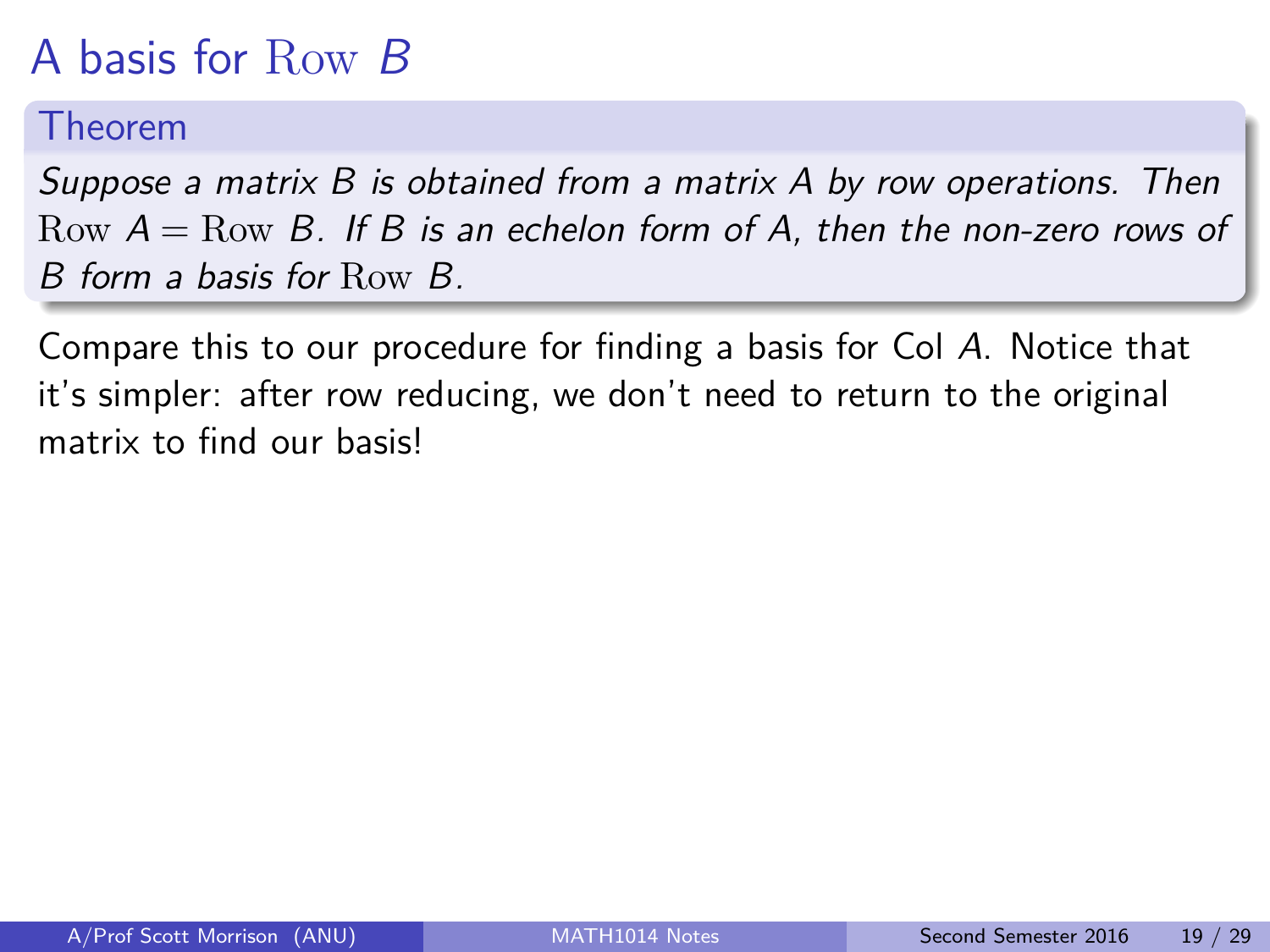# A basis for Row B

#### Theorem

Suppose a matrix B is obtained from a matrix A by row operations. Then Row  $A = Row B$ . If B is an echelon form of A, then the non-zero rows of B form a basis for Row B.

Compare this to our procedure for finding a basis for Col A. Notice that it's simpler: after row reducing, we don't need to return to the original matrix to find our basis!

#### Proof.

If a matrix  $B$  is obtained from a matrix  $A$  by row operations, then the rows of B are linear combinations of those of A, so that  $Row B \subseteq Row A$ . But row operations are reversible, which gives the reverse inclusion so that Row  $A = Row B$ .

In fact if  $B$  is an echelon form of  $A$ , then any non-zero row is linearly independent of the rows below it (because of the leading non-zero entry), and so the non-zero rows of B form a basis for  $Row B = Row A$ .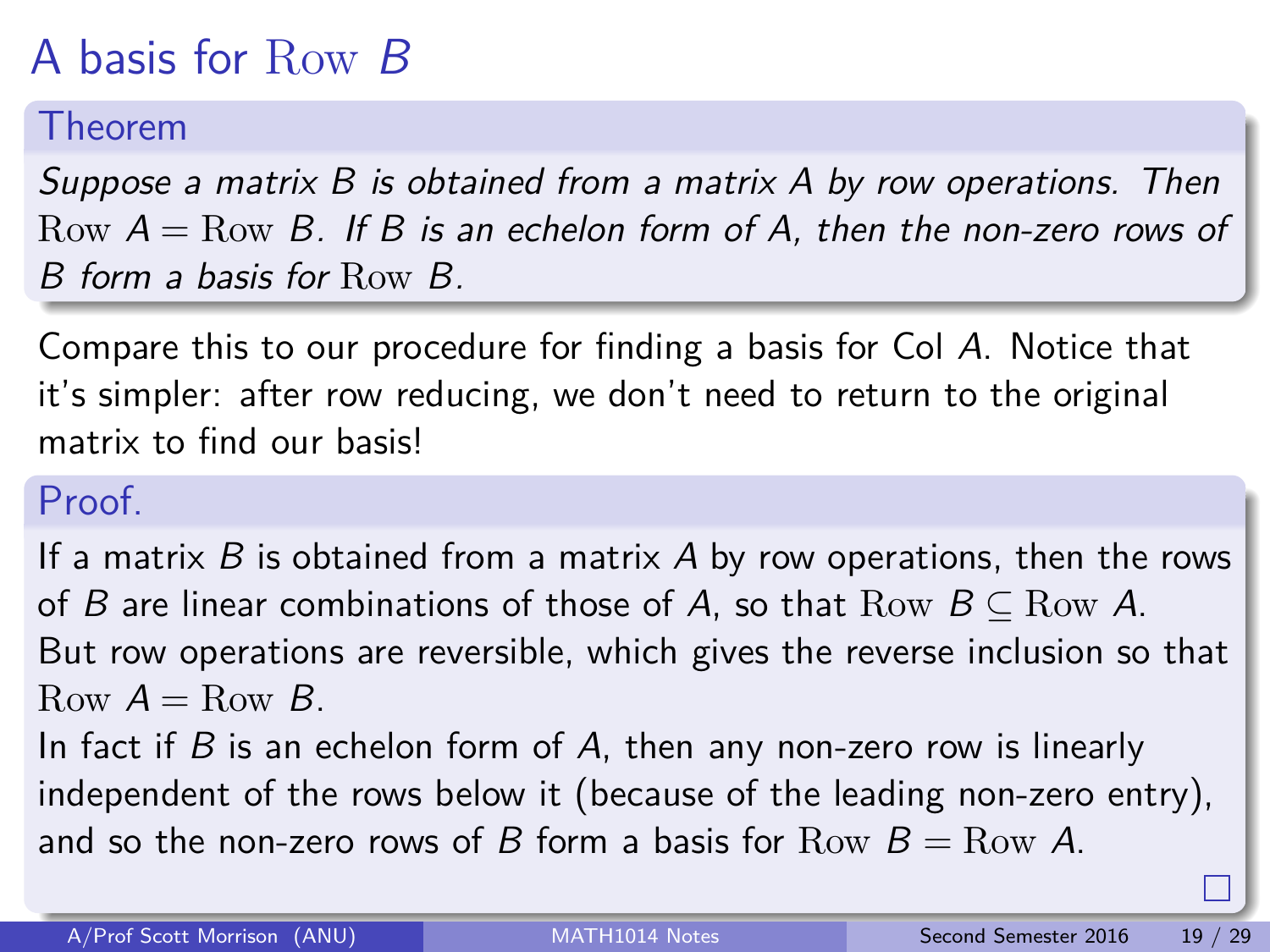### The Rank Theorem –Updated!

#### Theorem

For any  $m \times n$  matrix A, Col A and Row A have the same dimension. This common dimension, the rank of A, is equal to the number of pivot positions in A and satisfies the equation

 $Rank A + \dim N_U/A = n$ .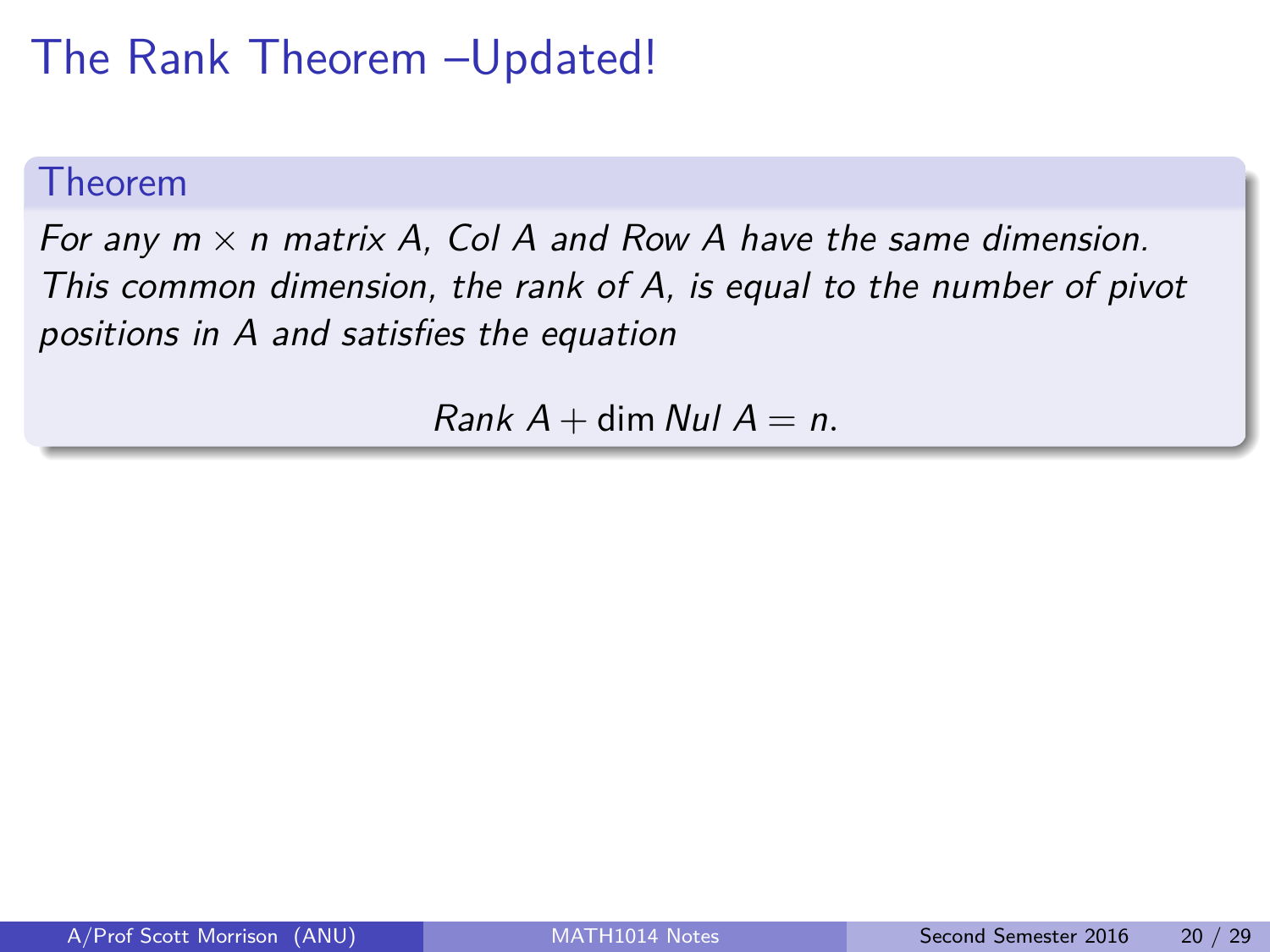### The Rank Theorem –Updated!

#### Theorem

For any  $m \times n$  matrix A, Col A and Row A have the same dimension. This common dimension, the rank of A, is equal to the number of pivot positions in A and satisfies the equation

 $Rank A + \dim N_U/A = n$ .

This additional statement in this theorem follows from our process for finding bases for Row A and Col A:

Use row operations to replace A with its reduced row echelon form. Each pivot determines a vector (a column of A) in the basis for Col A and a vector (a row of  $B$ ) in the basis for Row A.

Note also Rank  $A =$  Rank  $A<sup>T</sup>$ .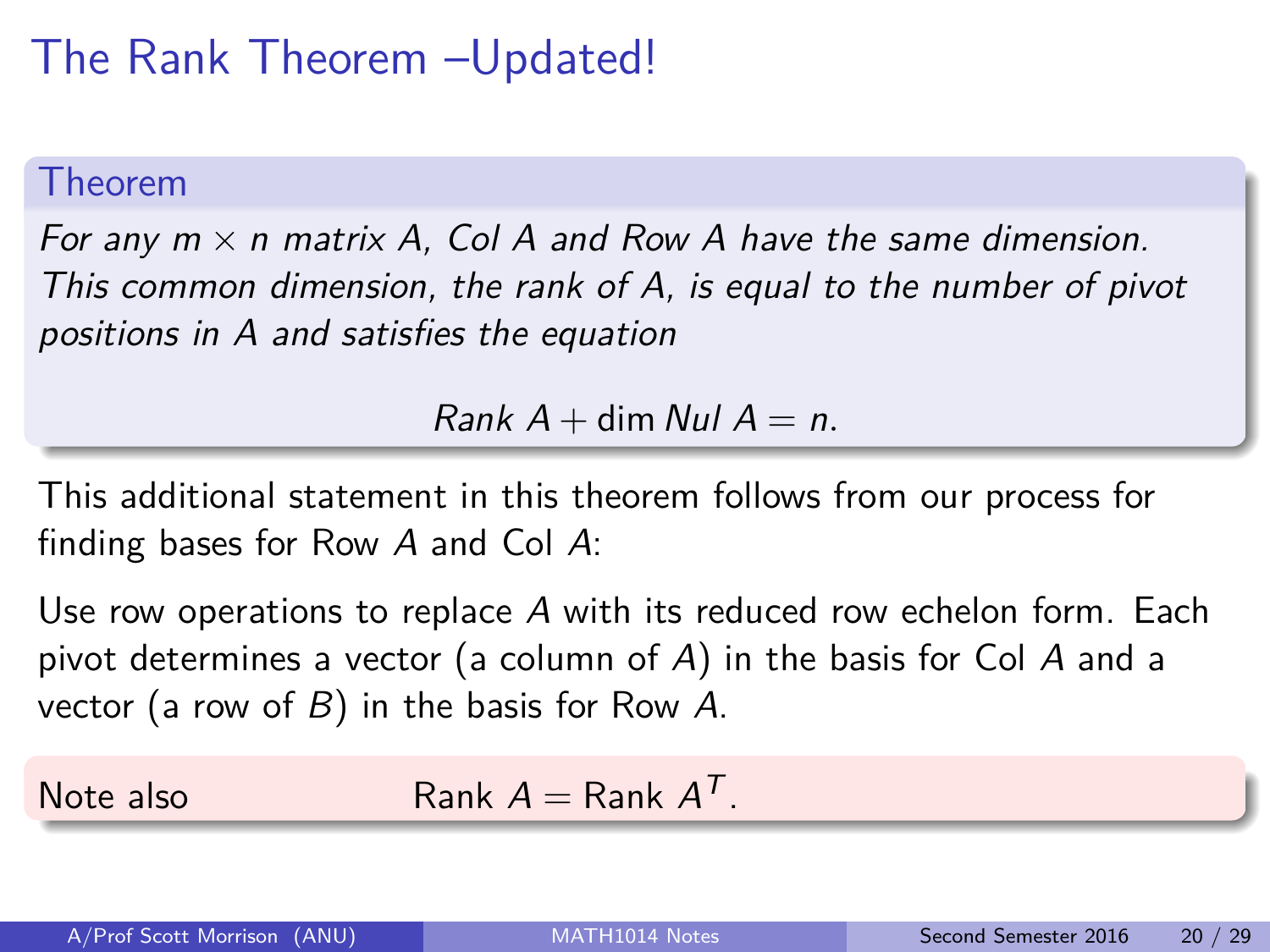Suppose a  $4 \times 7$  matrix A has 4 pivot columns.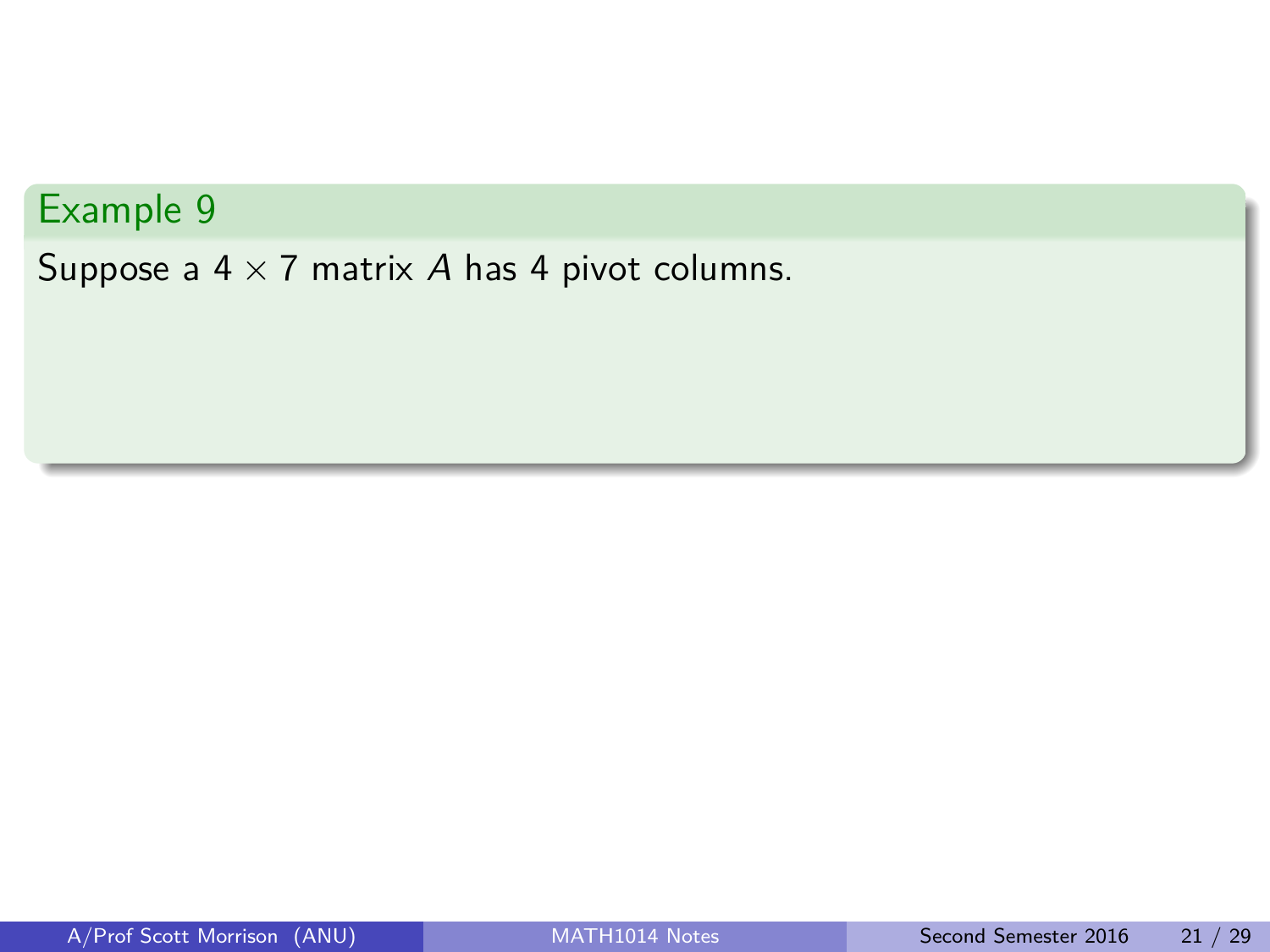Suppose a  $4 \times 7$  matrix A has 4 pivot columns.

- Col  $A \subseteq \mathbb{R}^4$  and dim Col  $A = 4$ . So Col  $A = \mathbb{R}^4$ .
- On the other hand, Row  $A\subseteq \mathbb{R}^7$ , so that even though dim Row  $A = 4$ , Row  $A \neq \mathbb{R}^4$ .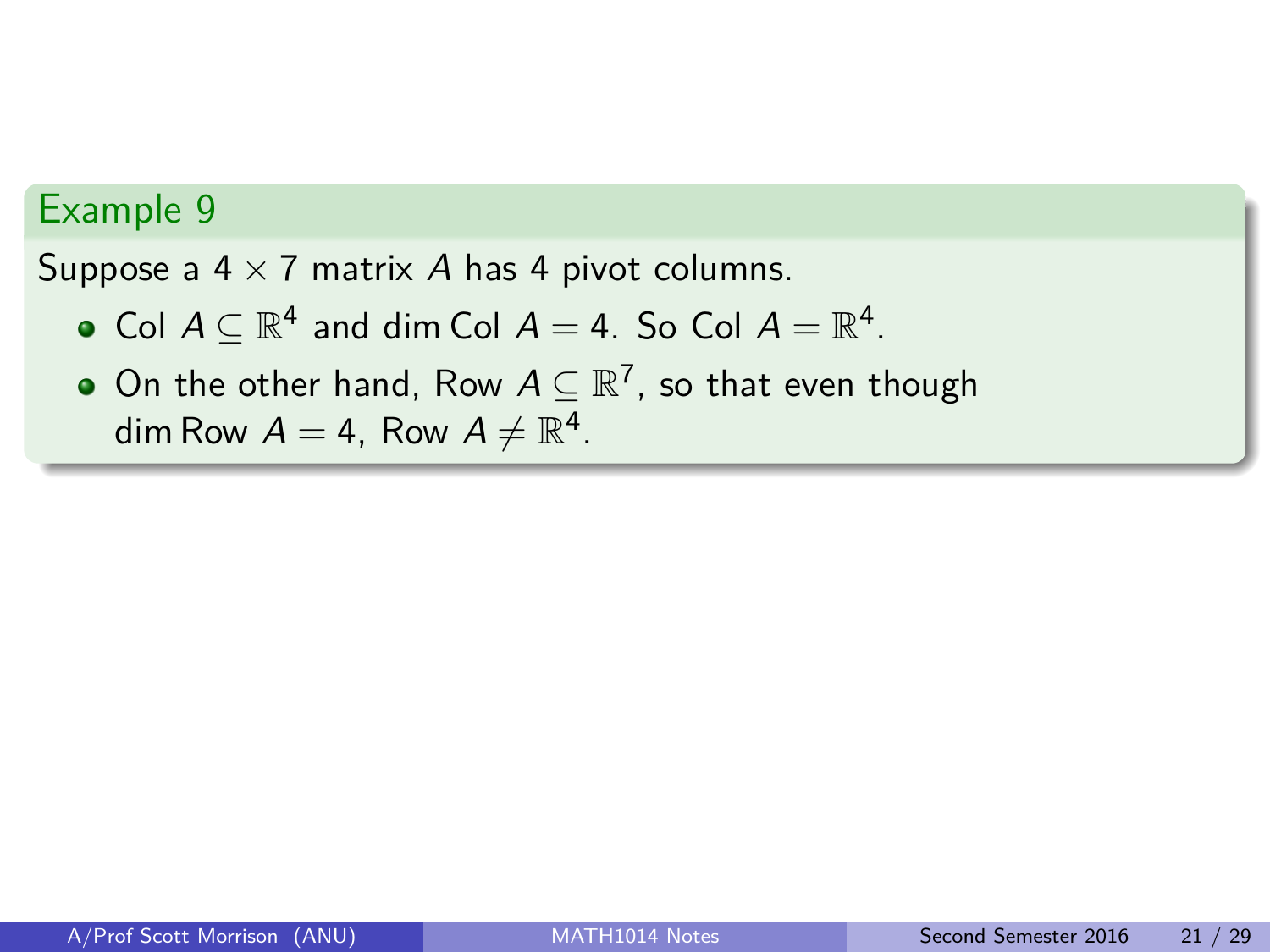Suppose a  $4 \times 7$  matrix A has 4 pivot columns.

- Col  $A \subseteq \mathbb{R}^4$  and dim Col  $A = 4$ . So Col  $A = \mathbb{R}^4$ .
- On the other hand, Row  $A\subseteq \mathbb{R}^7$ , so that even though dim Row  $A = 4$ , Row  $A \neq \mathbb{R}^4$ .

#### Example 10

If A is a  $6 \times 8$  matrix, then the smallest possible dimension of Nul A is 2.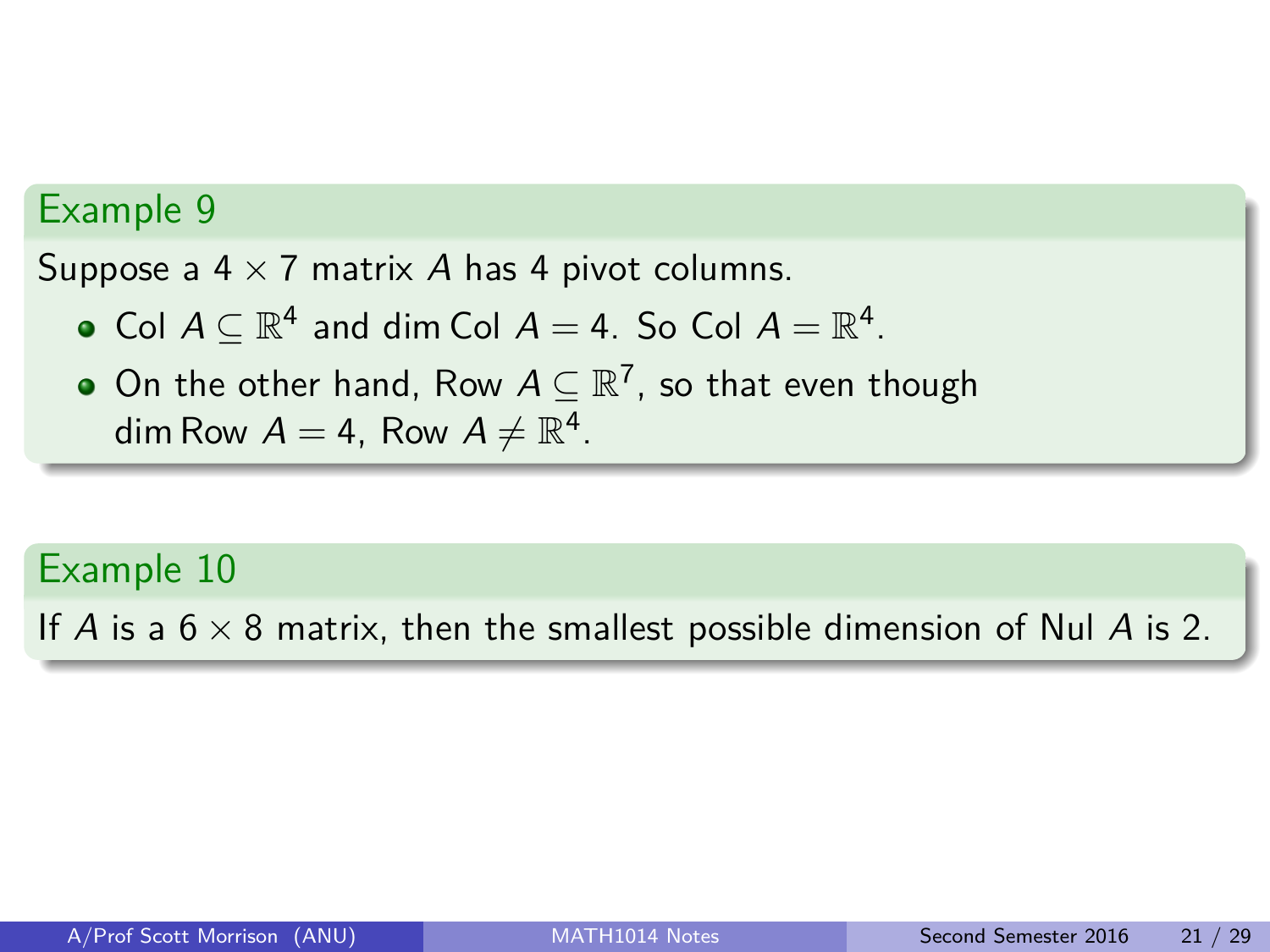$$
A = \begin{bmatrix} 1 & 2 & 2 & -1 \\ 3 & 6 & 5 & 0 \\ 1 & 2 & 1 & 2 \end{bmatrix} \xrightarrow{ref} \begin{bmatrix} 1 & 2 & 0 & 5 \\ 0 & 0 & 1 & -3 \\ 0 & 0 & 0 & 0 \end{bmatrix}
$$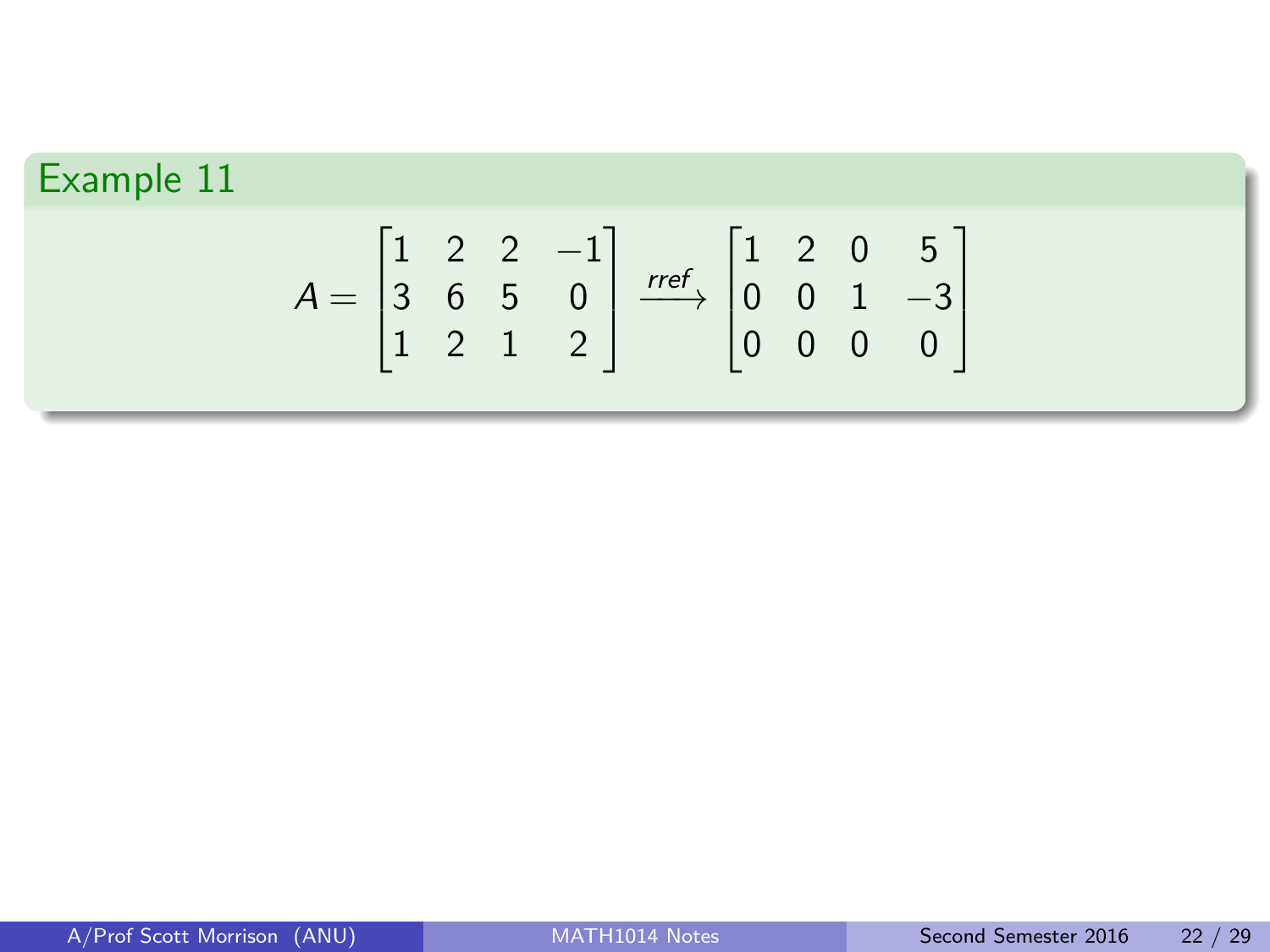$$
A = \begin{bmatrix} 1 & 2 & 2 & -1 \\ 3 & 6 & 5 & 0 \\ 1 & 2 & 1 & 2 \end{bmatrix} \xrightarrow{ref} \begin{bmatrix} 1 & 2 & 0 & 5 \\ 0 & 0 & 1 & -3 \\ 0 & 0 & 0 & 0 \end{bmatrix}
$$

Thus,  $\{r_1 = (1, 2, 0, 5), r_2 = (0, 0, 1, -3)\}$  is a basis for Row A. (Note that these are rows of  $rref(A)$ , not rows of A.)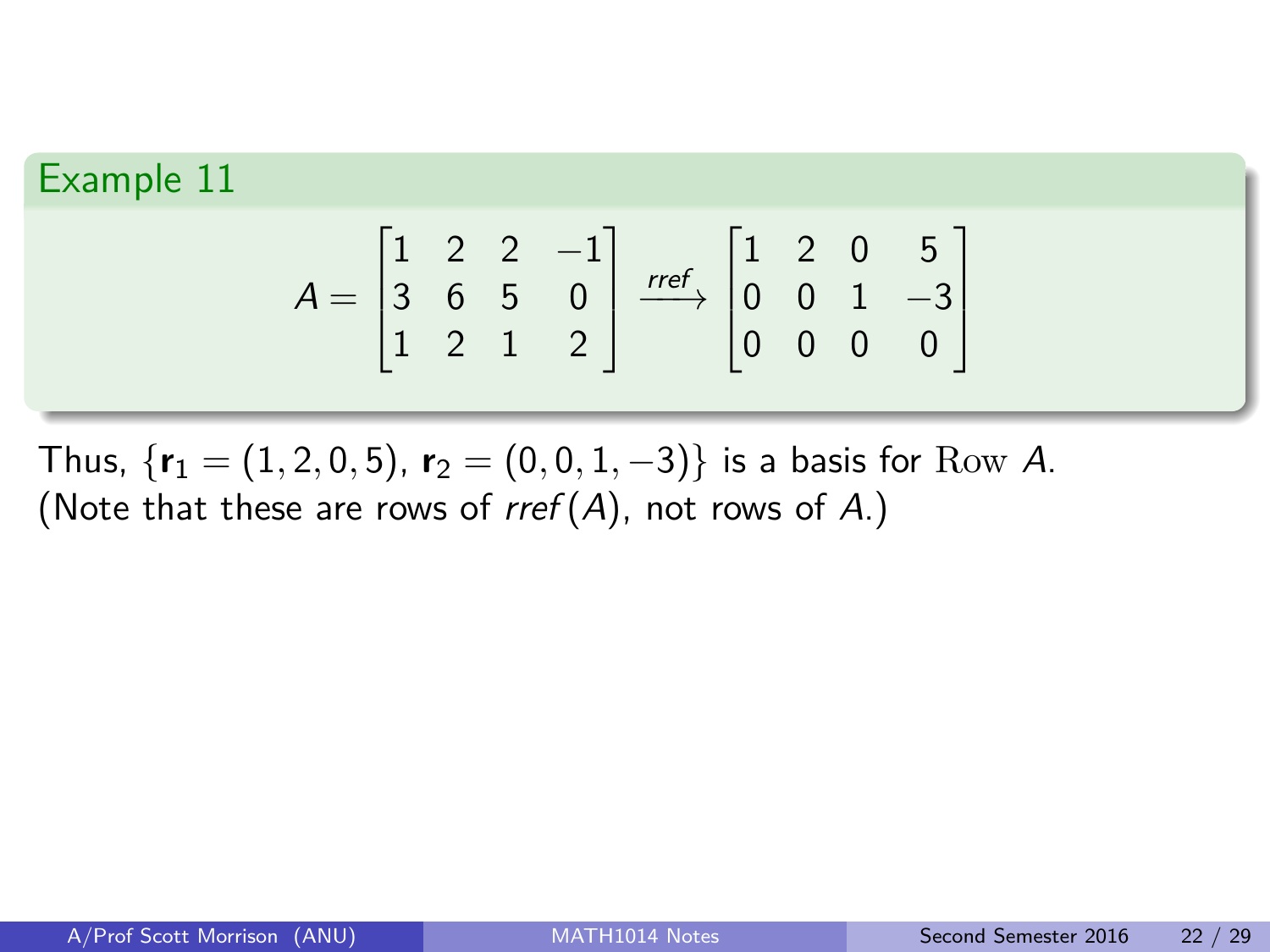$$
A = \begin{bmatrix} 1 & 2 & 2 & -1 \\ 3 & 6 & 5 & 0 \\ 1 & 2 & 1 & 2 \end{bmatrix} \xrightarrow{ref} \begin{bmatrix} 1 & 2 & 0 & 5 \\ 0 & 0 & 1 & -3 \\ 0 & 0 & 0 & 0 \end{bmatrix}
$$

 $\sqrt{ }$ 

 $\lceil$ 

1 *,*  $\lceil$ 

1

 $\mathcal{L}$  $\overline{\mathcal{L}}$ 

 $\int$ 

is a basis

 $\begin{matrix} \phantom{-} \end{matrix}$ 

 $\mathcal{L}$ 

Thus,  $\{r_1 = (1, 2, 0, 5), r_2 = (0, 0, 1, -3)\}$  is a basis for Row A. (Note that these are rows of  $rref(A)$ , not rows of A.)

Pivots are in columns 1 and 3 of  $\mathsf{rref}(A)$ , so that  $\int$ 

for Col A. (Note these are columns of A.)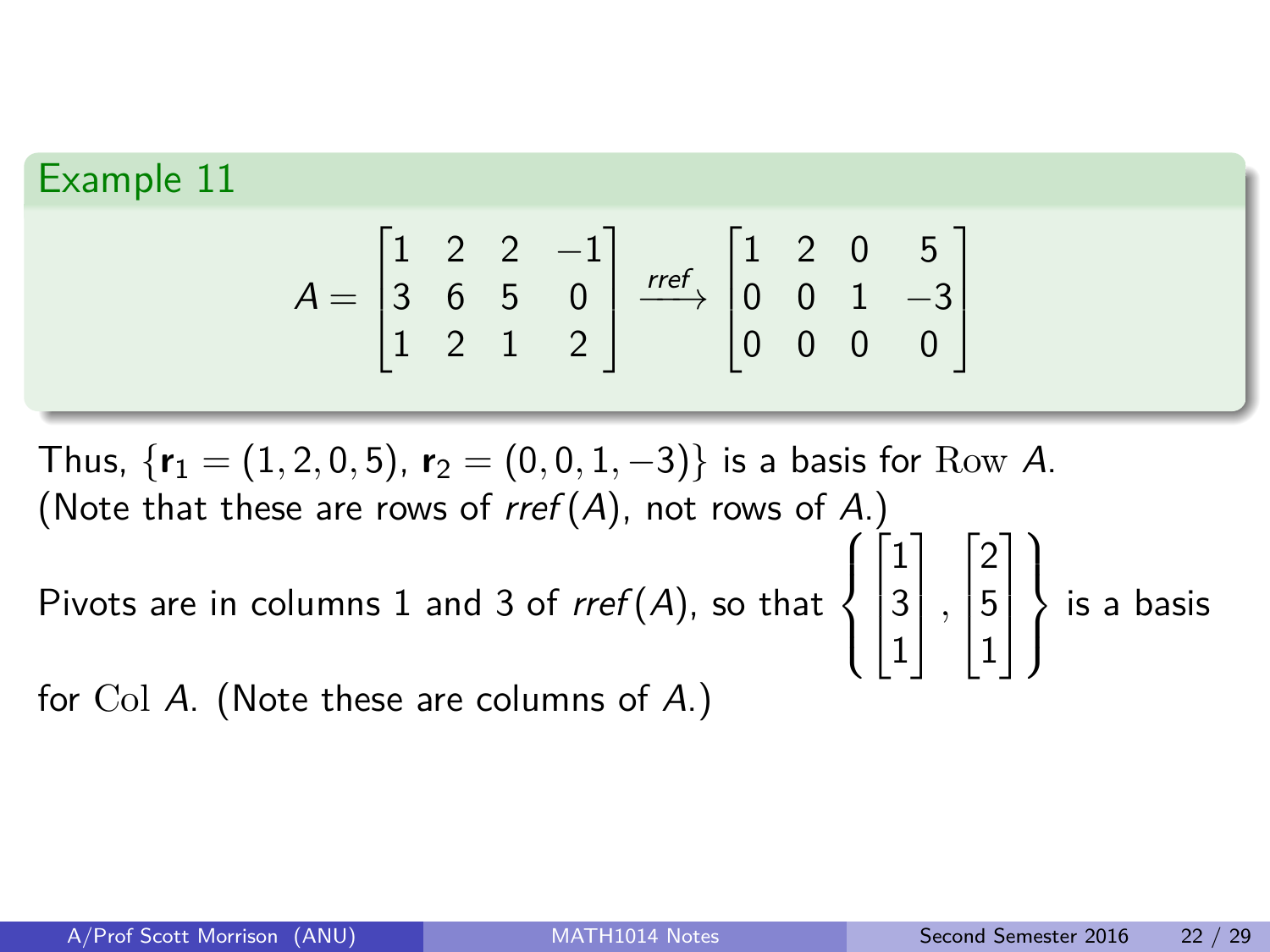$$
A = \begin{bmatrix} 2 & -3 & 6 & 2 & 5 \\ -2 & 3 & -3 & -3 & -4 \\ 4 & -6 & 9 & 5 & 9 \\ -2 & 3 & 3 & -4 & 1 \end{bmatrix} \xrightarrow{ref} B = \begin{bmatrix} 2 & -3 & 6 & 2 & 5 \\ 0 & 0 & 3 & -1 & 1 \\ 0 & 0 & 0 & 1 & 3 \\ 0 & 0 & 0 & 0 & 0 \end{bmatrix}
$$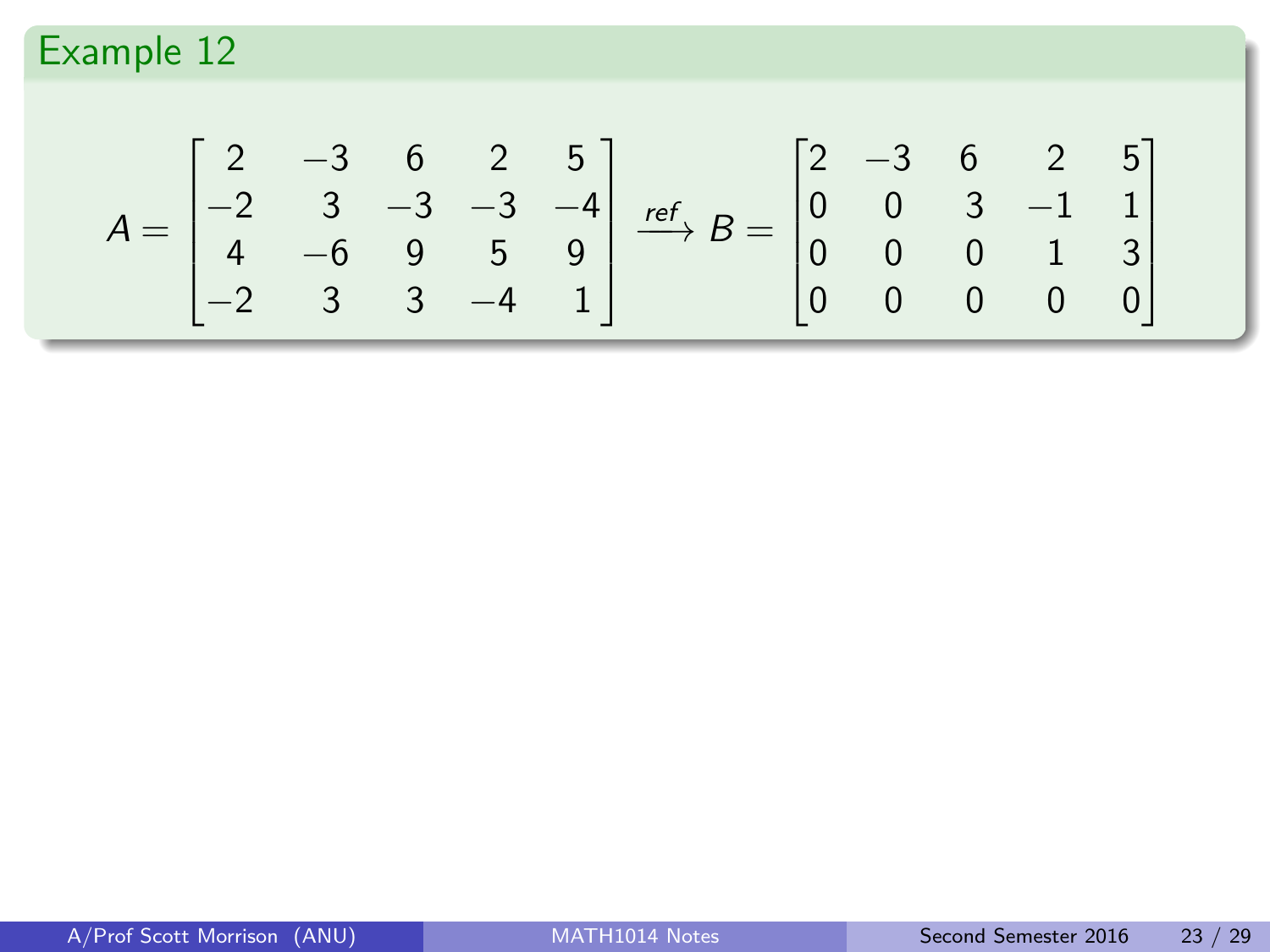$$
A = \begin{bmatrix} 2 & -3 & 6 & 2 & 5 \\ -2 & 3 & -3 & -3 & -4 \\ 4 & -6 & 9 & 5 & 9 \\ -2 & 3 & 3 & -4 & 1 \end{bmatrix} \xrightarrow{ref} B = \begin{bmatrix} 2 & -3 & 6 & 2 & 5 \\ 0 & 0 & 3 & -1 & 1 \\ 0 & 0 & 0 & 1 & 3 \\ 0 & 0 & 0 & 0 & 0 \end{bmatrix}
$$

The number of pivots in B is three, so dim Col  $A = 3$  and a basis for Col A is given by

$$
\left\{ \begin{bmatrix} 2 \\ -2 \\ 4 \\ -2 \end{bmatrix}, \begin{bmatrix} 6 \\ -3 \\ 9 \\ 3 \end{bmatrix}, \begin{bmatrix} 2 \\ -3 \\ 5 \\ -4 \end{bmatrix} \right\}
$$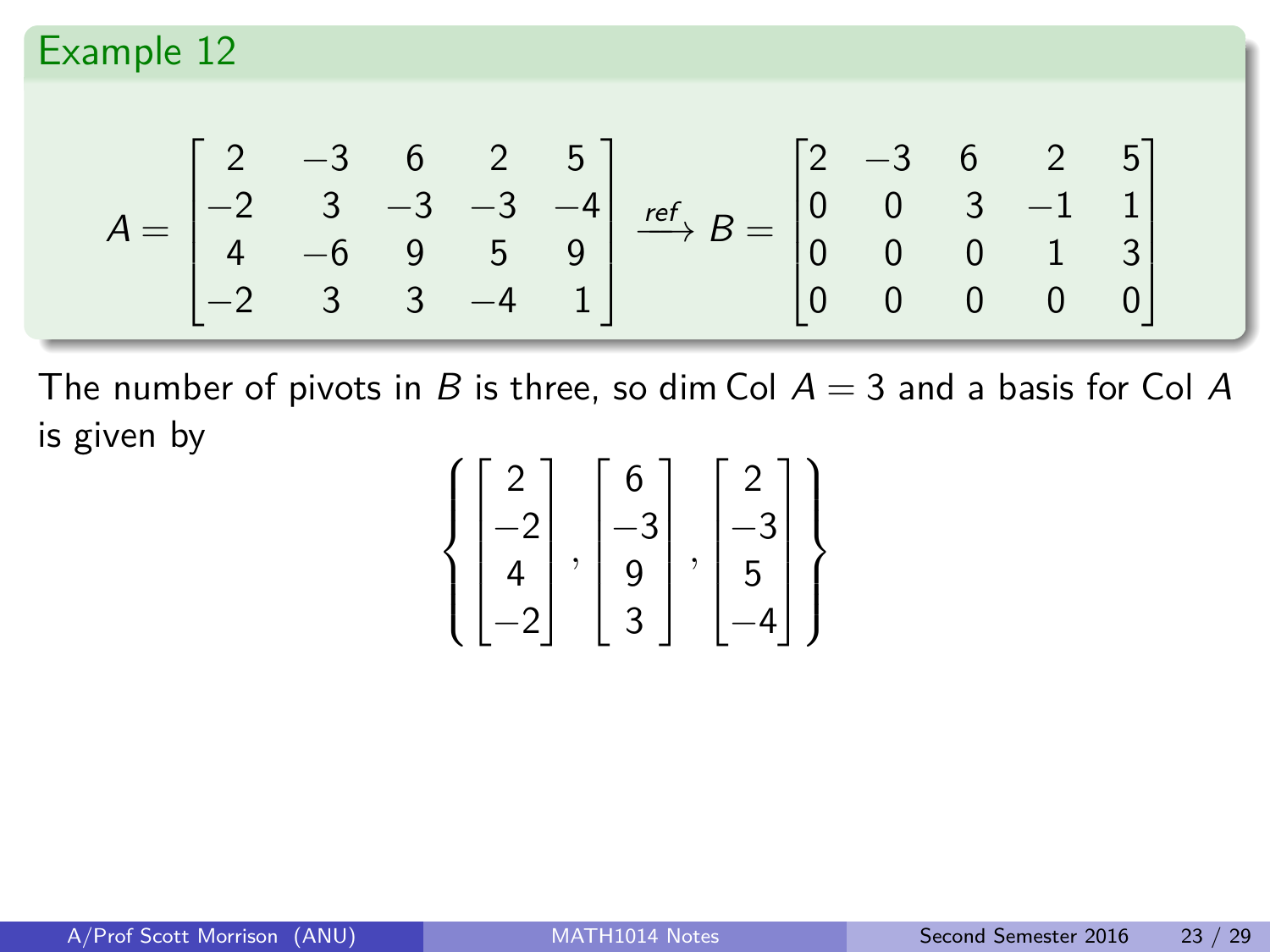$$
A = \begin{bmatrix} 2 & -3 & 6 & 2 & 5 \\ -2 & 3 & -3 & -3 & -4 \\ 4 & -6 & 9 & 5 & 9 \\ -2 & 3 & 3 & -4 & 1 \end{bmatrix} \xrightarrow{ref} B = \begin{bmatrix} 2 & -3 & 6 & 2 & 5 \\ 0 & 0 & 3 & -1 & 1 \\ 0 & 0 & 0 & 1 & 3 \\ 0 & 0 & 0 & 0 & 0 \end{bmatrix}
$$

The number of pivots in B is three, so dim Col  $A = 3$  and a basis for Col A is given by

$$
\left\{ \begin{bmatrix} 2 \\ -2 \\ 4 \\ -2 \end{bmatrix}, \begin{bmatrix} 6 \\ -3 \\ 9 \\ 3 \end{bmatrix}, \begin{bmatrix} 2 \\ -3 \\ 5 \\ -4 \end{bmatrix} \right\}
$$

A basis for Row A is given by

$$
\{(2,-3,6,2,5),(0,0,3,-1,1),(0,0,0,1,3)\}.
$$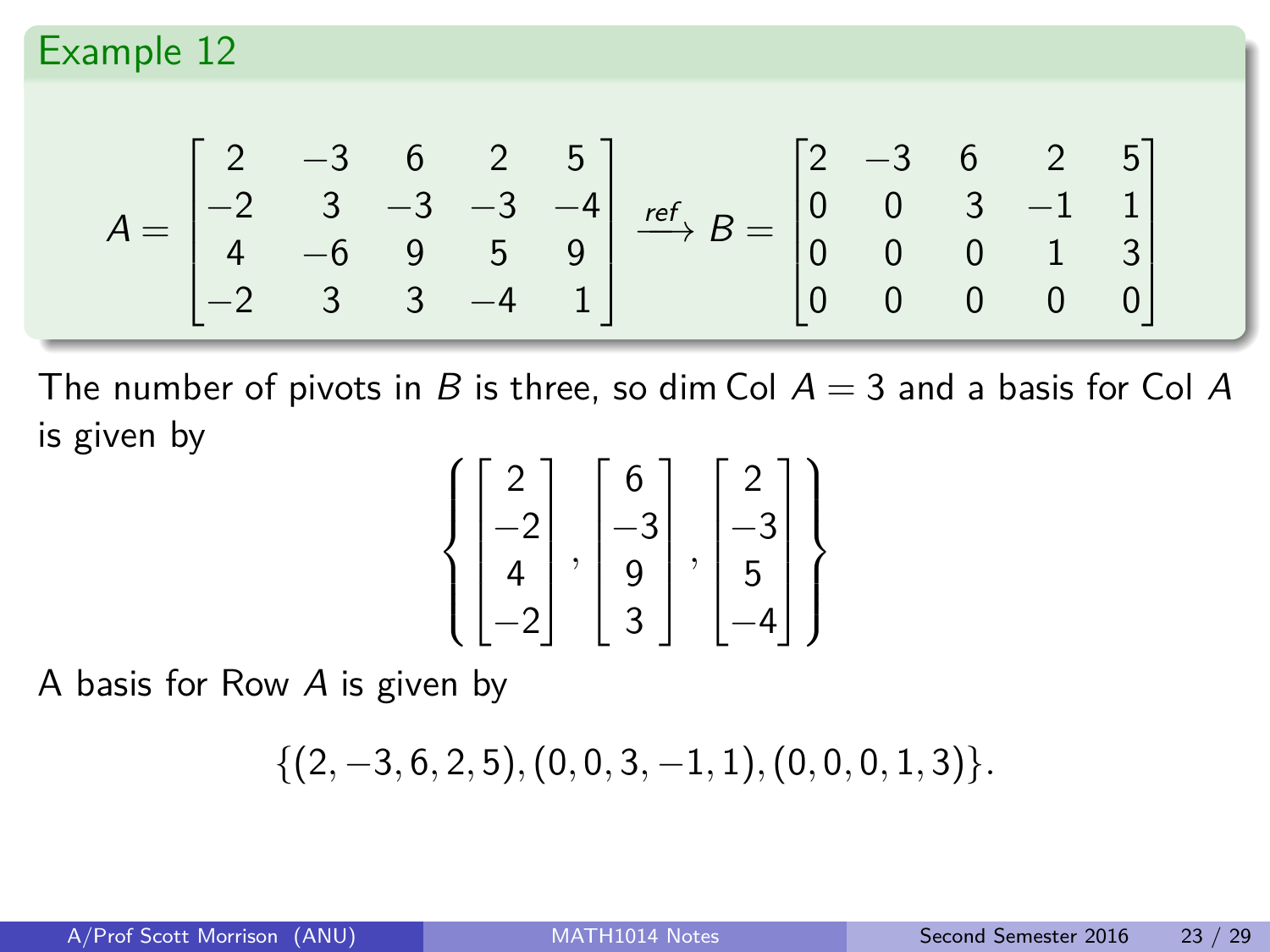$$
A = \begin{bmatrix} 2 & -3 & 6 & 2 & 5 \\ -2 & 3 & -3 & -3 & -4 \\ 4 & -6 & 9 & 5 & 9 \\ -2 & 3 & 3 & -4 & 1 \end{bmatrix} \xrightarrow{ref} B = \begin{bmatrix} 2 & -3 & 6 & 2 & 5 \\ 0 & 0 & 3 & -1 & 1 \\ 0 & 0 & 0 & 1 & 3 \\ 0 & 0 & 0 & 0 & 0 \end{bmatrix}
$$

The number of pivots in B is three, so dim Col  $A = 3$  and a basis for Col A is given by

$$
\left\{ \begin{bmatrix} 2 \\ -2 \\ 4 \\ -2 \end{bmatrix}, \begin{bmatrix} 6 \\ -3 \\ 9 \\ 3 \end{bmatrix}, \begin{bmatrix} 2 \\ -3 \\ 5 \\ -4 \end{bmatrix} \right\}
$$

A basis for Row A is given by

$$
\{(2,-3,6,2,5),(0,0,3,-1,1),(0,0,0,1,3)\}.
$$

From B we can see that there are two free variables for the equation  $A\mathbf{x} = \mathbf{0}$ , so dim Nul  $A = 2$ . How would you find a basis for this subspace?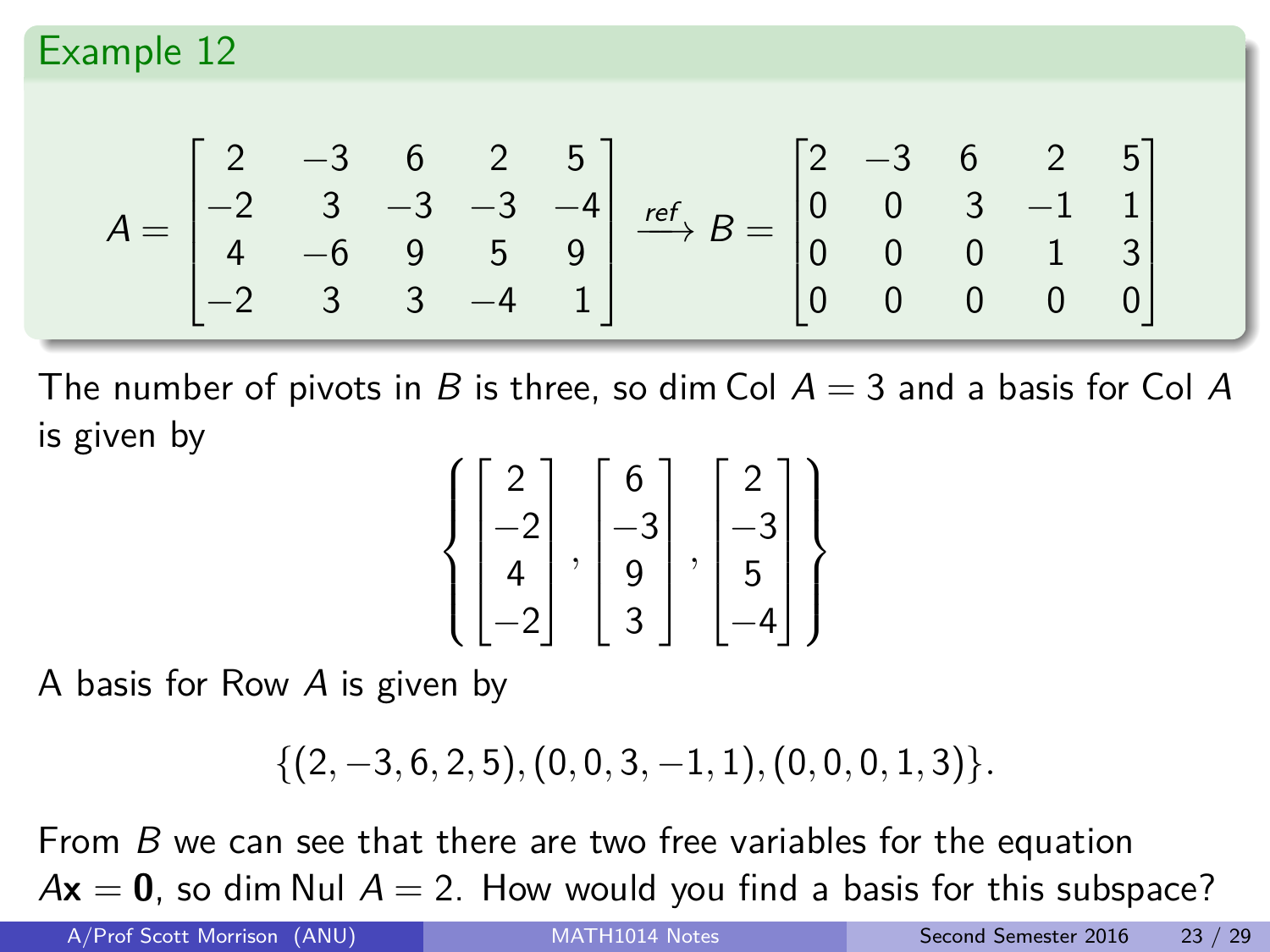## Applications to systems of equations

The rank theorem is a powerful tool for processing information about systems of linear equations.

#### Example 13

Suppose that the solutions of a homogeneous system of five linear equations in six unknowns are all multiples of one nonzero solution. Will the system necessarily have a solution for every possible choice of constants on the right hand side of the equations?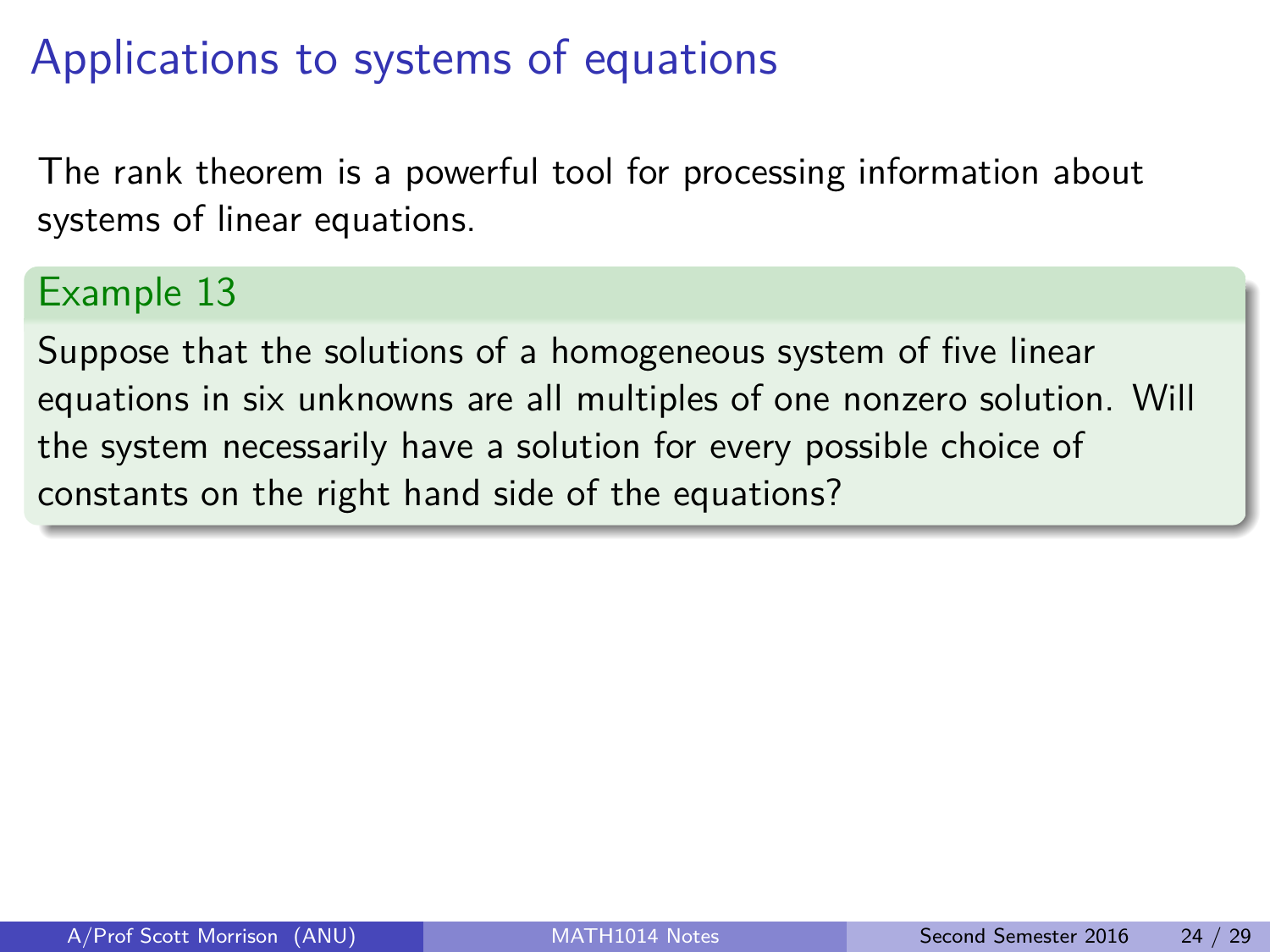## Applications to systems of equations

The rank theorem is a powerful tool for processing information about systems of linear equations.

#### Example 13

Suppose that the solutions of a homogeneous system of five linear equations in six unknowns are all multiples of one nonzero solution. Will the system necessarily have a solution for every possible choice of constants on the right hand side of the equations?

Solution The hardest thing to figure out is

What is the question asking?

A non-homogeneous system of equations  $A\mathbf{x} = \mathbf{b}$  always has a solution if and only if the dimension of the column space of the matrix  $\vec{A}$  is the same as the length of the columns.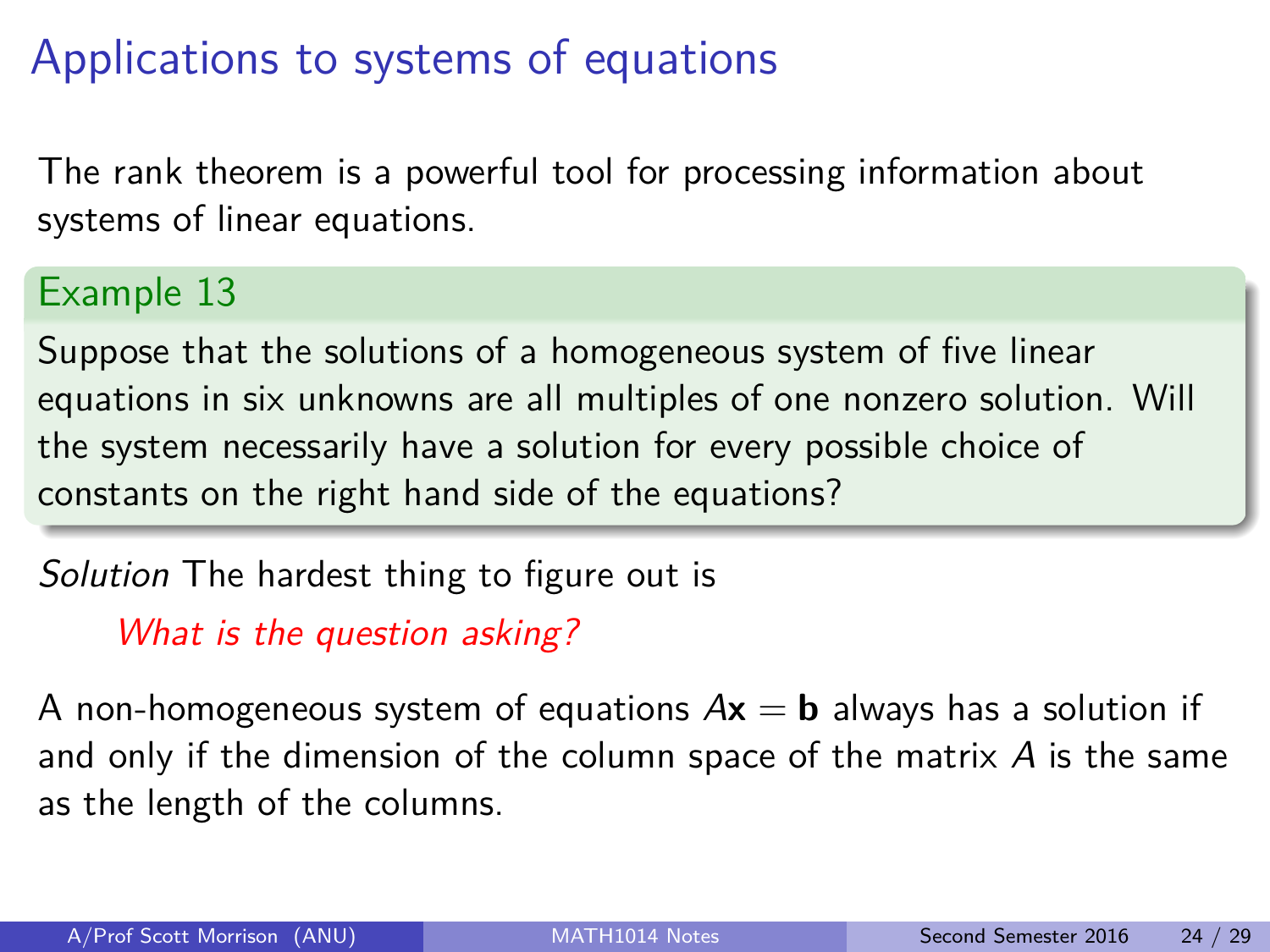In this case if we think of the system as  $A\mathbf{x} = \mathbf{b}$ , then A is a 5  $\times$  6 matrix, and the columns have length 5: each column is a vector in  $\mathbb{R}^5$ . The question is asking

Do the columns span  $\mathbb{R}^5$ ?

or equivalently,

Is the rank of the column space equal to 5?

First note that dim Nul  $A = 1$ . We use the equation:

Rank  $A +$  dim Nul  $A = 6$ 

to deduce that Rank  $A = 5$ .

Hence the dimension of the column space of A is 5, CoI  $A = \mathbb{R}^5$  and the system of non-homogeneous equations always has a solution.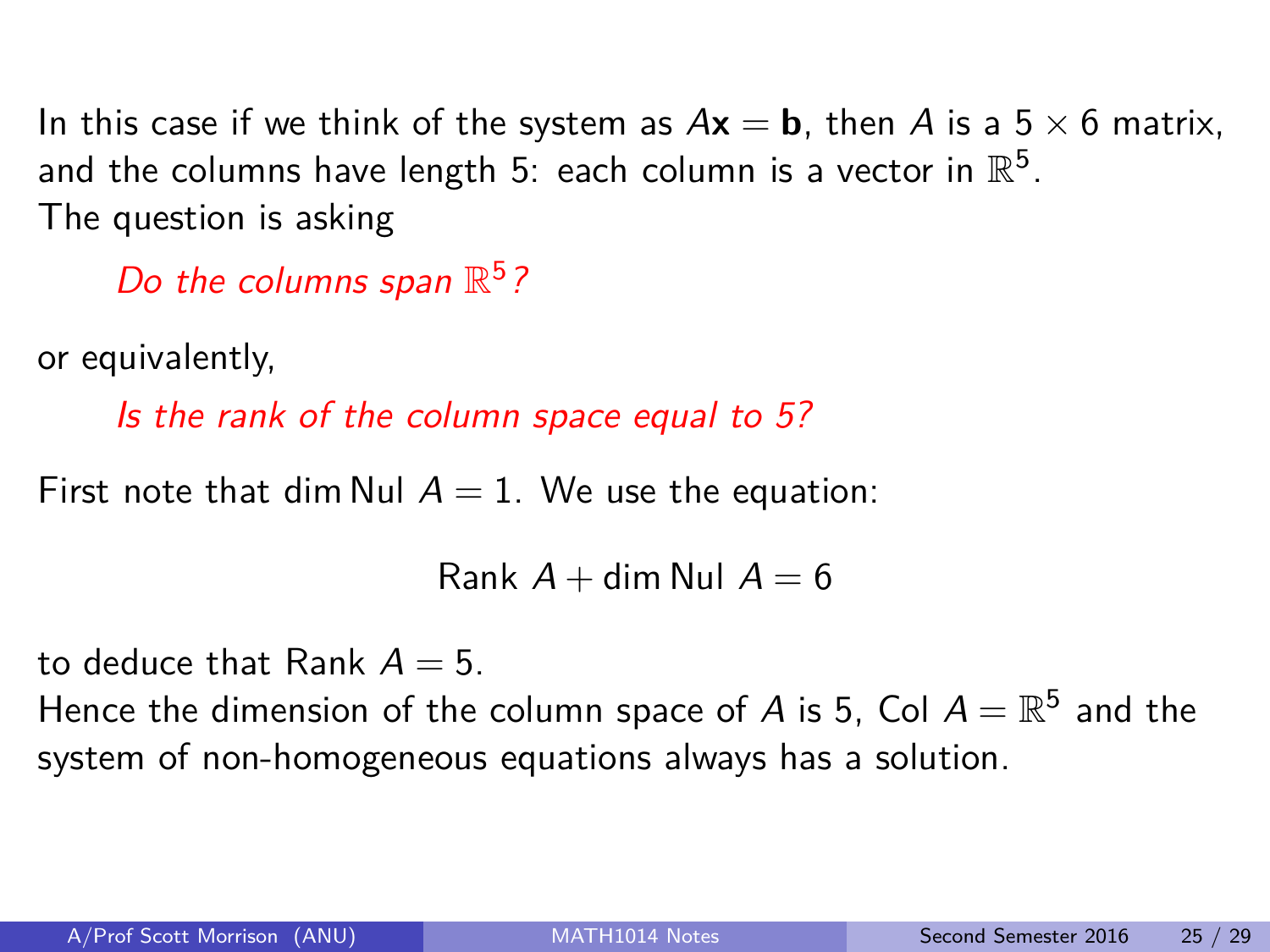A homogeneous system of twelve linear equations in eight unknowns has two fixed solutions that are not multiples of each other, and all other solutions are linear combinations of these two solutions. Can the set of all solutions be described with fewer than twelve homogeneous linear equations? If so, how many?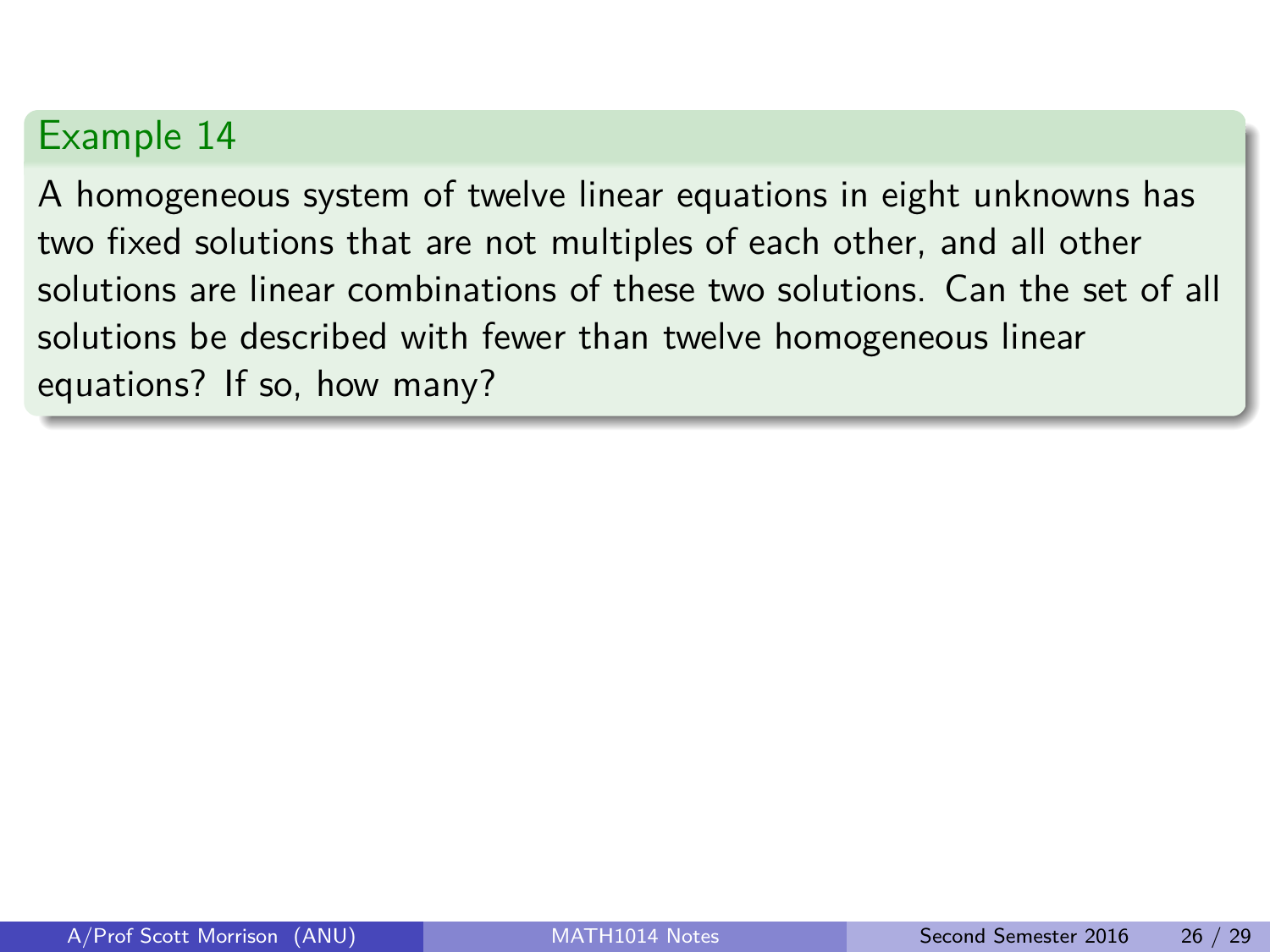A homogeneous system of twelve linear equations in eight unknowns has two fixed solutions that are not multiples of each other, and all other solutions are linear combinations of these two solutions. Can the set of all solutions be described with fewer than twelve homogeneous linear equations? If so, how many?

Considering the corresponding matrix system  $Ax = 0$ , the key points are

- A is a  $12 \times 8$  matrix.
- dim Nul  $A = 2$
- Rank  $A + \dim \text{Nul } A = 8$
- What is the rank of A?
- How many equations are actually needed?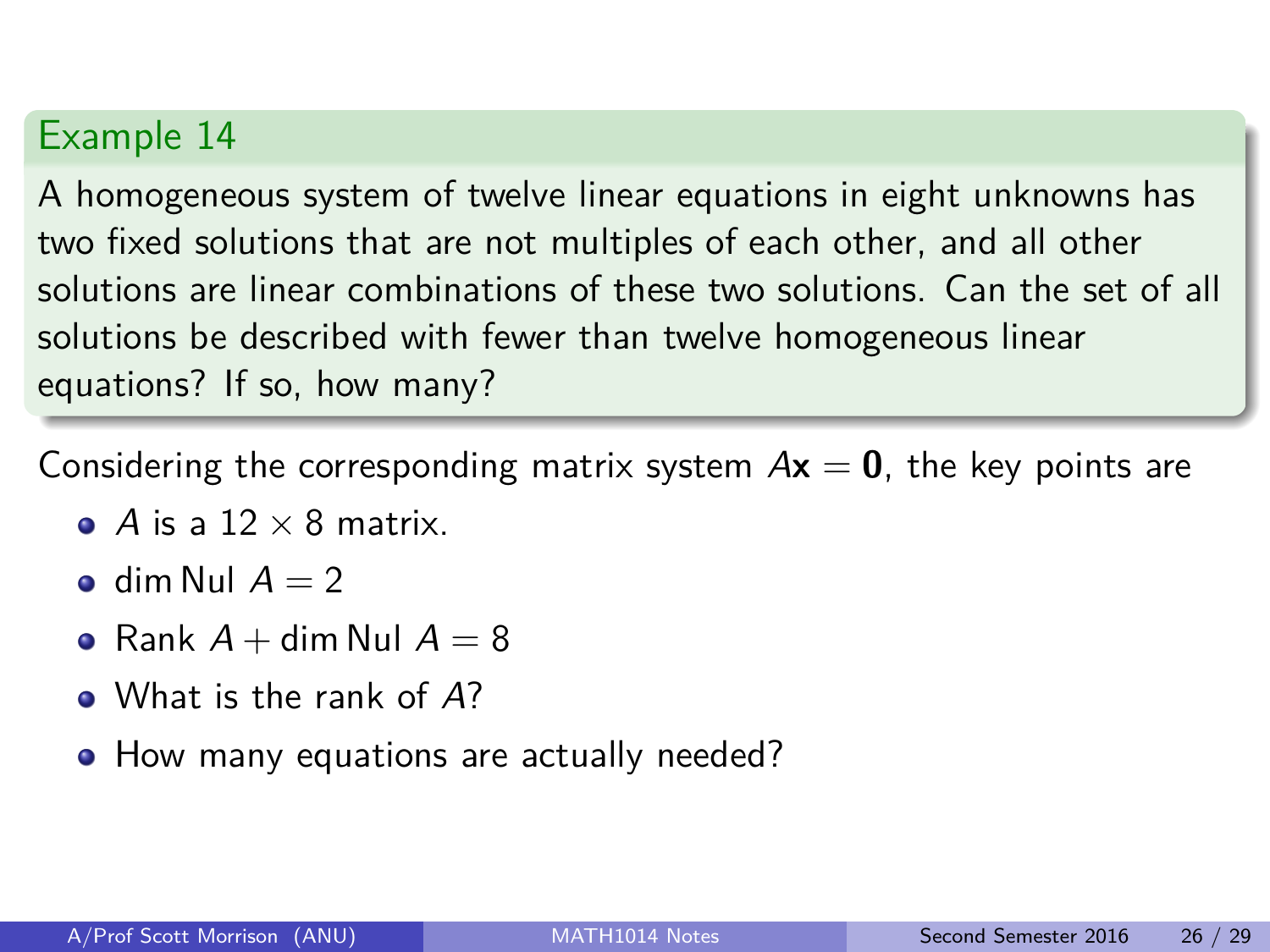Let 
$$
A = \begin{bmatrix} 2 & -2 & 0 \\ -2 & 2 & 0 \\ 1 & 2 & 0 \end{bmatrix}
$$
.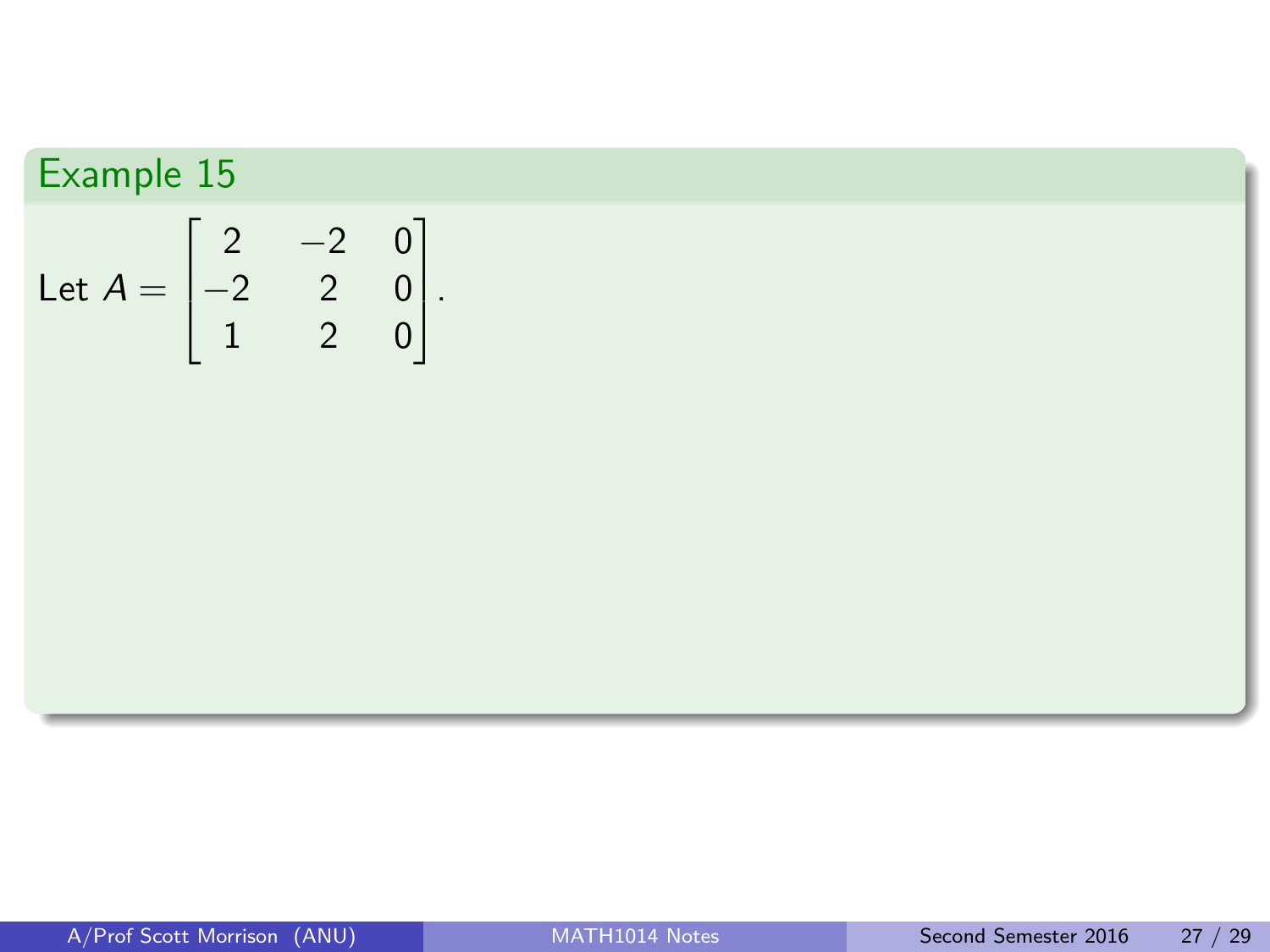Let 
$$
A = \begin{bmatrix} 2 & -2 & 0 \\ -2 & 2 & 0 \\ 1 & 2 & 0 \end{bmatrix}
$$
. The following are easily checked:

- Nul A is the z-axis.
- Row  $A$  is the  $xy$ -plane.
- Col A is the plane whose equation is  $x + y = 0$ .
- Nul  $A^{\mathcal{T}}$  is the set of all multiples of  $(1,1,0).$
- Nul A and Row A are perpendicular to each other.
- Col A and Nul  $A^T$  are also perpendicular.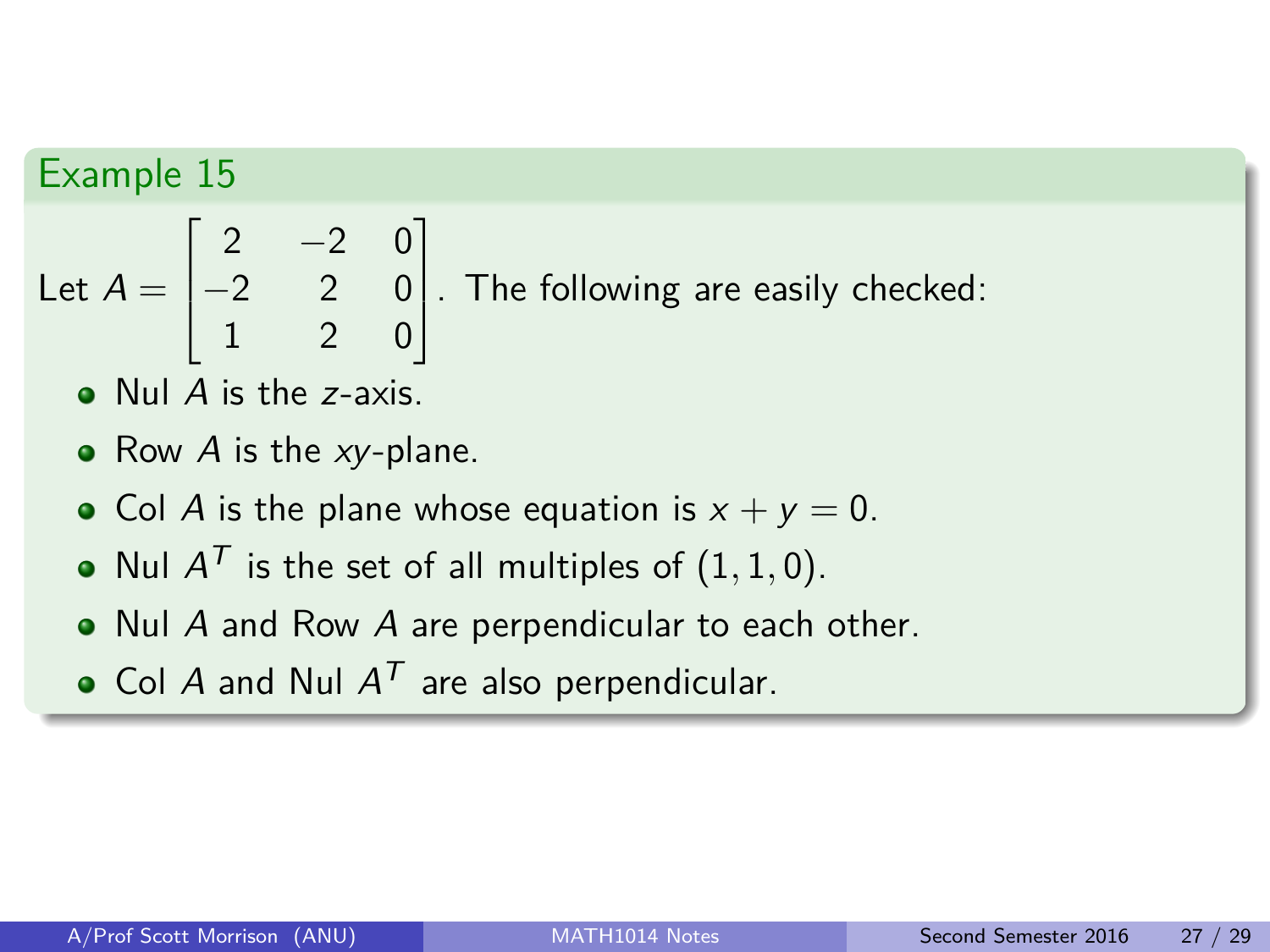#### Theorem (Invertible Matrix Theorem ctd)

Let A be an  $n \times n$  matrix. Then the following statements are each equivalent to the statement that A is an invertible matrix.

- m. The columns of A form a basis of  $\mathbb{R}^n$ .
- n. Col  $A = \mathbb{R}^n$ .
- o. dim Col  $A = n$ .
- p. Rank  $A = n$ .
- q. Nul  $A = \{0\}$ .
- r. dim Nul  $A = 0$ .

(The numbering continues the statement of the Invertible Matrix Theorem from Lay §2.3.)